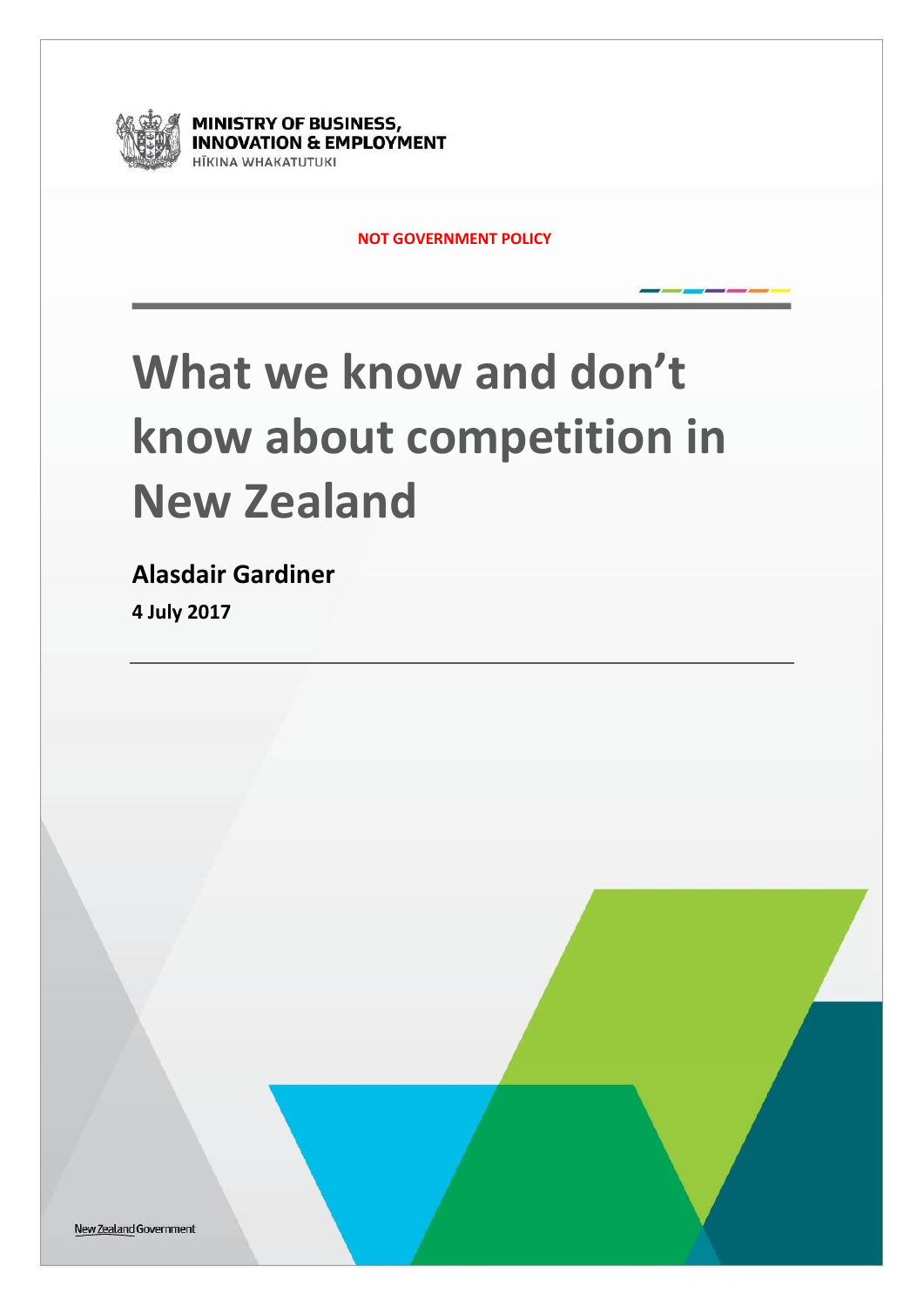## **Acknowledgements**

This paper is part of the Ministry of Business, Innovation and Employment (MBIE) Competition and Consumer Policy team's Barriers to Competition work programme. The paper is based on an unpublished literature review by Phillip Stevens (Stevens, 2009), and draws heavily on work by MBIE (2016), Devine et al (2011), Devine et al (2010), Devine et al (2012) and Doan et al (2012).

I am grateful to Daniel O'Grady for providing feedback on successive drafts, and the MBIE Competition and Consumer Policy team for their contributions. Thanks also to the MBIE Strategic Policy team, James Messent from Treasury, and Paul Conway from the Productivity Commission, for their input.

### **Disclaimer**

The opinions, findings, recommendations and conclusions expressed in this paper are those of the author(s). They do not necessarily reflect the views of the Ministry of Business, Innovation and Employment. The Ministry of Business, Innovation and Employment takes no responsibility for any omissions or errors in the information contained here. A number of the findings contained in this paper are drawn from unpublished reports – some of which have not been extensively peer reviewed. Unpublished empirical findings should be treated as discussion points, rather than final conclusions.

Access to the anonymised data used in this study was provided by Statistics NZ in accordance with security and confidentiality provisions of the Statistics Act 1975. Only people authorised by the Statistics Act 1975 are allowed to see data about a particular person, business or organisation. The results in this paper have been confidentialised to protect individual people and businesses from identification. Careful consideration has been given to the privacy, security and confidentiality issues associated with using administrative data in the Integrated Data Infrastructure (IDI). Further detail can be found in the Privacy Impact Assessment for the IDI available from www.stats.govt.nz. The results are based in part on tax data supplied by Inland Revenue to Statistics New Zealand under the Tax Administration Act 1994. This tax data must be used only for statistical purposes, and no individual information may be published or disclosed in any other form, or provided to Inland Revenue for administrative or regulatory purposes.

Any person who has had access to the unit-record data has certified that they have been shown, have read, and have understood section 81 of the Tax Administration Act 1994, which relates to secrecy. Any discussion of data limitations or weaknesses is in the context of using the IDI prototype for statistical purposes, and is not related to the data's ability to support Inland Revenue's core operational requirements. Any table or other material in this report may be reproduced and published without further licence, provided that it does not purport to be published under government authority and that acknowledgement is made of this source.

#### ISBN: 978-1-98-851791-9 (Online)

Published July 2017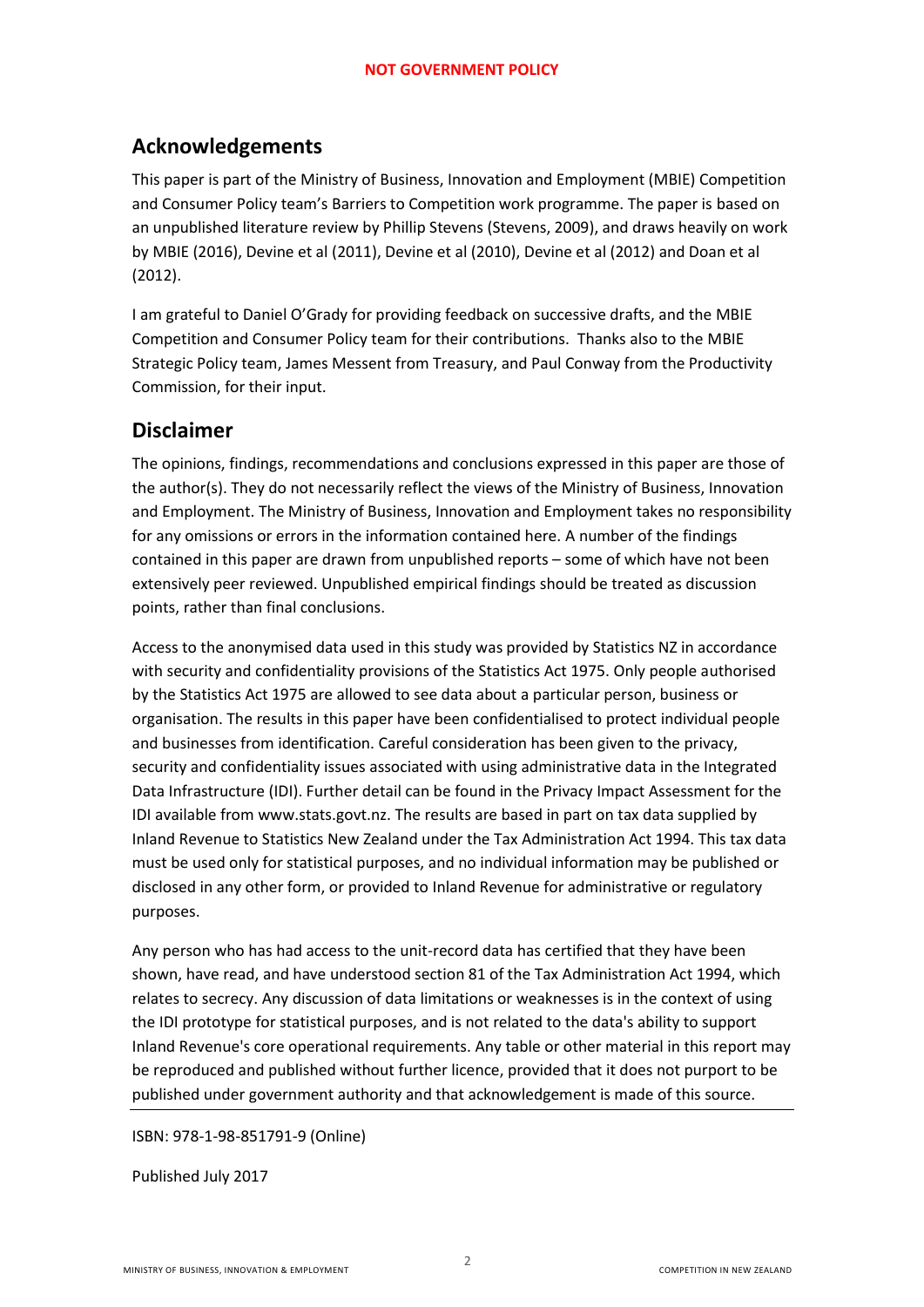# **Table of Contents**

| 1. |                                                                                                                                                                                |  |  |
|----|--------------------------------------------------------------------------------------------------------------------------------------------------------------------------------|--|--|
| 2. |                                                                                                                                                                                |  |  |
| З. |                                                                                                                                                                                |  |  |
|    |                                                                                                                                                                                |  |  |
| 4. |                                                                                                                                                                                |  |  |
|    |                                                                                                                                                                                |  |  |
|    | Regulatory settings are good but competition and productivity is still low  13<br>A key tradeoff in competition policy is allowing economies of scale while avoiding misuse of |  |  |
| 5. |                                                                                                                                                                                |  |  |
|    |                                                                                                                                                                                |  |  |
|    | The intensity of competition varies across the economy and depends on the measure used                                                                                         |  |  |
|    | Most New Zealand industries experienced no change in competition intensity between 2000                                                                                        |  |  |
|    | but more industries had an increase in competition intensity than a decrease 21                                                                                                |  |  |
|    | There is a theory that the relationship between competition and productivity is "U-shaped"                                                                                     |  |  |
|    |                                                                                                                                                                                |  |  |
|    | Firms entering and exiting the market play an important role in competition  25                                                                                                |  |  |
|    | The New Zealand economy has high numbers of small firms which drag down aggregate                                                                                              |  |  |
|    |                                                                                                                                                                                |  |  |
|    |                                                                                                                                                                                |  |  |
| 6. |                                                                                                                                                                                |  |  |
|    |                                                                                                                                                                                |  |  |
|    |                                                                                                                                                                                |  |  |
|    |                                                                                                                                                                                |  |  |
|    |                                                                                                                                                                                |  |  |
|    |                                                                                                                                                                                |  |  |
|    |                                                                                                                                                                                |  |  |
|    |                                                                                                                                                                                |  |  |
|    |                                                                                                                                                                                |  |  |
|    |                                                                                                                                                                                |  |  |
|    | Appendix 1: Comparison of most concentrated industries according to different measures                                                                                         |  |  |
|    |                                                                                                                                                                                |  |  |
|    | Appendix 2: Summary of New Zealand competition literature and key themes 37                                                                                                    |  |  |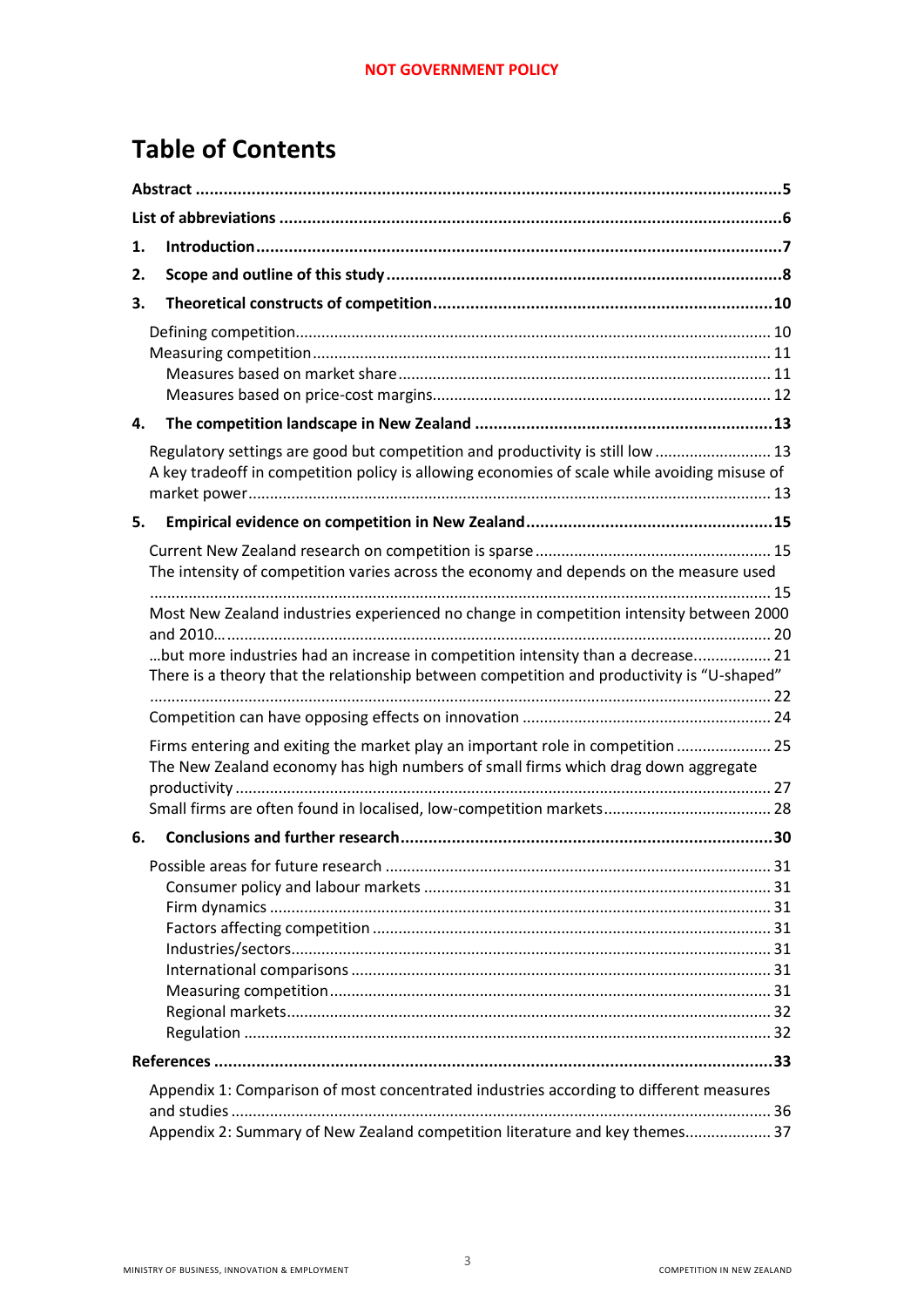# **List of Tables**

# **List of Figures**

| Figure 3: Proportion of GVA produced in industries in each sector which are in most or least        |
|-----------------------------------------------------------------------------------------------------|
|                                                                                                     |
| Figure 4: Comparison of concentration ratio and Herfindahl index (Dillon, 2017)  19                 |
| Figure 5: Comparison of concentration ratio and profit elasticity (Dillon, 2017)  20                |
| Figure 6: Comparison of Herfindahl index and profit elasticity (Dillon, 2017)  20                   |
| Figure 7: Profit elasticity trends by sector in the period 2000 to 2010 (MBIE, 2016) 21             |
| Figure 8: Relationship between productivity and competition according to the Lerner index           |
| Figure 9: Relationship between productivity and competition according to profit elasticity          |
| Figure 10: Inverted-U relationship between competition and innovation (Aghion et al, 2002) 24       |
| Figure 11: Reactions to entry in incumbents near and far from the technology frontier (Aghion       |
| Figure 12: Firm churn rates - an international and regional comparison (Conway, 2016)  26           |
| Figure 13: Weak relationship between firm churn and profit elasticity in New Zealand (Doan et<br>27 |
|                                                                                                     |
| Figure 15: Domestic tradability index by industry in New Zealand (Conway, 2016)  28                 |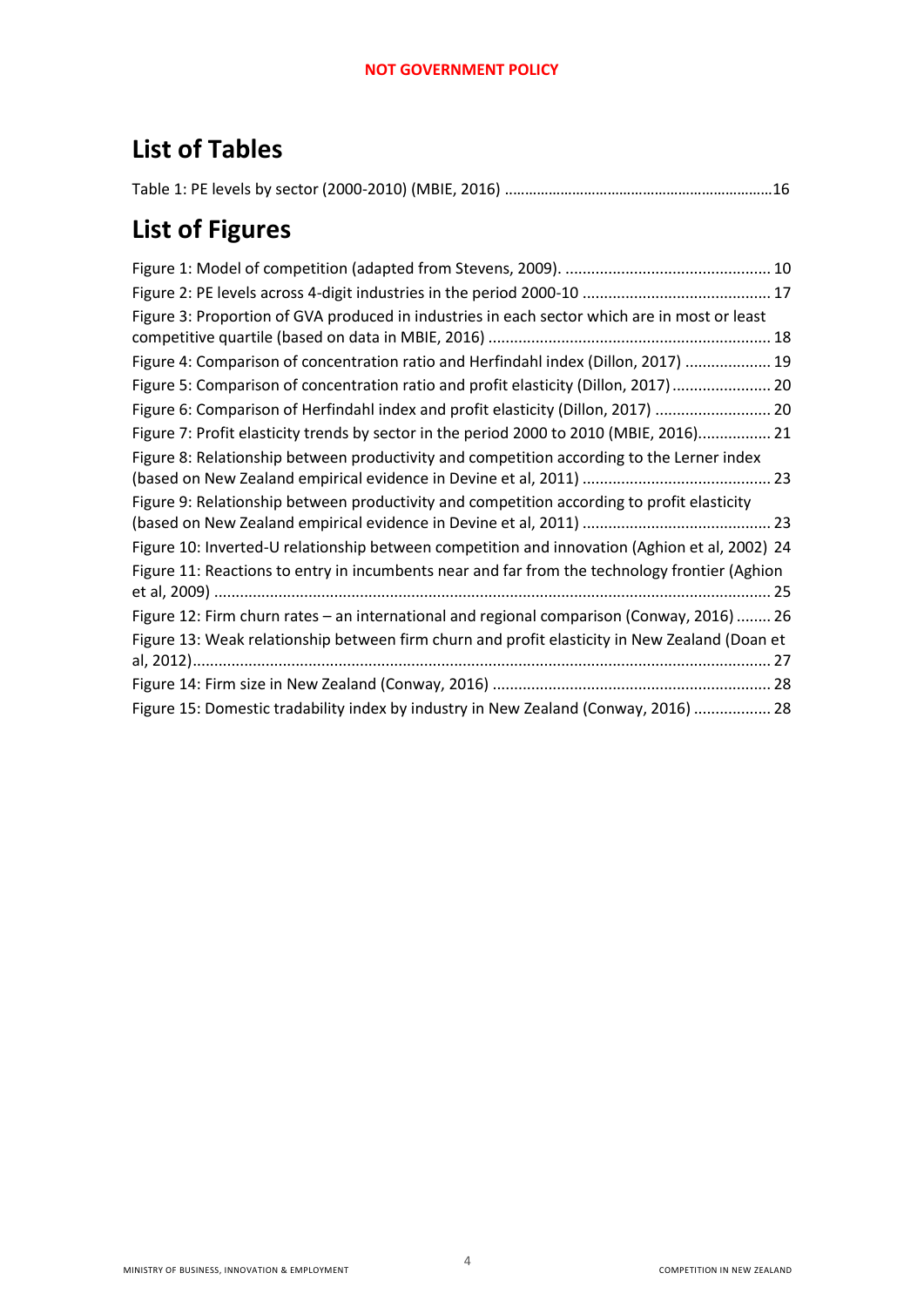# <span id="page-4-0"></span>**Abstract**

Increasing the level of competition is often suggested as a way to raise New Zealand's productivity. However, the New Zealand-specific research on competition has not been pulled together for a number of years. There is no shared understanding of competition in New Zealand, and no systematic research agenda to improve our understanding.

This paper documents and articulates what we know about competition in New Zealand, and gaps in our collective understanding. A literature review of the relevant empirical evidence and theory on competition in New Zealand was conducted. Literature based on New Zealand data or relevant to the New Zealand context was targeted. The paper then suggests policy-relevant areas for further competition-related research.

The aim of this paper is to provide a foundation for, and direction to, future research into competition in New Zealand, with the end goal of raising the performance of the New Zealand economy. Through improved understanding of the relationship between competition and economic performance, we can develop more effective competition policy.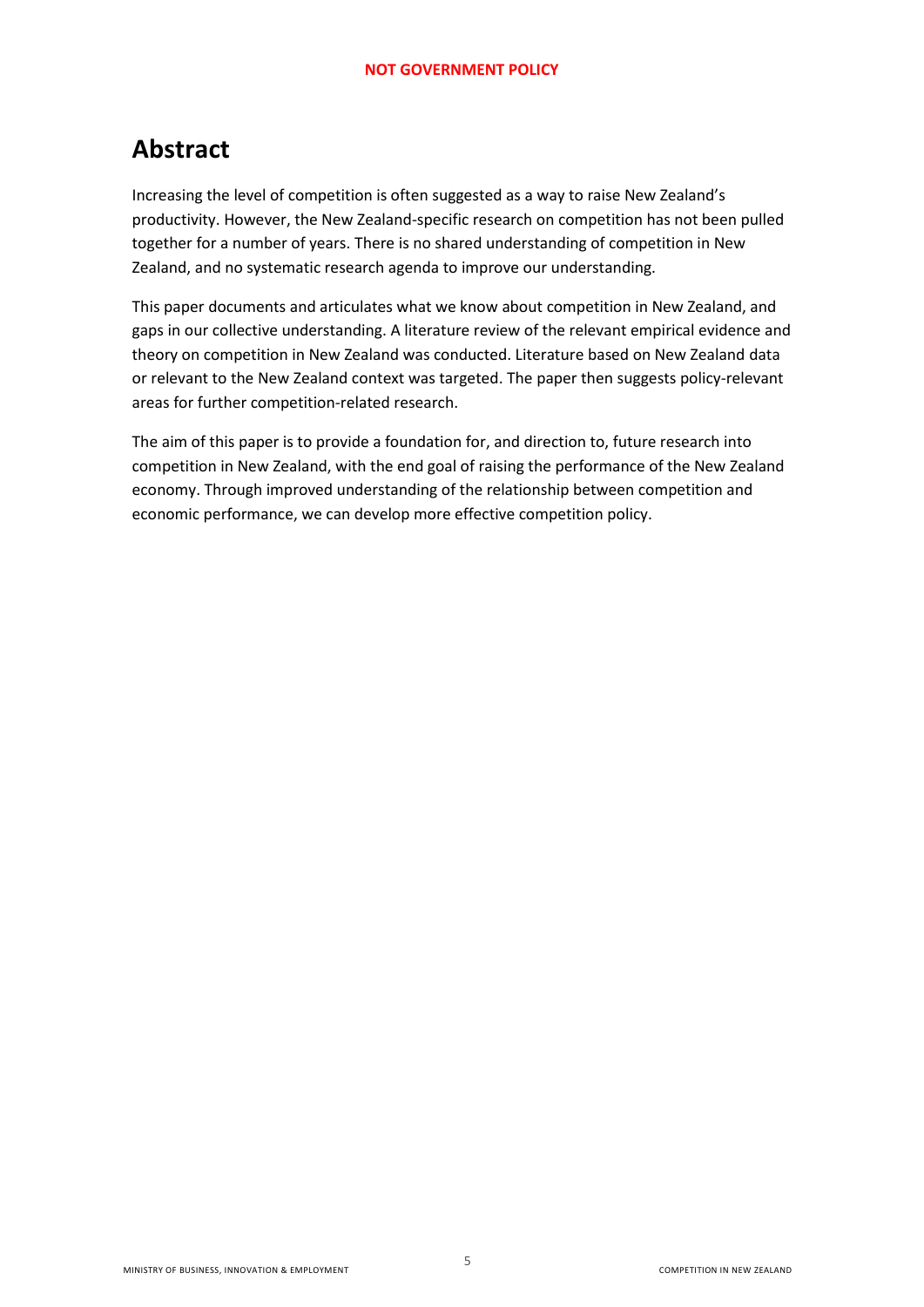# <span id="page-5-0"></span>**List of abbreviations**

| ANZSIC        | Australian and New Zealand Standard Industrial Classification |
|---------------|---------------------------------------------------------------|
| <b>GVA</b>    | Gross Value Added                                             |
| HHI           | Herfindahl-Herschman Index                                    |
| IDI           | Integrated Data Infrastructure                                |
| <b>LBD</b>    | Longitudinal Business Database                                |
| <b>MBIE</b>   | Ministry of Business, Innovation and Employment               |
| <b>MED</b>    | Ministry of Economic Development                              |
| <b>NZSIOC</b> | New Zealand Standard Industry Output Categories               |
| <b>OECD</b>   | Organisation for Economic Cooperation and Development         |
| PE            | Profit elasticity                                             |
| R&D           | Research and development                                      |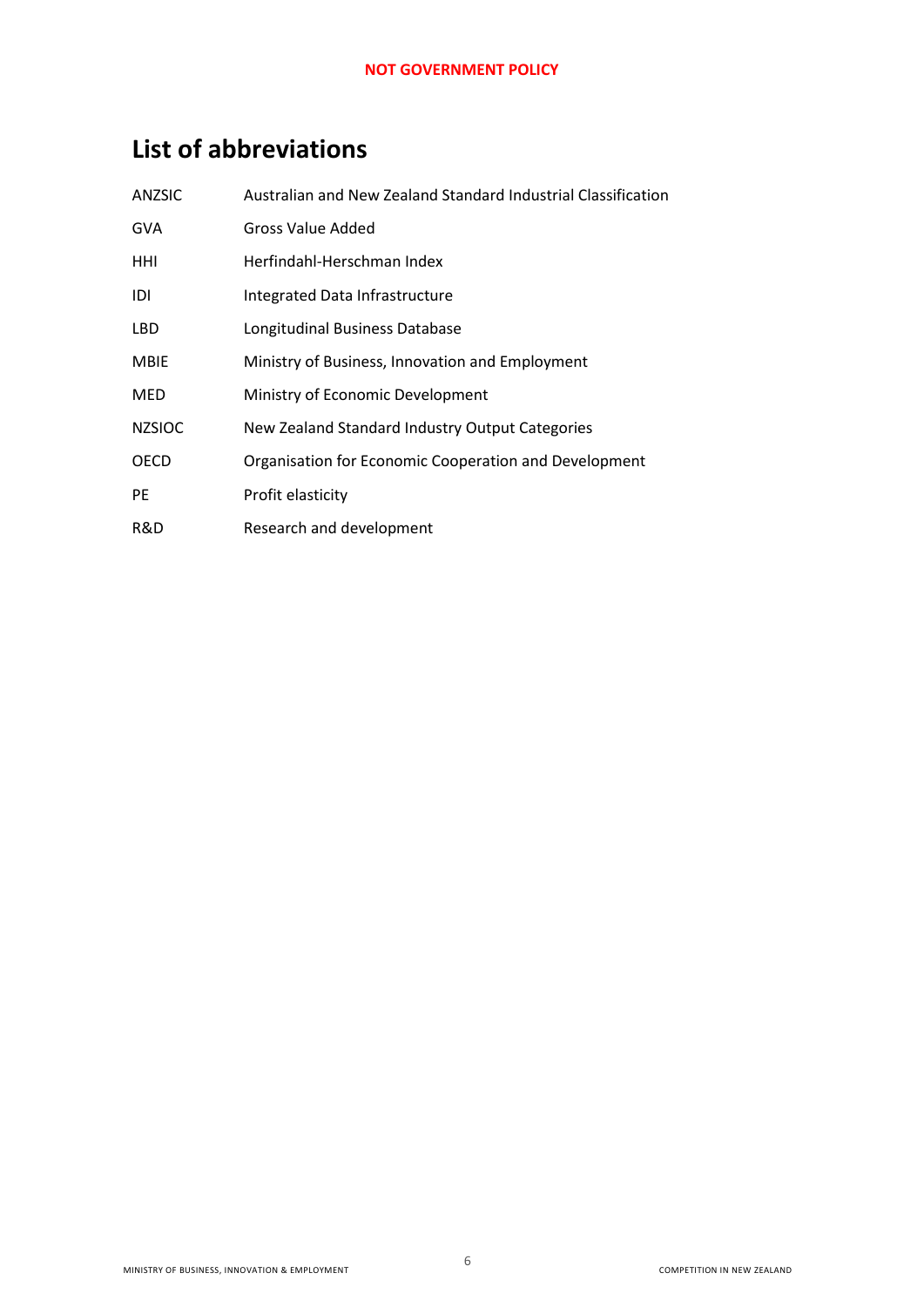# <span id="page-6-0"></span>**1. Introduction**

Understanding the relationship between competition and economic performance is critical to developing government policy and regulation to support a dynamic and growing economy. Effective competition from domestic and international firms gives New Zealand businesses an incentive to increase their efficiency and innovate, leading to improvements in productivity and consumer welfare. Businesses competing for customers and market share leads to outcomes such as:

- Lower prices and better quality goods and services;
- Businesses that are in an even better position to compete on the international stage; and
- Higher living standards driven by higher productivity, higher incomes, and greater consumer choice.

When we see these outcomes they are indicators that competition is likely to be working effectively.

The level of competition in New Zealand markets is influenced by our small, distant economy. Consequently, it is important that New Zealand-specific research is undertaken to understand the link between competition and economic performance. In so doing, we can target policies to promote competition in New Zealand and assess their effectiveness.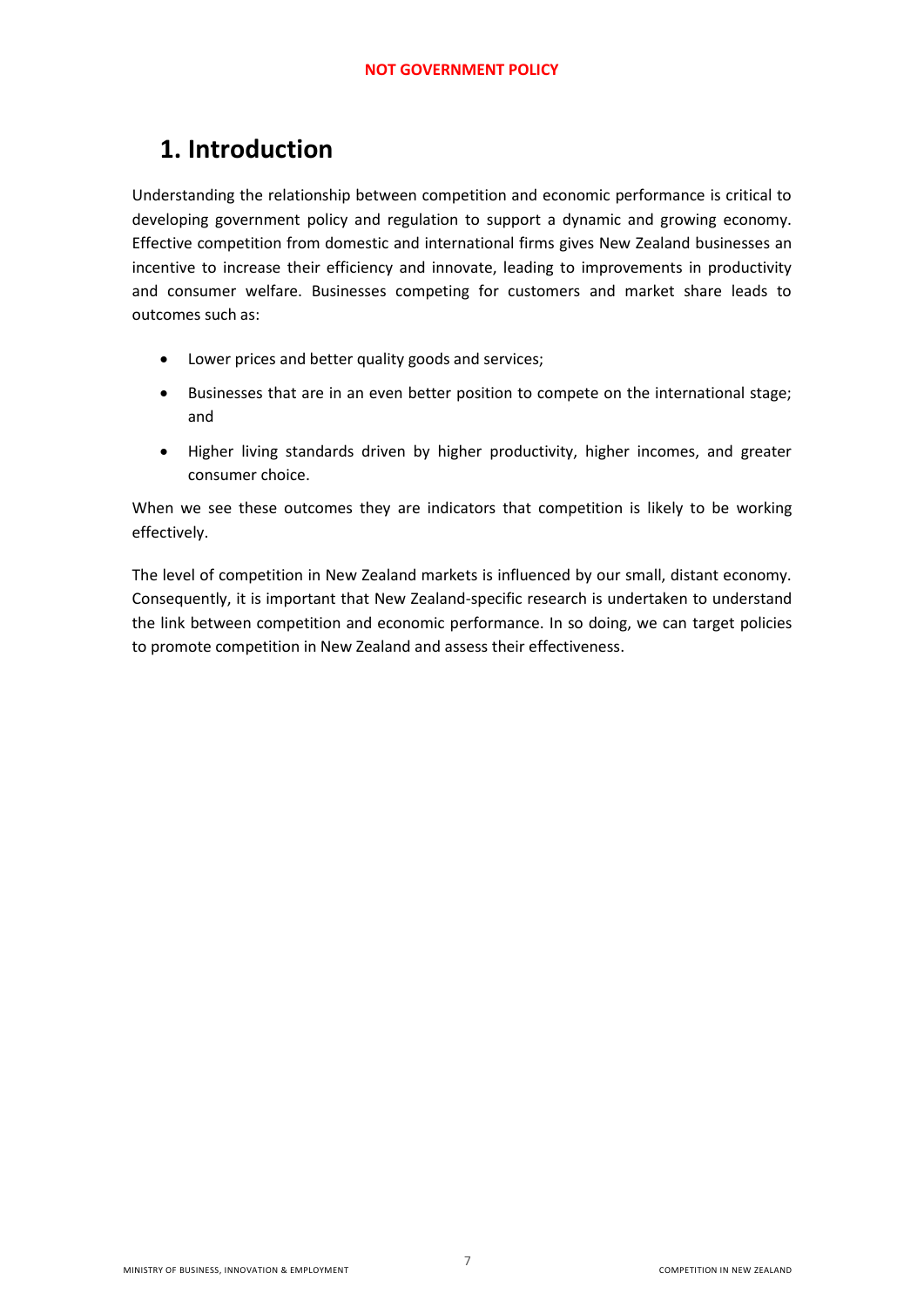# <span id="page-7-0"></span>**2. Scope and outline of this study**

This paper undertakes a stocktake of what we know and don't know about competition across the New Zealand economy. This will inform competition policy and serve as the foundation for future research. The paper is structured around our key areas of knowledge on competition, including:

- different measures of competition and their attributes;
- empirical evidence on the level of competition in various industries in New Zealand;
- the relationship between competition and productivity;
- the relationship between competition and innovation; and
- the unique circumstances of New Zealand and their effect on the relationship between competition and economic performance.

While extensive (albeit dated) data is available on the level of competition across New Zealand industries, there are knowledge gaps in the relationship between competition and economic performance which could be plugged with further research. The evidence shows that many New Zealand industries have low competition. Gaining a greater understanding of the level, determinants and effects of competition will help inform improved government policy to raise the intensity of competition in New Zealand.

What this paper does not do is provide an in-depth competition analysis of specific markets, such as the electricity or dairy markets. Also outside the scope of this paper is analysis of the competition impact of particular regulatory interventions, evaluation of the Commerce Commission's performance as a competition watchdog and evaluation of the effectiveness of New Zealand competition law.

This paper is primarily a descriptive analysis of the competition landscape. Although it does identify areas for future research, it avoids recommending specific policies.

This paper draws heavily upon an unfinished literature review by Phillip Stevens, as part of the Cross Departmental Research Project into competition in New Zealand (Stevens, 2010). This project took place between 2009-2011 and combined the resources of the former Ministry of Economic Development, the Treasury, the Commerce Commission and the Ministry of Foreign Affairs and Trade. The objective of the project was to determine the nature, extent and impact of competition in the New Zealand economy, taking into account the particular features of our small, distant economy. At its inception, this was expected to involve answering the following questions:

- 1. How competitive are sectors in New Zealand?
- 2. What is the link between the degree of competition and firm outcomes, such as innovation, productivity and management practices?
- 3. How do these compare with other countries?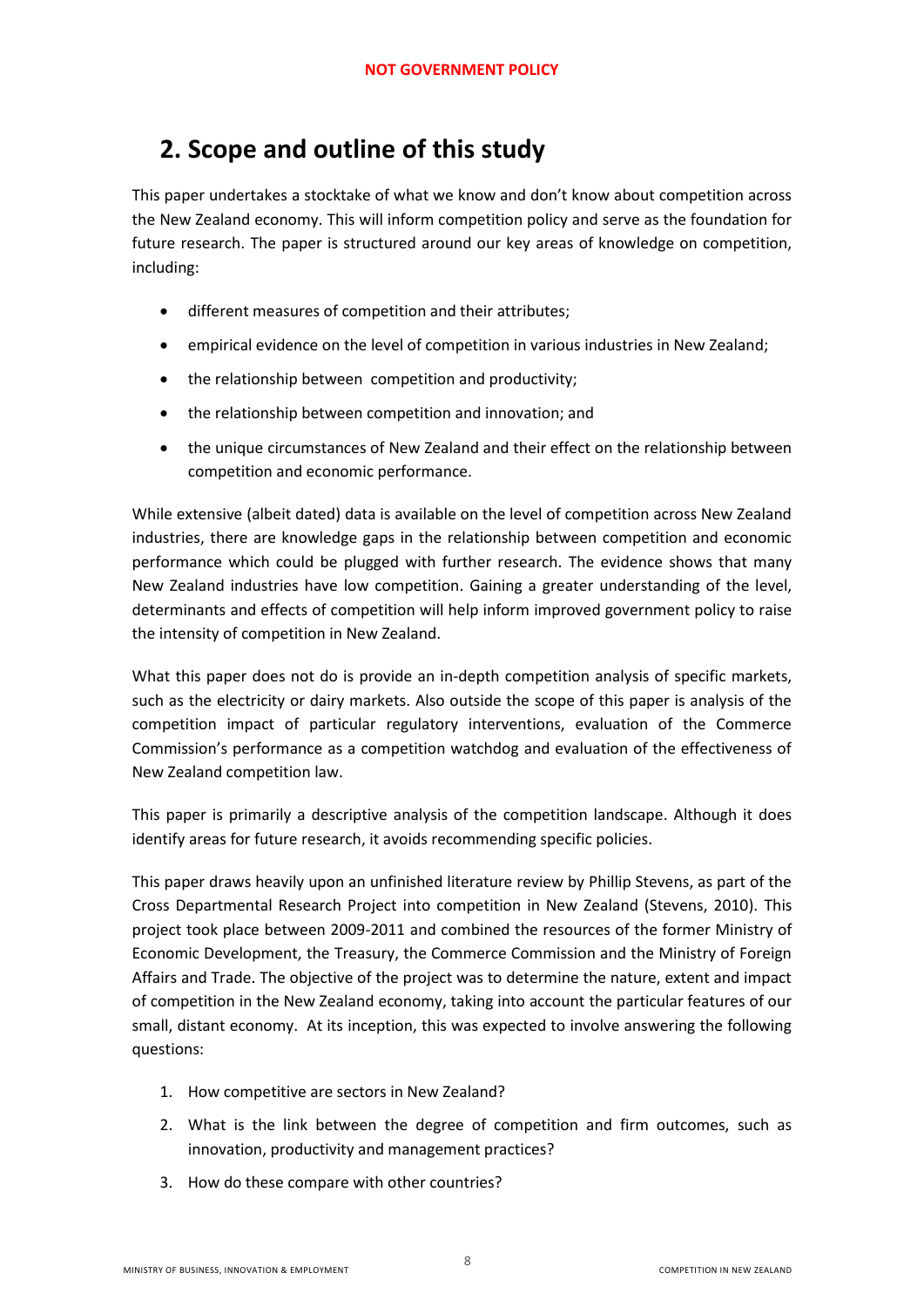4. What are the implications for competition policy and economic policy more generally?

The project led to new empirical evidence on the level of competition in New Zealand (Devine et al, 2010; Devine et al, 2011; Devine et al, 2012; MBIE, 2016). These studies use the profit elasticity measure of competition, which measures the responsiveness of a firm's profits to changes in their average input costs. The project was never completed but nevertheless generated a range of useful findings that are summarised in this literature review.

Owen Dillon produced a report (Dillon, 2017) which drew together data from a number of sources on competition-related factors to assess the level of competition in different industries. His report included measures relating to market structure, profitability, and selfreported values of competition by firms. The report also analysed the correlation between different measures of competition. The report makes some interesting findings but it is important to note that it has not had a technical peer review and so its findings should be taken as preliminary only.

Other key papers which provided input into this report include:

- Boone, 2000: originally devised the profit elasticity measure
- Conway, 2016: Productivity Commission report on productivity in New Zealand, includes analysis on firm dynamics and market structure
- Evans et al, 2002 (Charles River Associates): meta-analysis of international literature on competition and innovation
- Evans and Hughes, 2003: theoretical discussion of competition policy in small market economies
- Gal, 2003: the effect of market size on competition policy
- Griffith et al, 2005: built upon the work of Boone, 2000 to refine the profit elasticity measure
- Griffith, 2010: the relationship between competition and innovation
- Stevens, 2009: empirical analysis of relationship between competition and economic performance

A more extensive summary of empirical and theoretical competition literature relevant to the New Zealand context is found in Appendix 2.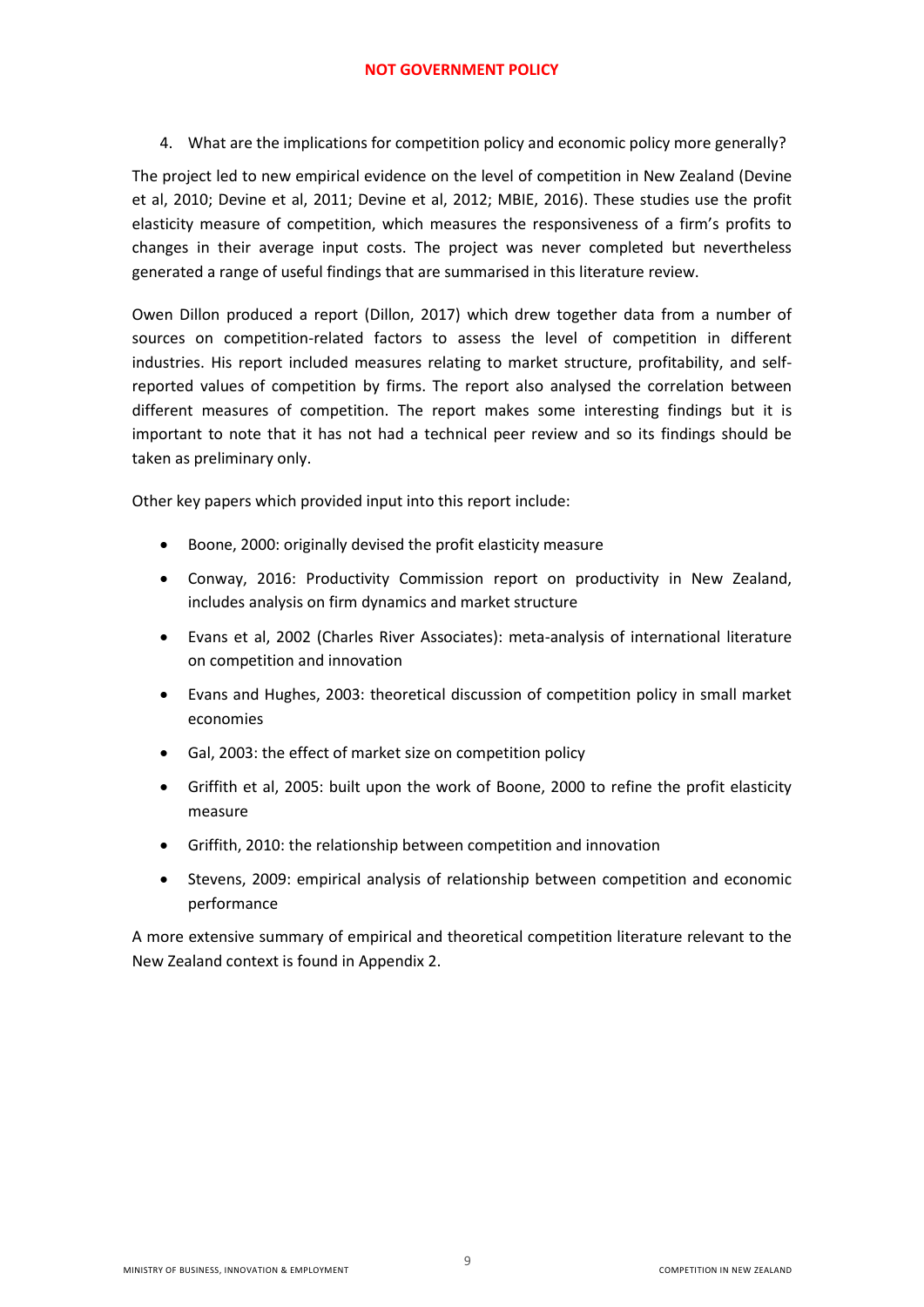# <span id="page-9-0"></span>**3. Theoretical constructs of competition**

### <span id="page-9-1"></span>**Defining competition**

Competition is a process of rivalry between firms striving for dominance in a market, something that not all can obtain or possess (Stigler, 1987; Vickers, 1995). Stevens (2009) conceptualised a framework for analysing competition as a process. This framework separates competition into three aspects: the determinants or context that influences the intensity of competition, the activities that take place in the act of competing, and the outcomes of competitive behaviour.

<span id="page-9-2"></span>



Drivers or barriers to competitive behaviour include industry and product-specific factors such as the fixed costs of entry into the industry, patents and substitutability of the product. These factors influence firms' behaviours – such as whether they enter or exit a market, how they price their product, and their advertising strategy. Ultimately, this affects outcomes such as profits, market share and innovation.

As noted in MBIE (2016), a market is typically more competitive when forces prevent firms from exercising market power. A firm has market power if it has the ability to profitably raise prices above marginal costs. Forces that may constrain market power include:

- supply-side responses (the ability to compete on quality, product differentiation and prices);
- entry, or the threat of entry, by other firms; and
- demand-side responses from consumers (including consumer preferences).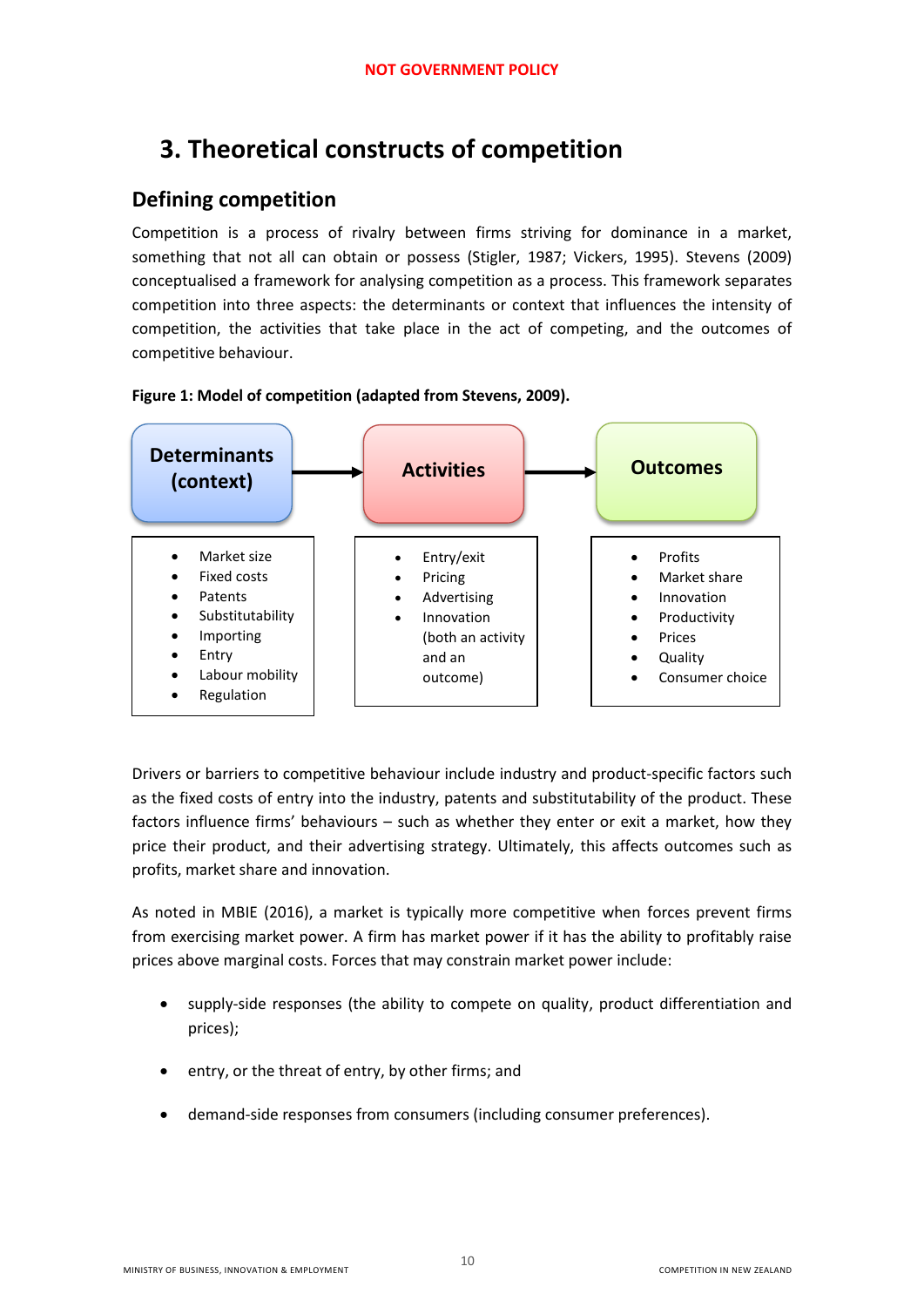An increase in competition can affect firms in a particular market differently, depending on the market structure and their level of productivity. An increase in competition (for example due to the entry of a new competitor) is expected to result in:

- incumbent firms reducing their prices to compete, and therefore reducing the average mark-up;
- the so-called reallocation effect (the reallocation of output from less efficient to more efficient firms, as the former are less able to reduce margins and remain profitable); and
- the so-called selection effect (when inefficient firms become unprofitable and are forced to exit the market (MBIE, 2016)).

### <span id="page-10-0"></span>**Measuring competition**

To assess competition across the New Zealand economy we need to obtain a robust measure of competition that allows for comparisons between industries and across time. The complexities involved in measuring competition mean that there are many alternative ways in which it can be measured. Historically, the empirical literature has used the Herfindahl-Herschman index or the price-cost margin to measure competition. More recently, the profit elasticity measure has been developed. The profit elasticity measure helps to overcome some of the weaknesses of market-share based competition measures. This section outlines the most common methods of measuring competition and a brief discussion on their advantages and disadvantages.

#### <span id="page-10-1"></span>**Measures based on market share**

**Market share** measures the portion of a market's total sales controlled by a company. It can be a starting point for analysing competition. However, it does not reveal much about the level of competition in the market. Market share is not the same as market power. Larger players in the market often have high market power and can use this to suppress competition. However, there may still be intense competition in a duopolistic market where there are only two market players.

The **concentration ratio** measures the concentration of market share within an industry, and is defined as the ratio of the total output produced in an industry to a given number of firms in the industry. Like market share, the concentration ratio assumes that market share is a proxy for market power. It is not always a good proxy for competition.

The **Herfindahl-Herschman index (HHI)** is the sum of squares of the market shares for all firms in a market, where the market shares are expressed as percentages. Due to their similarity, the HHI and the concentration ratio are closely correlated (MBIE, 2016; Dillon, 2017).

The concentration ratio and HHI are measures of market structure. These measures indicate the degree of concentration in a market. However, as noted in MBIE (2016), high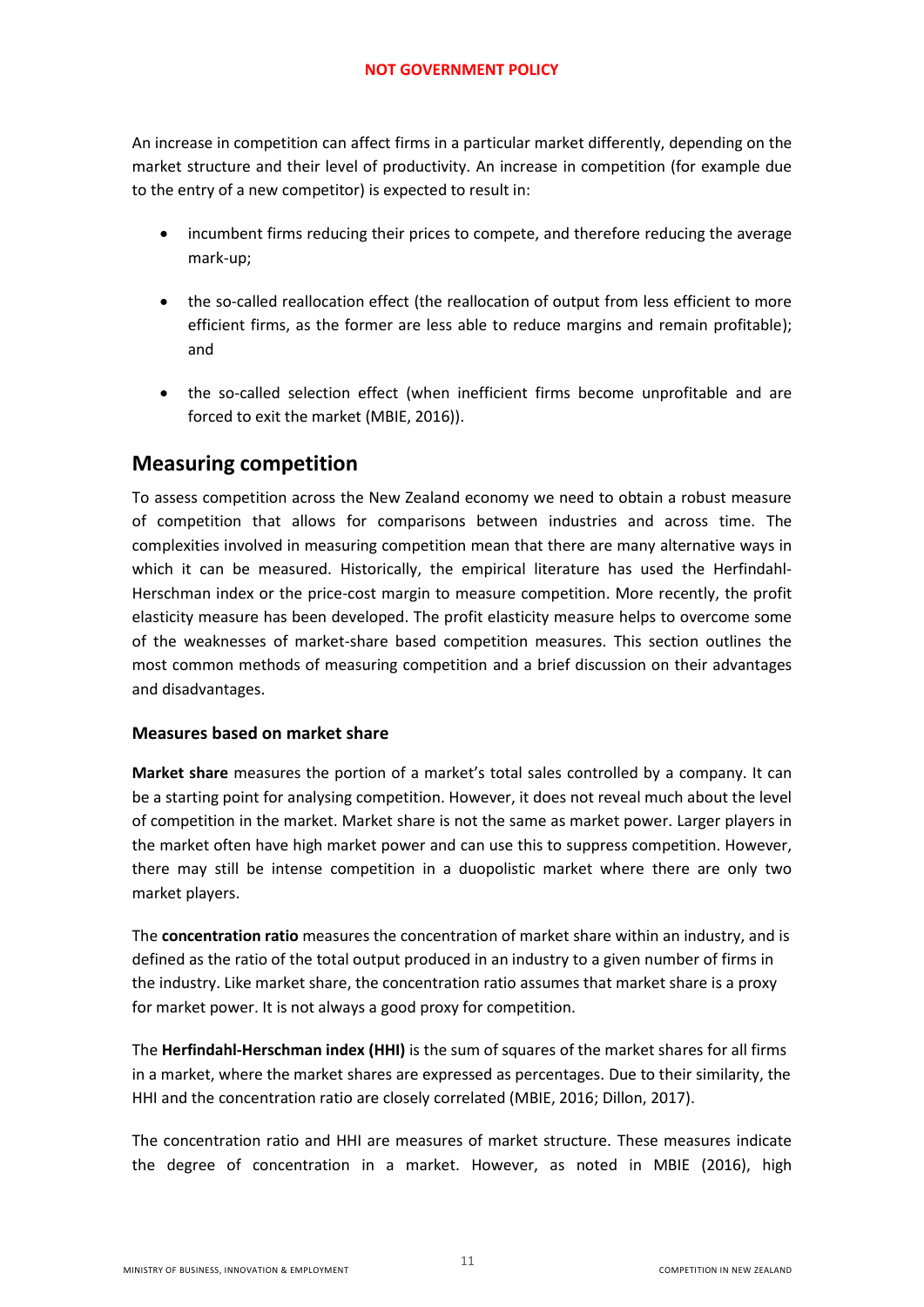concentration does not necessarily indicate low competition. This is particularly true in dynamic markets in which there is a high degree of firm churn.

In these markets, where the selection effect (new firms enter and unsuccessful firms exit) and the reallocation effect (more efficient firms grow at the expense of less efficient ones) are especially prominent, a highly concentrated market might be highly competitive (MBIE, 2016). Furthermore, in markets where firms engage in 'leap-frog innovation', displacing the incumbent standard with a radically improved technology, a particular firm's dominance in terms of market share is likely to be temporary (MBIE, 2016; Schilling, 2003).

#### <span id="page-11-0"></span>**Measures based on price-cost margins**

The **Lerner index** is a measure of the market power of a firm, based on its price-cost margin. It ranges from 0 to 1, with higher values indicating greater market power (less competition). The Lerner index is defined as: (Price – Marginal Cost)/Marginal Cost. A firm operating in a perfectly competitive industry is unable to set prices above marginal cost. With decreasing levels of competition, firms possess greater market power and can set prices above marginal cost to make 'supernormal profits'. In most circumstances, a change in the level of competition in the market will affect the Lerner of all firms in the market.

**Profit elasticity (PE)** measures the sensitivity of firms' profits to changes in marginal cost. Profit elasticity is always negative, with more negative values indicating higher competition. It is a market level measure of competition developed by Griffith et al (2005) based on the work of Boone (2000). As competition rises, the profits of more efficient firms will become relatively larger than those of less efficient firms, even if profits fall for all firms, due to the reallocation effect. In other words, the profit gap between efficient and inefficient firms will widen as new entrants enter the market. PE captures this effect, because in theory, firms in markets with higher competition will have a higher (in effect, more negative) PE.

Boone (2000) and Griffith et al (2005) consider PE to be a more accurate barometer of competition in an industry than market power-based measures, such as the concentration ratio or Lerner index, as it allows for differences in the cost of production between firms. It also takes into account the reallocation effect, which leads to more efficient firms gaining market share at the expense of less efficient firms.

PE is calculated using the same data as that used for price-cost margins. The PE is not without its problems. It was originally developed for identifying changes in competition within a market across time, rather than comparing competition across markets.

Another problem with competition data more generally is that data is reported on an industry, rather than market, basis. An industry is not always a reliable proxy to a market, as industry classifications exclude the effects of geography and other factors that affect the substitutability of products. However, there is no readily available data that captures competition on a market basis.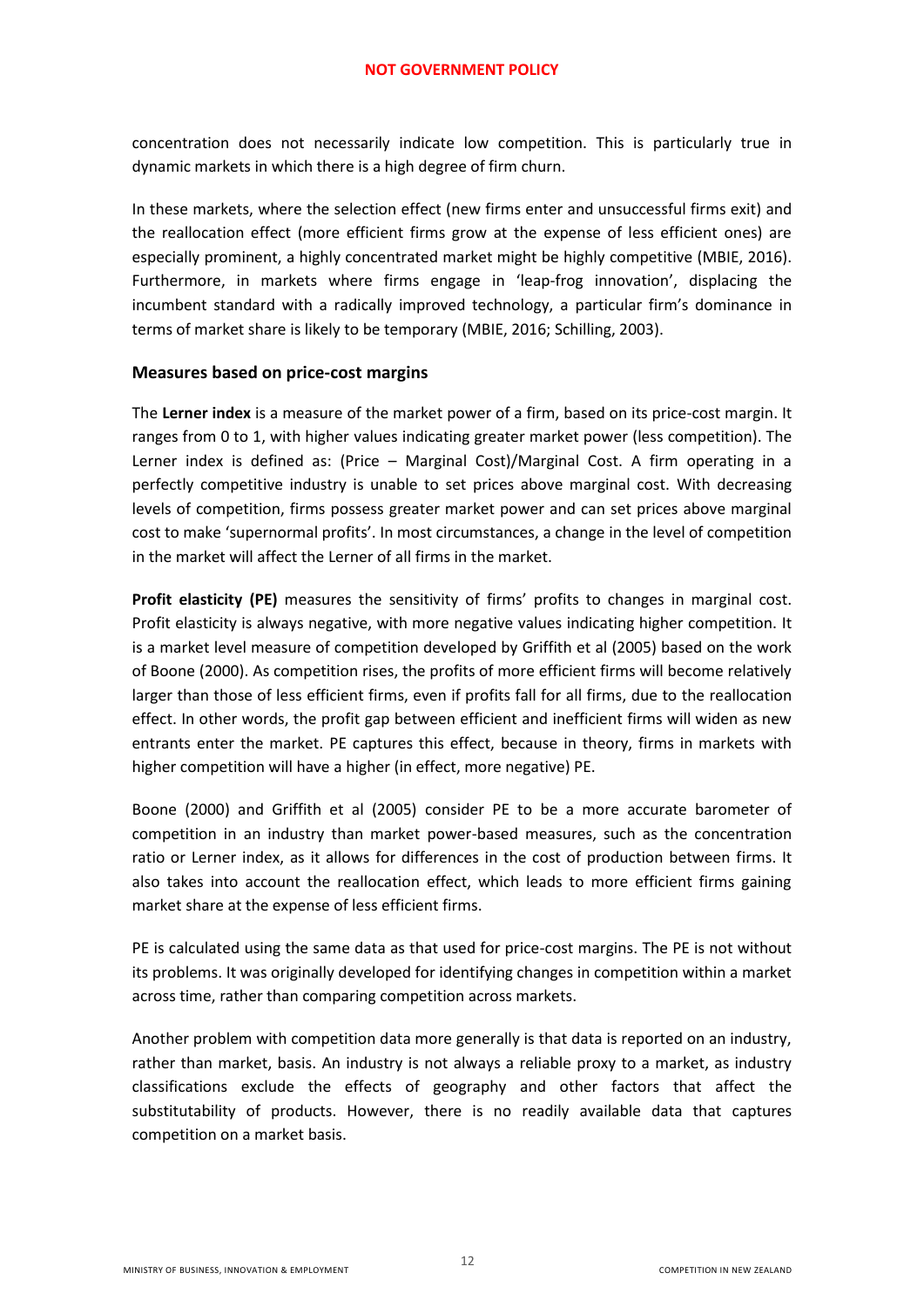# <span id="page-12-0"></span>**4. The competition landscape in New Zealand**

# <span id="page-12-1"></span>**Regulatory settings are good but competition and productivity is still low**

New Zealand's economic and regulatory policies compare favourably with international best practice in many areas, such as the ease of starting a business and labour and product market regulation. New Zealand has an open economy with few remaining tariffs or other protective mechanisms. Free trade agreements have been established with many key trading partners. Yet New Zealand's labour productivity is only about 80% of the OECD average (MED et al., 2011). Commentators such as Conway (2016) have identified low competition as a primary reason for low productivity. Competition puts pressure on firms to either innovate to increase efficiency, reduce costs and grow market share; or suffer loss of market share and go out of business. Lack of competition is therefore likely to contribute to low productivity in many New Zealand industries (Gal, 2003).

Despite New Zealand's favourable regulatory settings, there are still barriers to competition from international firms. New Zealand's distance from major markets insulates domestic firms somewhat from international competition. International firms seeking to expand to new markets may find the potential returns in New Zealand low when compared to the costs of entry, due to its small market size. This disincentivises the entry of new competitors (Gal, 2003). This is problematic not only because of the loss of competition, but because international connections facilitate technology diffusion into domestic firms, which raises productivity.

Another factor is New Zealand's small and geographically-dispersed population, which means relatively few firms operate in some domestic markets (Gal, 2003). New Zealand's small economy suffers from a lack of scale that larger economies benefit from (Gal, 2003). This is particularly problematic in localised service markets (e.g. hospitality or hairdressing) where spatial transaction costs are high, meaning that geography imposes limit on the size of the market.

An open trade policy can help small economies overcome the disadvantages of smallness and distance from major markets. New Zealand has vigorously pursued a path of free trade in the last three decades, forging closer trade links with Australia, China, Japan and many other nations, as well as removing tariffs and other trade barriers.

# <span id="page-12-2"></span>**A key tradeoff in competition policy is allowing economies of scale while avoiding misuse of market power**

One of the issues in competition policy is balancing efficiency considerations with market power considerations. On the one hand, traditional conceptions of competition law prescribe limits on market power; on the other hand, economies of scale are required for firms to operate efficiently. The conflict between these objectives is particularly acute in a small nation such as New Zealand (Evans and Hughes, 2003).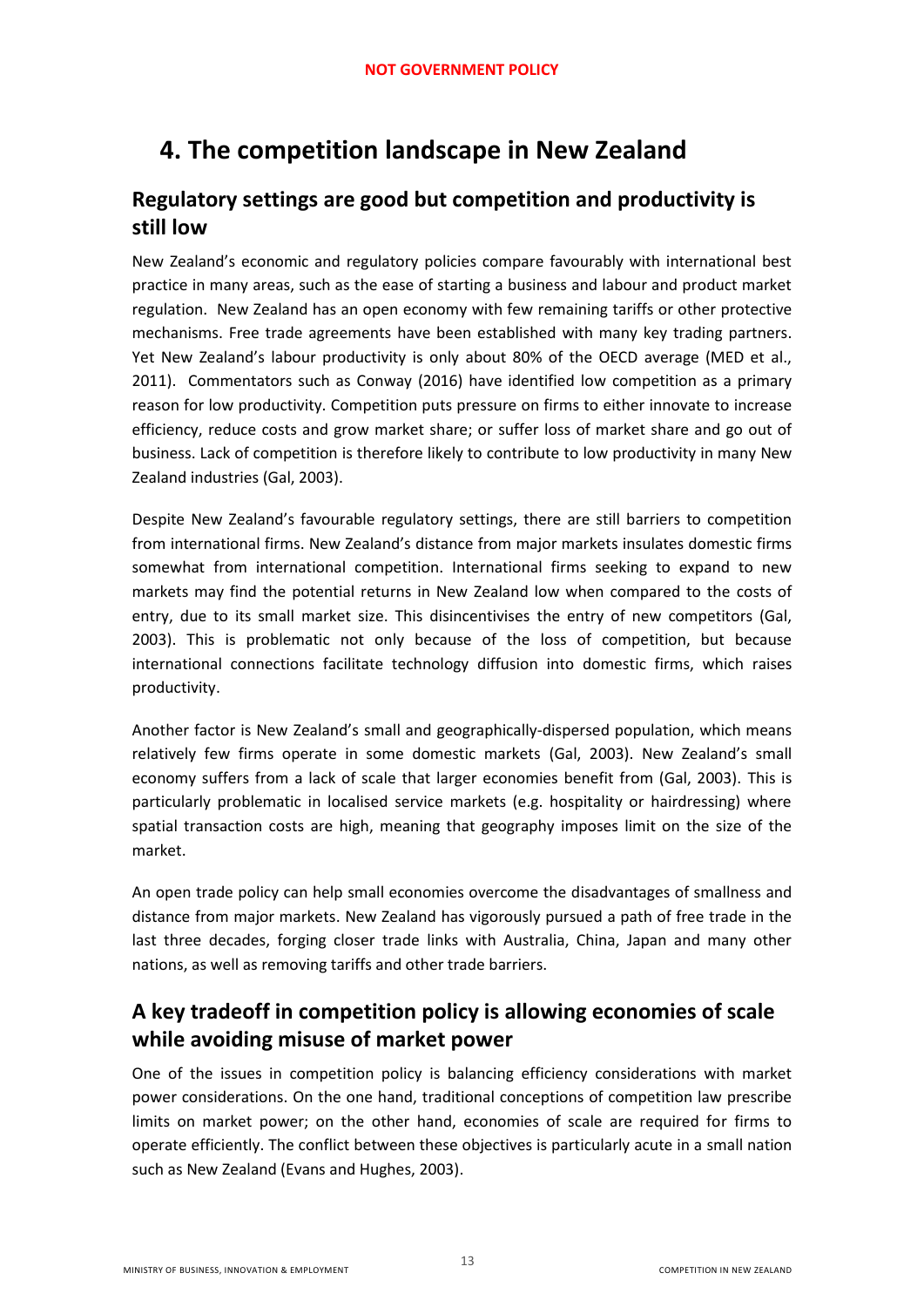As noted above, small economies such as New Zealand's are unable to support large numbers of firms, or very large firms, in an industry (McLeod, n.d). This means that industries are often more concentrated than in larger economies such as the United States, and firms cannot achieve the same economies of scale and scope in the domestic market (Gal, 2003).

Resolving this tension is not easy, and it is beyond the scope of this paper to offer policy solutions to this dilemma. One implication is that traditional metrics for assessing concentrated markets, based on the U.S. market, may be inappropriate in the New Zealand context.

If there is no competition and no likelihood of market entry then there is little incentive for innovation. It is likely that for firms to face an incentive to innovate, they need to face either: domestic competition, exposure to strong international competition or economic regulation to proxy the effects of competition.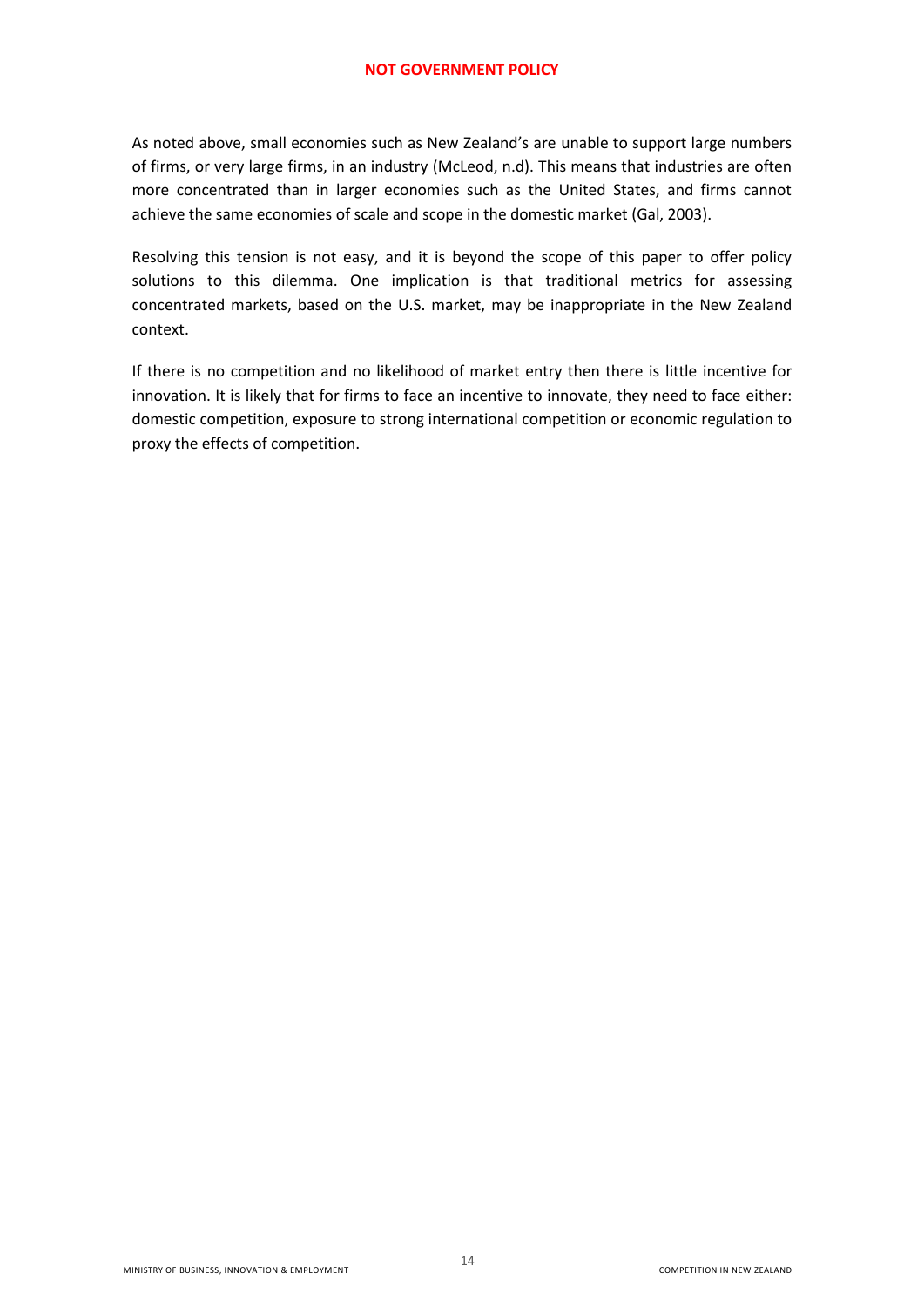# <span id="page-14-0"></span>**5. Empirical evidence on competition in New Zealand**

### <span id="page-14-1"></span>**Current New Zealand research on competition is sparse**

This section outlines the current empirical evidence on competition in New Zealand. There is a large amount of data in Statistics New Zealand's Longitudinal Business Database (LBD) that can be used to measure and monitor competition in New Zealand. However, relatively minimal research has been undertaken to extract meaningful findings from this data, compare empirical measures of competition across the economy, and assess the relationship between competition and economic performance in New Zealand. Most studies are meta-analyses, purely theoretical, focus on specific sectors and markets, or are based on international evidence that may be inappropriate in the New Zealand context.

Current empirical literature on competition in New Zealand includes the outputs of the Cross-Departmental Research Project: Devine et al (2011), Devine et al (2010), Devine et al (2012), and Doan et al (2012); more recent MBIE papers (MBIE, 2016; Dillon, 2017); and the Productivity Commission's Services Sector Inquiry (Productivity Commission, 2014). The Productivity Commission's 2016 paper "Achieving New Zealand's productivity potential" (Conway, 2016) also covered aspects of competition.

Arguably the most robust indicator of competition, of those currently available, is profit elasticity, as it is not affected by the reallocation and selection effects. MBIE (2016) is the first comprehensive assessment of profit elasticity in New Zealand industries. Using the same data, Dillon (2017) compared profit elasticity across New Zealand industries to other competition measures, such as the concentration ratio and the Herfindahl-Herschman index. The key findings from these studies are outlined below.

# <span id="page-14-2"></span>**The intensity of competition varies across the economy and depends on the measure used**

The LBD data allows competition to be considered on a sector or industry level.<sup>1</sup> An industry is a statistical classification of firms undertaking similar activities. An industry is a narrower classification than a sector, which is a cluster of industries. It is important to emphasise that an industry is not the same as a market. Competition occurs in markets, which consist of substitutable goods or services. Industry classifications are based on similarities in the production of goods and services, not whether the goods or services are substitutable. Industry classifications also ignore the geographical distribution of firms, which affects the substitutability of products. For example, a competitive roofing market in Auckland is of no use if you need a roof in Christchurch. In addition, imports, which can be substituted for domestically produced goods, can also change market size, and are not considered in this data (Dillon, 2017).

Competition varies across New Zealand industries, which is to be expected given the differences in market structure. While there are large differences between the most and least

1

 $<sup>1</sup>$  In this report, 'sector' is used to refer to the 1-digit level of the 1996 ANZSIC or NZSIOC classification</sup> system, and 'industry' is used to refer to the 3 or 4-digit level of these classifications.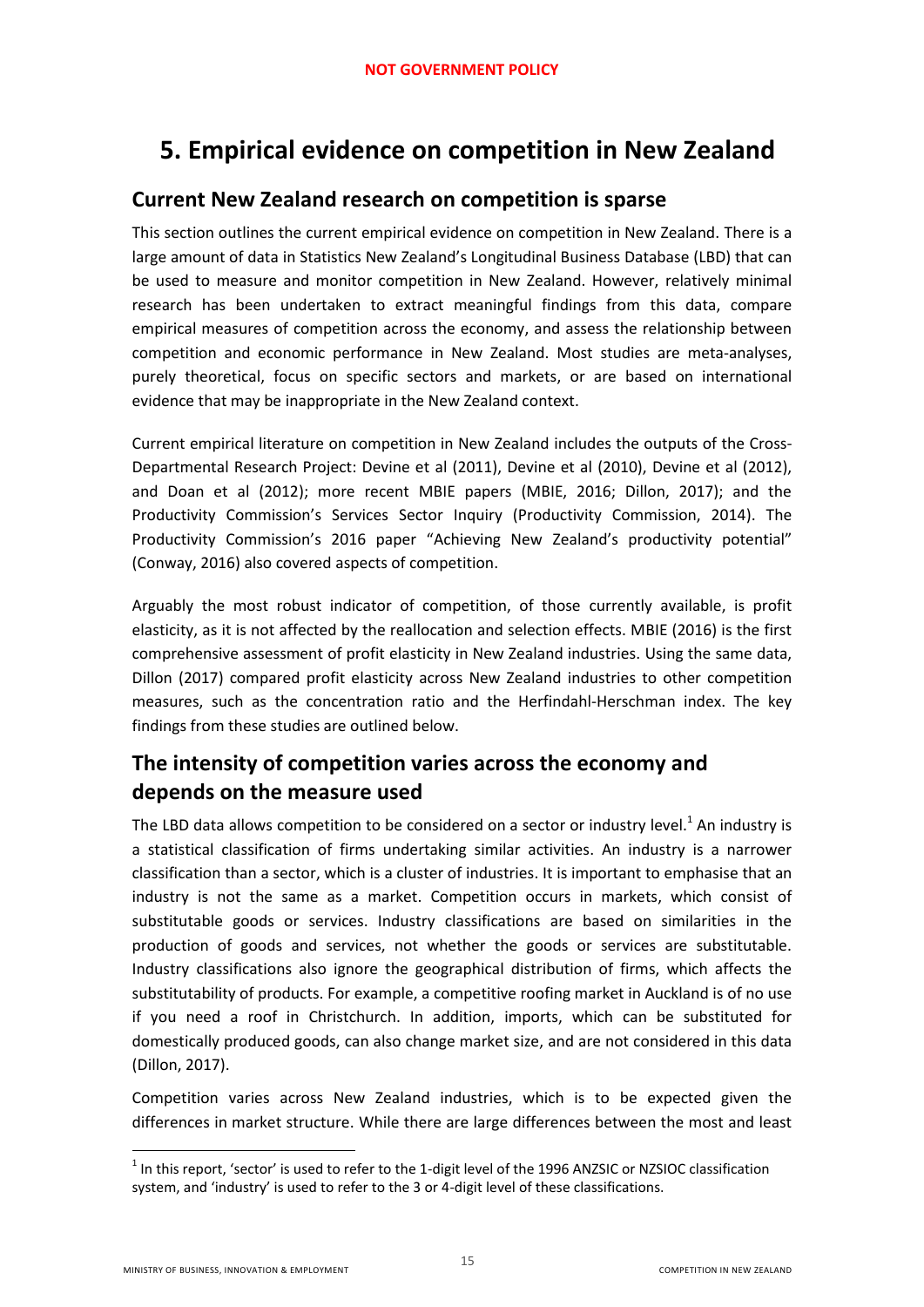competitive sectors, there is also variation between industries within these sectors. There is also considerable difference between those industries that are considered concentrated depending on the measure used to assess competition. However, we can draw out some key findings on both profit elasticity and concentration ratios.

#### **Profit elasticity**

As stated in section 3, PE measures the responsiveness of a firm's profits to changes in its marginal cost. Competition acts as a barrier to firms settings prices high above marginal cost. However, efficient firms can keep their costs low. This leads to the relative profit difference between efficient and inefficient firms growing wider. Consequently, in markets where there is high competition, we would expect profits to be more responsive to changes in marginal cost (a more negative PE value).

Table 1 summarises the PEs for sectors which are ranked from most competitive to least competitive in terms of their unweighted average PE. The data shown here is for the period 2000-2010. Figure 2 shows the PE values on a graph. The estimated PE is represented on the vertical axis and the industries are ranked from most to least competitive on the horizontal axis.

| <b>Sector</b><br>(1-digit 1996 ANZSIC) | 4-digit<br><i>industries</i><br>(N) | PE<br>(unweighted) | PE<br>(weighted<br>by GVA) |
|----------------------------------------|-------------------------------------|--------------------|----------------------------|
| Manufacturing                          | 109                                 | $-3.50$            | $-3.20$                    |
| Construction                           | 21                                  | $-2.99$            | $-3.44$                    |
| <b>Hospitality</b>                     | 3                                   | $-2.91$            | $-2.69$                    |
| <b>Transport &amp; Storage</b>         | 22                                  | $-2.90$            | $-2.59$                    |
| <b>Communications Services</b>         | 3                                   | $-2.63$            | $-3.87$                    |
| Retail                                 | 38                                  | $-2.46$            | $-2.39$                    |
| Agriculture, Forestry & Fishing        | 33                                  | $-2.17$            | $-1.42$                    |
| <b>Property &amp; Business</b>         | 30                                  | $-2.00$            | $-1.82$                    |
| <b>Wholesale Trade</b>                 | 40                                  | $-1.78$            | $-1.66$                    |
| Finance & Insurance                    | 10                                  | $-1.78$            | $-1.54$                    |
| <b>Total</b>                           | 309                                 | $-2.72$            | $-2.36$                    |

#### **Table 1: PE levels by sector (2000-2010) (MBIE, 2016).**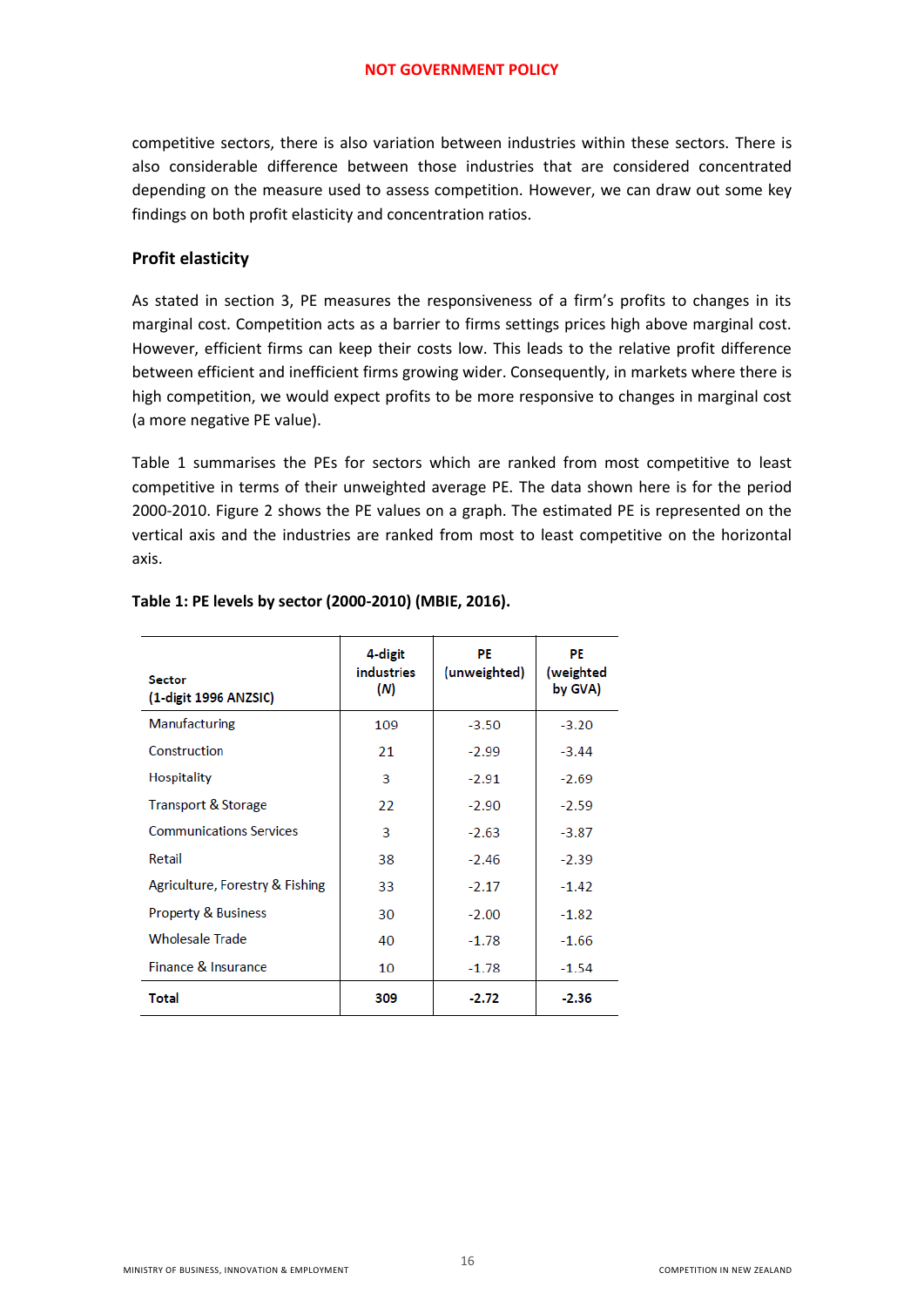

<span id="page-16-0"></span>**Figure 2: PE levels across 4-digit industries in the period 2000-10**

Sectors with the highest competition intensity by PE include manufacturing, construction and hospitality, with unweighted PEs of -3.50, -2.99 and -2.91 respectively. (A more negative PE indicates higher competition intensity). Sectors with the lowest competition intensity include finance and insurance, wholesale trade, and property and business with PEs of -1.78, -1.78 and -2.00 respectively (MBIE, 2016). Weighting these sectors by their contribution to the economy reorders the results somewhat, giving us communication services, construction, and manufacturing as the most competitive sectors by Gross Value Added (GVA). This reflects the larger average size of firms in communication services and construction relative to, for example, hospitality.

One potential limitation of this data is that it conflates markets with industries, which is not necessarily valid, for the reasons noted above. While 4-digit industries are proxies for markets, they only enable imperfect measures of competition. The more we aggregate industries, the less substitutable the products or services within those industries are and therefore the less robust the measure of competition. 1-digit industries are therefore only averages of competition rather than capturing the nuances of competition within a sector. For example, the average 4-digit industry in the manufacturing sector is relatively competitive, but the sector includes 4-digit industries that are some of the most and least competitive markets in New Zealand e.g. paint manufacturing has a PE of -6.69, while machine tool and part manufacturing has a PE of -0.33 (MBIE, 2016; Dillon, 2017; Statistics New Zealand, 2015).

To better understand these nuances, MBIE (2016) assessed the proportion of industries in the most and least competitive quartile from each sector, and the proportion of each sector found in the most and least competitive quartiles. This data gives an indication of the variance within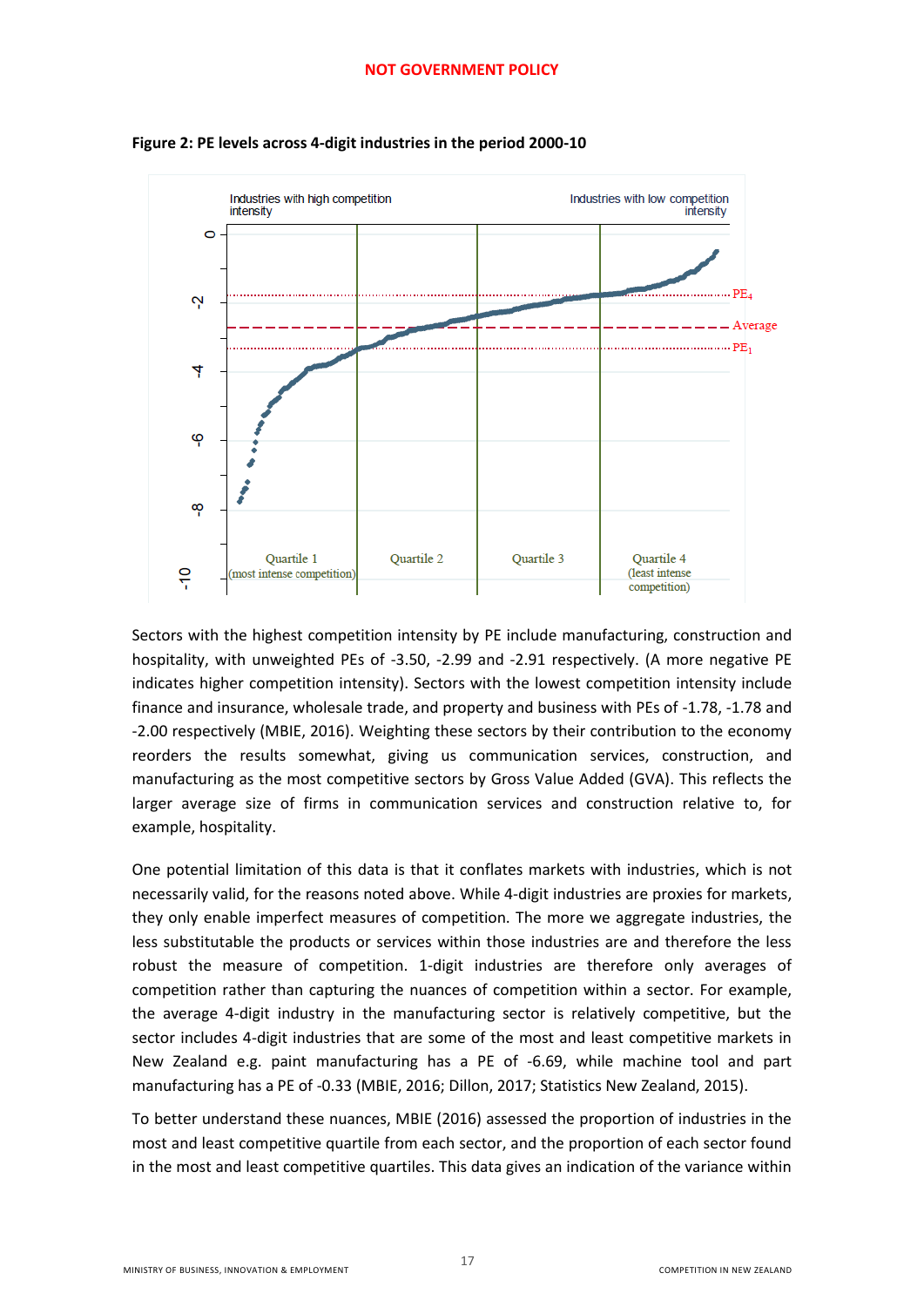each sector and whether there is a concentration of very competitive or uncompetitive firms from a particular sector. By weighting each sector by its contribution to the economy, the authors provided an indication of industries we should be more concerned about. Some of their key findings are discussed below.

Figure 3 shows the proportion of GVA produced in the sector that comes from 4-digit industries that are in the most and least competitive quartiles.

<span id="page-17-0"></span>**Figure 3: Proportion of GVA produced in industries in each sector which are in most or least competitive quartile (based on data in MBIE, 2016)** 



These results align well with the data in Table 1, in that the most competitive industries, weighted by GVA, are manufacturing, construction and communication services. There are a few interesting findings in these results:

- The manufacturing sector accounts for 63% of the 4-digit industries in the most competitive quartile, but only 43% of GVA in the most competitive quartile. This suggests that there are large numbers of small manufacturing firms.
- The concentration of manufacturing among the most competitive industries has been found in other countries. For example, a study in Portugal, which has a similar-sized economy to New Zealand's, found that 88% of industries in the most competitive quartile were from Portugal's manufacturing sector (Amador and Soares, 2012, as cited in MBIE, 2016).
- The retail sector features a long tail of both highly competitive and very uncompetitive industries. This reflects the diverse nature of the retail industry and the concentration of small, localised markets in this industry.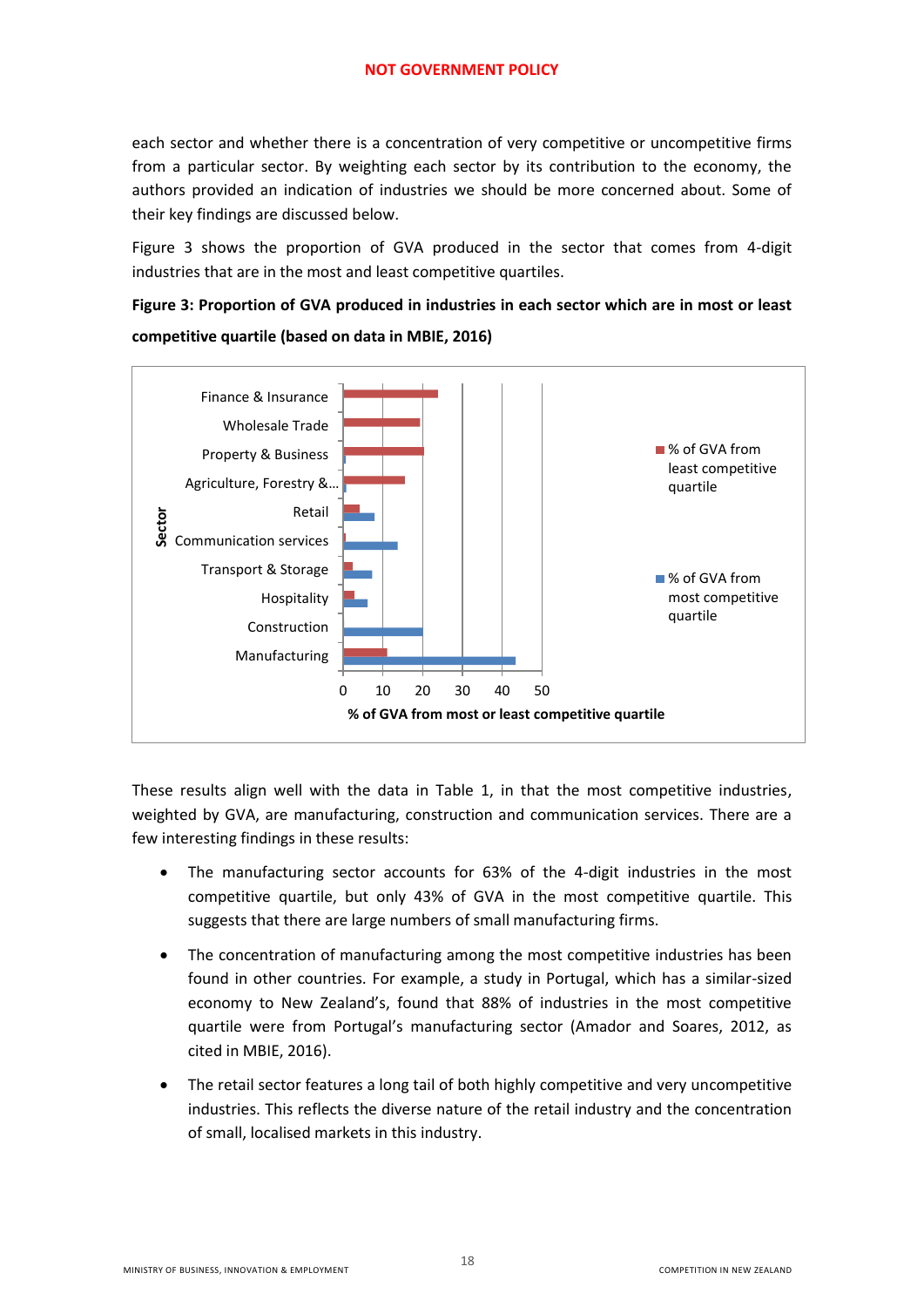#### **Concentration ratios**

Data on concentration ratios across New Zealand industries shows considerable heterogeneity. Concentration ratios, between 2000 and 2007, vary from under 5% in agriculture to over 90% in some areas of mining (Stevens, 2009). Most of the highly concentrated industries, such as mining, are those with high fixed costs. High fixed costs are particularly challenging for small and early-stage firms. This supports the intuitive rationale that high barriers to entry impair the development of competition.

Concentration ratios in the 4-digit industry are generally higher than those in 3-digit level. Logically, the narrower the category, the greater the competition, and this is empirically true (Stevens, 2009). See Appendix 1 for a comparison of the most concentrated industries according to different competition measures.

#### **Comparison of measures**

An initial comparison of results between different empirical measures leads to different findings on which industries are highly concentrated. Further testing of these findings needs to occur to ensure these results are correct. As would be expected, there appears to be a high degree of correlation between the market share-based measures of competition such as the Herfindahl index and the concentration ratio, as shown in Figure 4 below.

#### <span id="page-18-0"></span>**Figure 4: Comparison of concentration ratio and Herfindahl index (Dillon, 2017)**



However, profit elasticity does not seem to correlate well with either the concentration ratio or the Herfindahl index, as shown in Figures 5 and 6 (Dillon, 2017).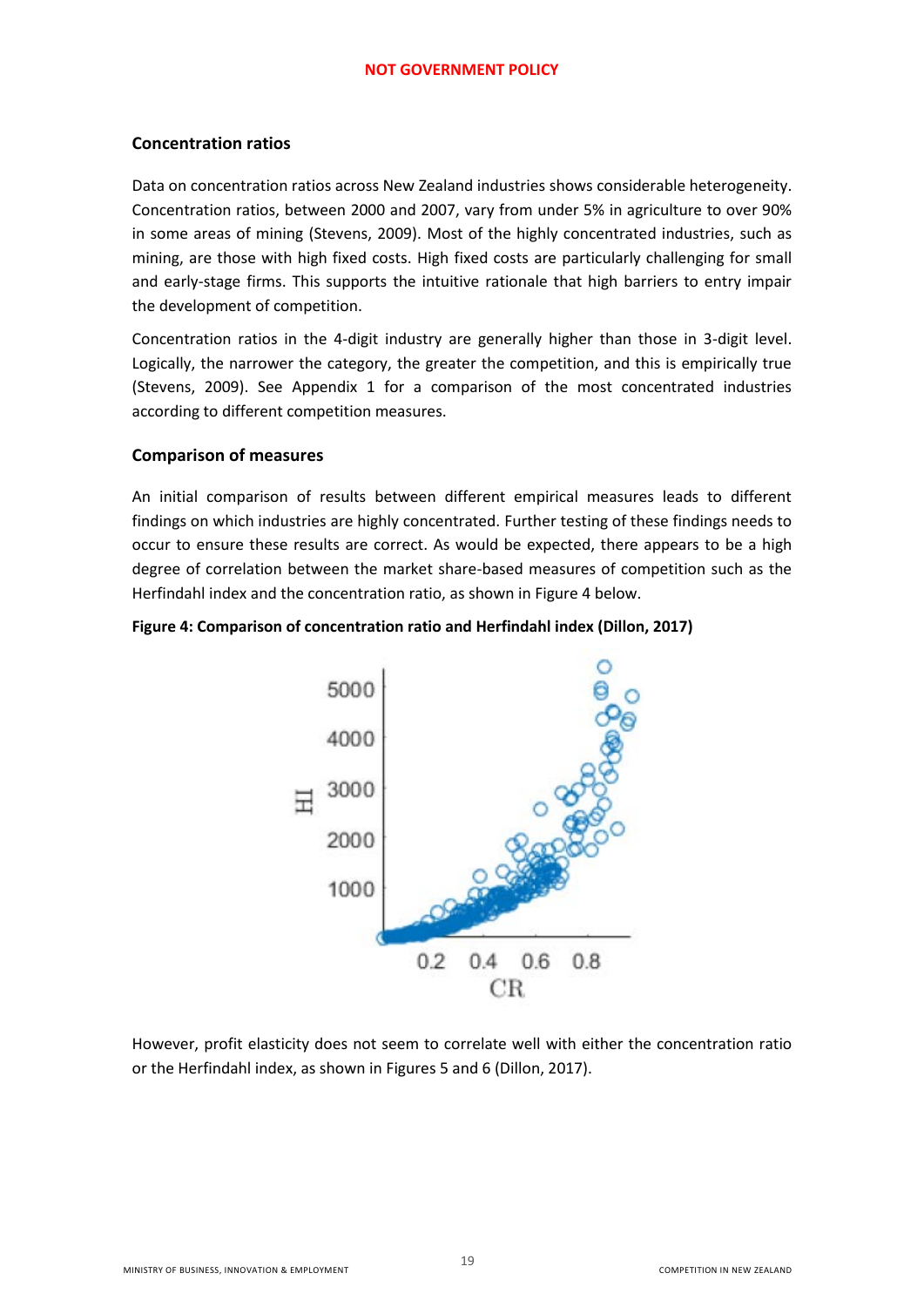

<span id="page-19-1"></span>**Figure 5: Comparison of concentration ratio and profit elasticity (Dillon, 2017)** 

<span id="page-19-2"></span>**Figure 6: Comparison of Herfindahl index and profit elasticity (Dillon, 2017)** 



### <span id="page-19-0"></span>**Most New Zealand industries experienced no change in competition intensity between 2000 and 2010…**

We have discussed the level of competitive intensity across New Zealand industries according to various measures. But what are the trends over time? MBIE (2016) also examined this question. The authors found that the majority of industries (73.8%, constituting 63.8% of GVA) did not experience a statistically significant change in competition intensity between 2000 and 2010.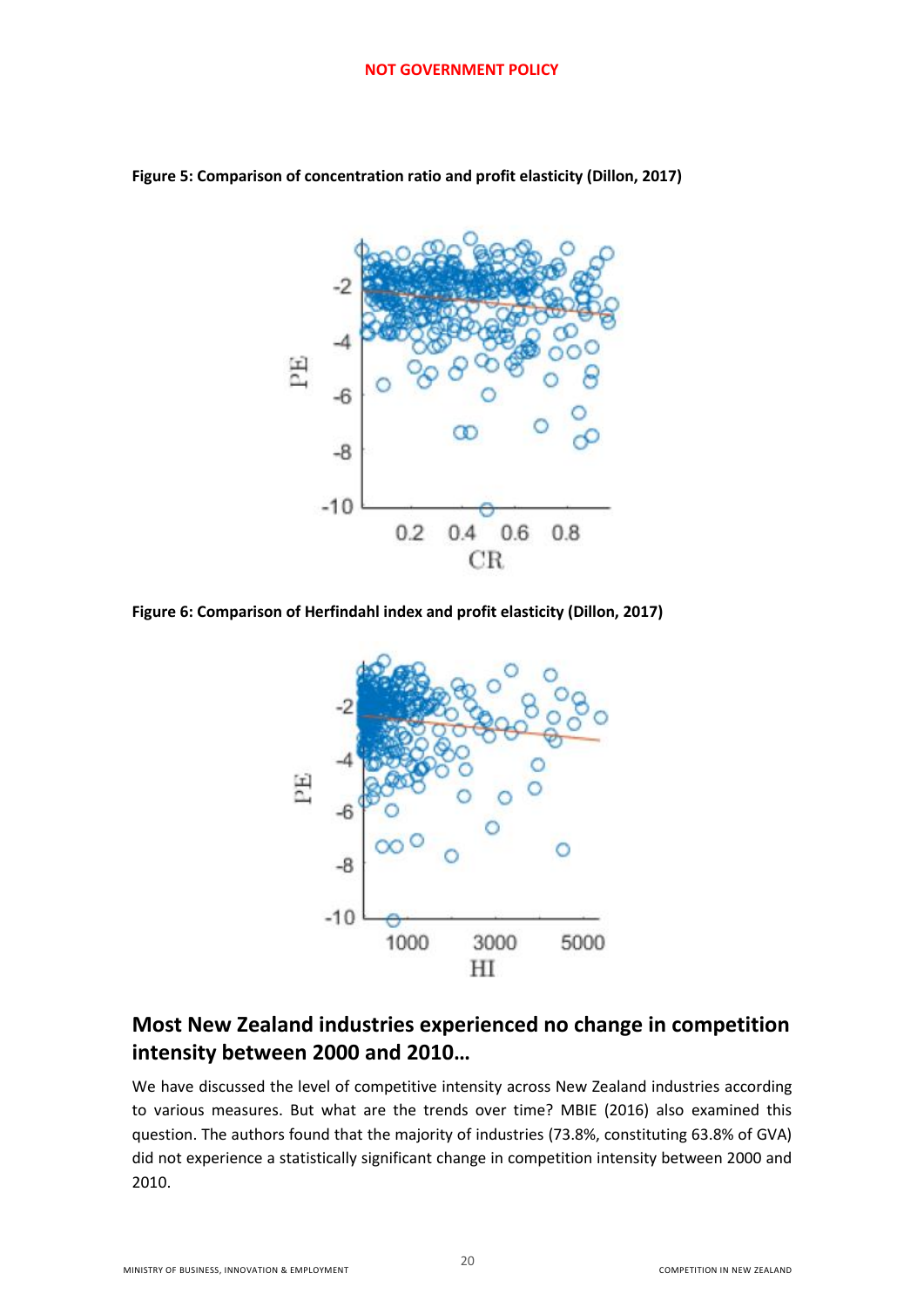# <span id="page-20-0"></span>**…but more industries had an increase in competition intensity than a decrease.**

However, most of the 4-digit industries with a statistically significant change in profit elasticity experienced an increase in competition (MBIE, 2016). In Figure 7, the blue bars indicate the percentage of industries in the sector with an increase in competition, the red bars indicate those that had a decrease and the green indicates those industries that had no change.



<span id="page-20-1"></span>**Figure 7: Profit elasticity trends by sector in the period 2000 to 2010 (MBIE, 2016).** 

According to the profit elasticity data, the Finance and Insurance sector experienced the largest decrease in competition intensity in the period 2000-2010. This is primarily driven by the banking industry.

Since 2010 (and therefore not captured in this data), new entities have registered as banks in New Zealand, such as the Cooperative Bank (2011) and Heartland Bank (2012). These new entrants may have increased competition in the banking industry, particularly in the retail banking and mortgage markets, and may indicate that regulatory barriers to entry in the banking industry are not unduly high. This is something that may be worth testing with further research.

While the profitability of banks in the New Zealand market is high by international standards, price-cost margins and profit elasticity are only moderate compared to other jurisdictions (Clerides et al, 2013). In addition, the potential for disruptive innovation in the banking sector, with the rise of Fintech, is high. New Zealand banks tend to quickly adopt innovative products to maintain or gain market share, such as contactless payment systems and banking apps for smartphones.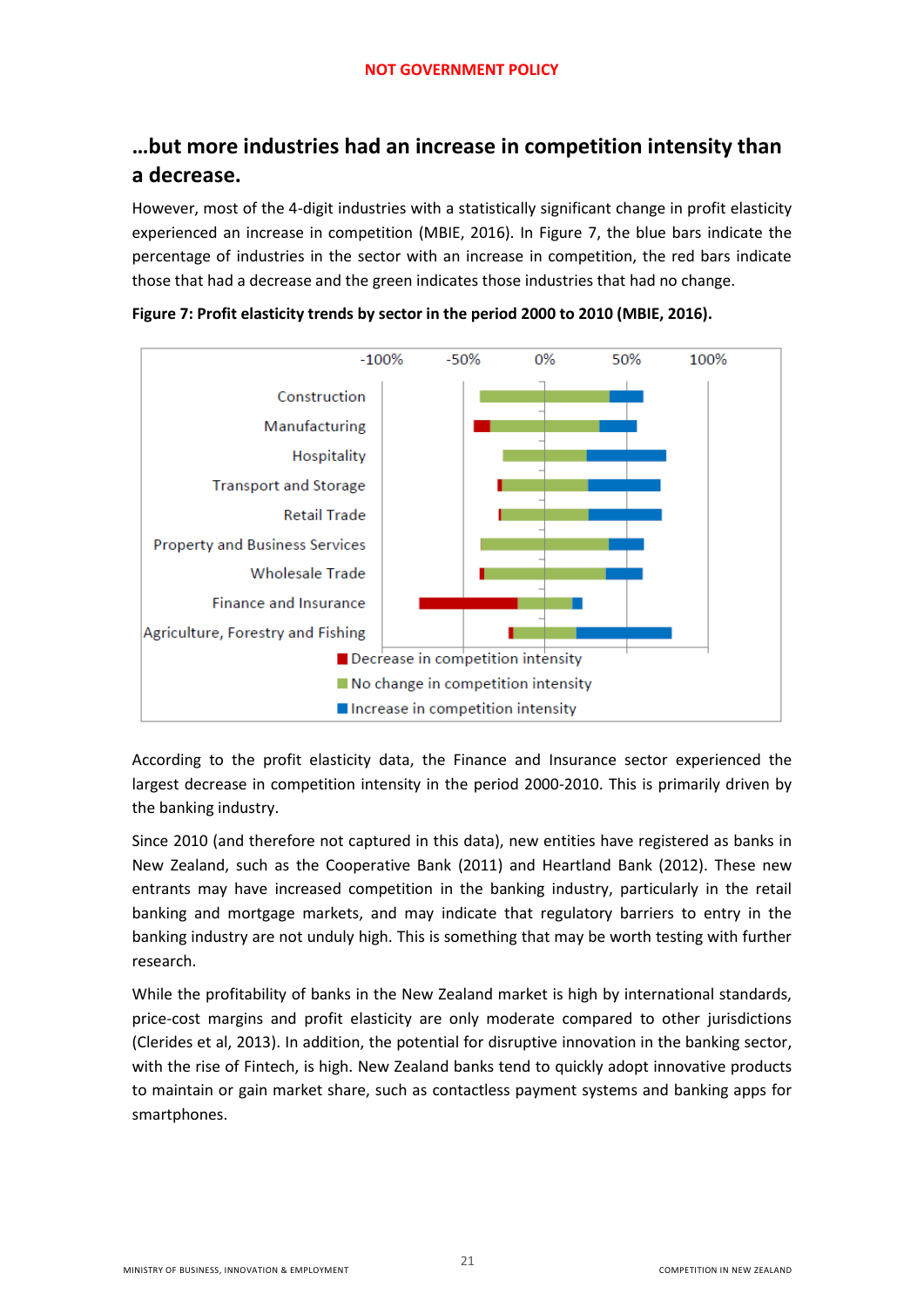# <span id="page-21-0"></span>**There is a theory that the relationship between competition and productivity is "U-shaped"**

The relationship between competition and productivity has been extensively discussed in the international literature. Several overseas studies (e.g. Aghion et al, 2005; Nickell, 1996) have posited the existence of a parabolic relationship between competition and productivity, shaped like an "inverted U". Using data on the New Zealand manufacturing sector between 2000 and 2009, Devine et al (2011) found that the "inverted U" relationship holds when measuring competition according to the Lerner index (Figure 8).

However, these findings should be treated with caution, for several reasons. This paper was not finalised, and contradictory results were reported depending on the measure of competition used. While the results may hold for the manufacturing sector in that specific time period, this would not necessarily be true for other sectors in other time periods, so we cannot generalise this relationship across the whole economy.

The "inverted U" result can be explained through two dynamics, the "competition effect" and the "Schumpeterian effect", which have opposing effects on managerial incentives. The "competition effect" describes the effect of competitive pressure increasing the probability of exit from an industry. This heightened risk of failure pushes managers to reduce costs and increase productive efficiency. This effect suggests a positive relationship between competition and productivity. The second dynamic is the "Schumpeterian effect". This is the idea that greater competition reduces the returns to innovation, leading to decreased managerial effort (Schmidt, 1997). Firms have less incentive to innovate if they know that the supernormal profits derived from innovation are going to be lost to competition (see page 23). Excessive competition may have particularly strong effects on curtailing innovation for a small market such as New Zealand, where the potential returns to innovation are lower than in big economies like the US and Europe (MBIE, 2016). Further research could shed light on the extent to which this effect applies in New Zealand.

The competition and Schumpeterian effects exist in differing magnitudes depending on the level of competition in the industry. In the first half of the curve in Figure 8, the high Lerner index implies competition is low, and the competition effect dominates the Schumpeterian effect. Until the inflection point, productivity is an increasing function of competition, i.e. the effect of competition on managerial incentives remains positive. At this end of the curve, the market has a high Lerner index, implying firms have high market power, and consequently can set prices high above marginal cost. Moving up the curve, competition increases and firms possess reduced price-setting ability.

However in the second half of the curve, beyond the optimum (productivity-maximising) level of competition, the Schumpeterian effect is greater than the competition effect, leading to diminishing returns to competition (Devine et al, 2011). Decreasing returns to innovation means that increased mark-up is associated with reduced productivity.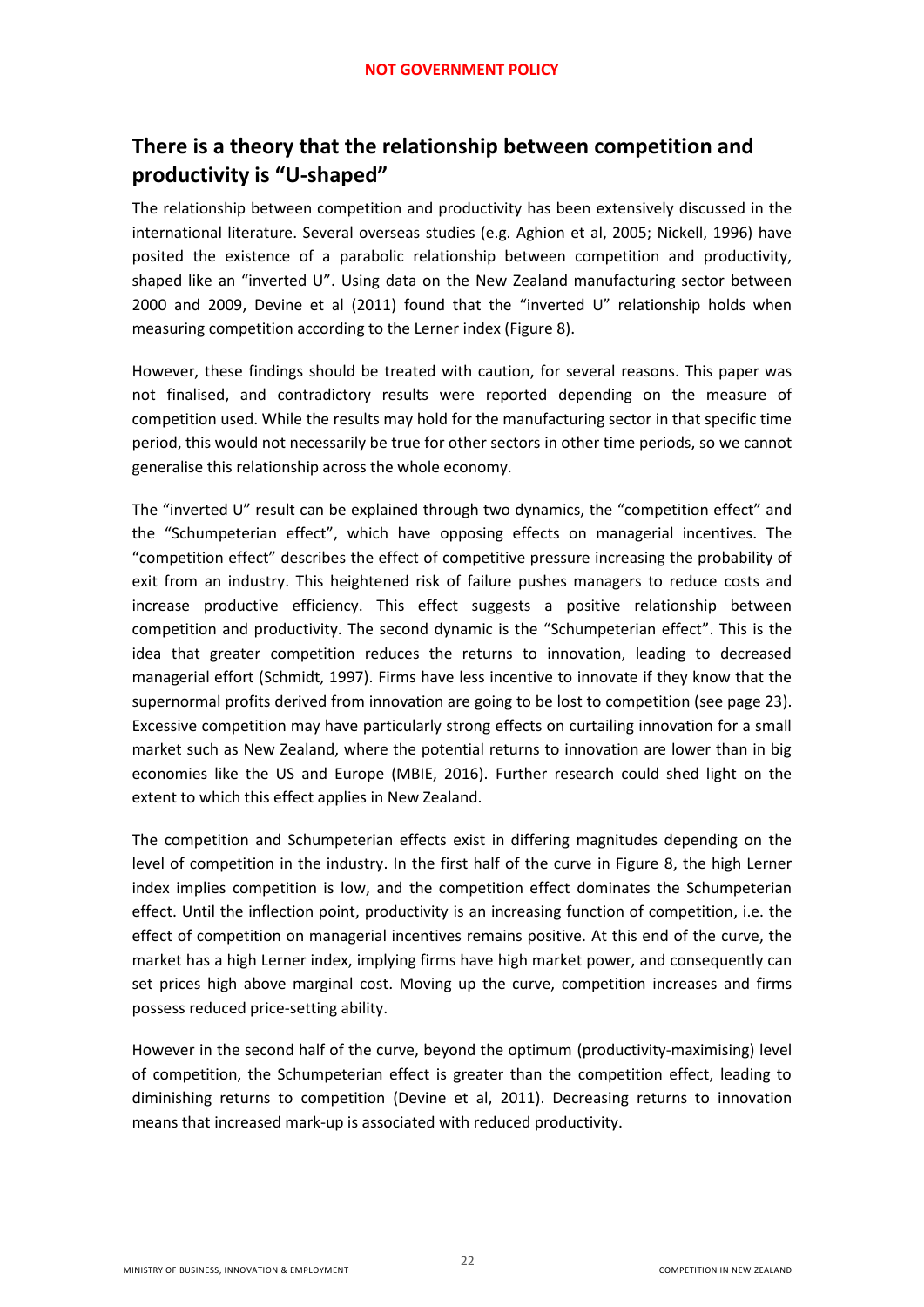However, the "inverted U" result is not consistent across alternative constructs of competition. Using PE to measure competition gives the opposite result, i.e. a U, as shown in Figure 9 (Devine et al, 2011). The authors explain that this *prima facie* contradiction is due to the different facets of competition analysed by the different measures. Where firms are not intensely competing to serve the market, as in the first half of the curve in Figure 9, higher responsiveness of profits to changes in cost is associated with a reduction in productivity. In a stagnant market, there is less incentive for firms to innovate if small increases in costs result in large decreases in profits. Equivalently, if the market is stagnant and firms are not competing intensely for market share, the fact that a small reduction in R&D expenses will result in a large increase in profits will be a disincentive to innovate. However, as the competition for the market rises, the threat of market share reallocation to more efficient firms is likely to spur firms to innovate as well as to increase productive efficiency.

### <span id="page-22-0"></span>**Figure 8: Relationship between productivity and competition according to the Lerner index (based on New Zealand empirical evidence in Devine et al, 2011)**



<span id="page-22-1"></span>**Figure 9: Relationship between productivity and competition according to profit elasticity (based on New Zealand empirical evidence in Devine et al, 2011)** 

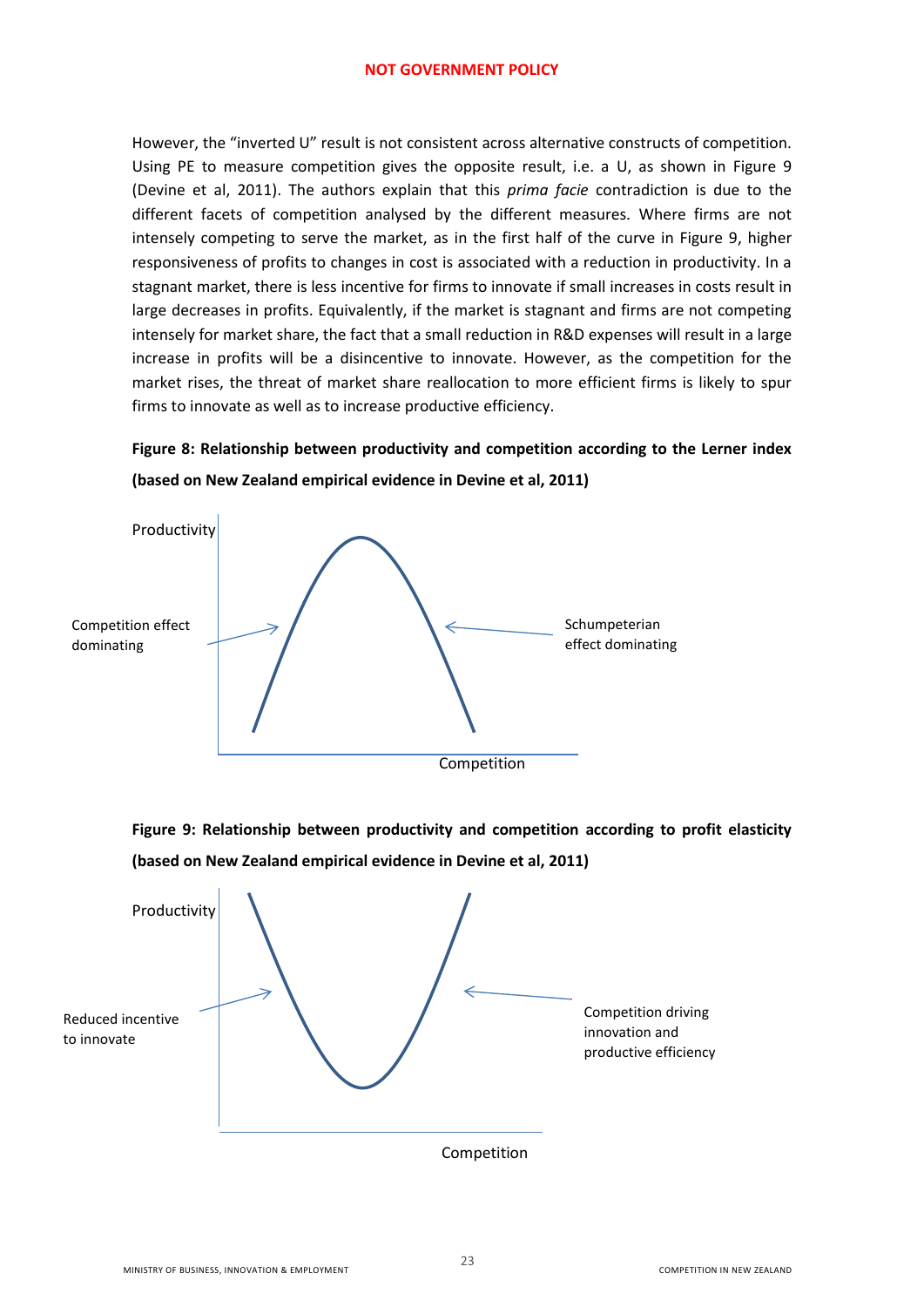### <span id="page-23-0"></span>**Competition can have opposing effects on innovation**

Literature on the competition and innovation relationship has evolved considerably since the Schumpeterian view of more concentrated markets yielding increased innovation (Schumpeter, 1950; Aghion and Howitt, 1992). More recently, using data on publicly-listed manufacturing firms in the United Kingdom, Aghion et al (2005) found a U-shaped relationship between competition and innovation. Since then, a model devised by Hashimi (2011) using data on publicly-listed manufacturing firms in the United States, shows a positive and linear relationship between competition and innovation (Hashimi, 2011).

The trade-off implicit in the inverted-U theory (see Figure 10) is that permitting increased competition, for example by removing barriers to entry, increases the potential for innovation in the industry by newcomers. However, at a certain point, the prospect of greater competition in the industry may discourage established firms from undertaking research and development (Griffith, 2010). This is because the prospect of earning monopoly profit is a powerful motivator for firms to undertake innovation. Competition may reduce the scope for firms to earn monopoly profit as returns will be competed away (Griffith, 2010). This aligns with the inverted-U productivity and competition relationship in Figure 5, as innovation is a key driver of productivity (Lewis, 2008).

<span id="page-23-1"></span>



The degree to which competition affects innovation may depend on how technologically advanced the firm is compared to its peers in the industry. Evidence from the United Kingdom indicates that for firms close to the technological frontier (i.e. more technologically advanced), competition stimulates increased productivity; firms that are further from the frontier often don't bother to attempt to compete (Griffith, 2010). This is shown in figure 11.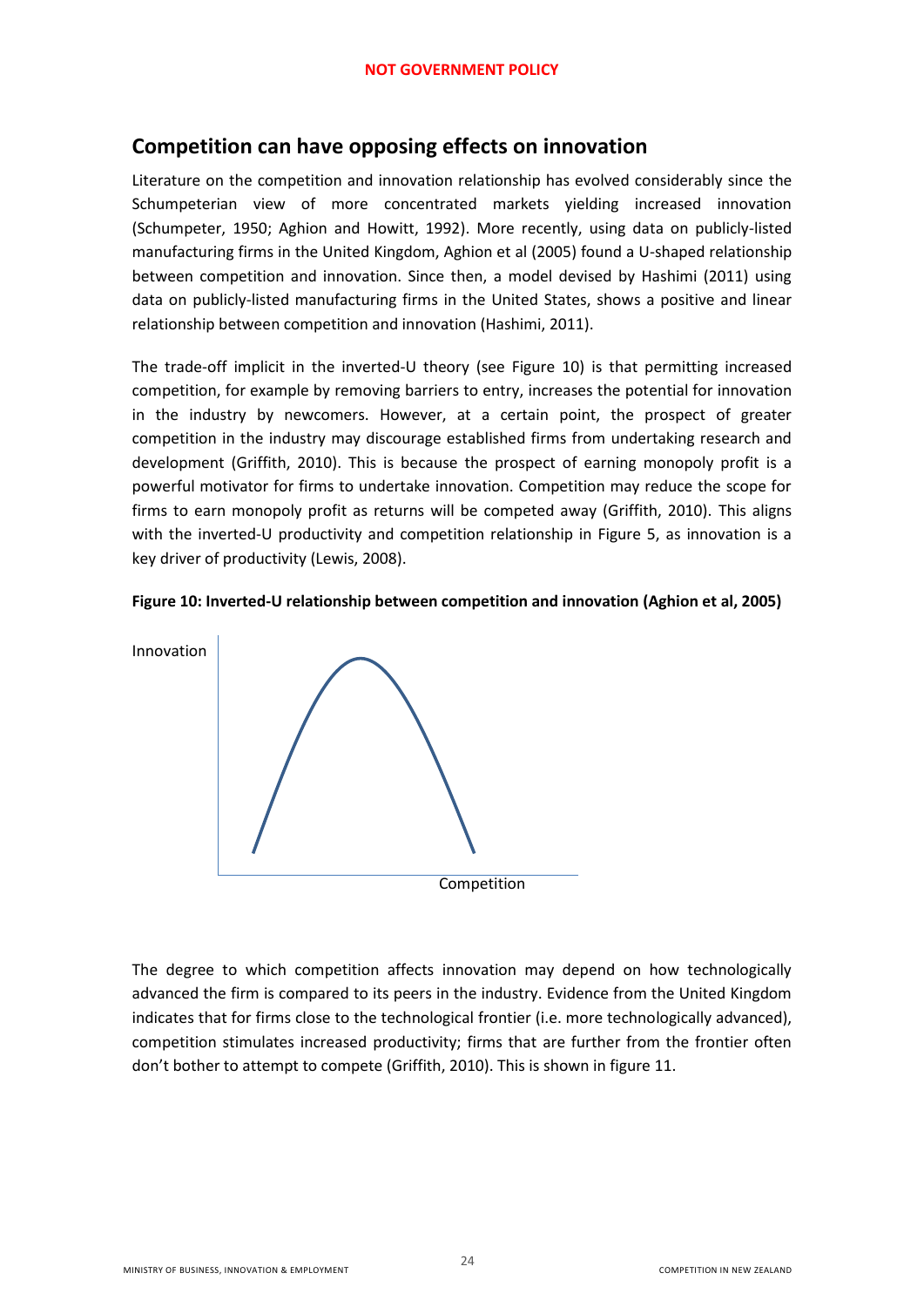

<span id="page-24-1"></span>**Figure 11: Reactions to entry in incumbents near and far from the technology frontier (Aghion et al, 2009)** 

The effect of competition on innovation also depends on managerial incentives. Schmidt (1997) found that for inefficient firms with 'managerial slack', a reduction in profits from increased competition may incentivise the manager to work harder to innovate and achieve cost reductions to keep their job and stay in business. However, if competition reduces the value of innovation to the owners of the business (as profits are competed away), the owner may induce the manager to work less hard.

What does this mean for New Zealand? The competition and innovation relationship has not been tested empirically in New Zealand. However, MBIE (2016) noted that cooperation between firms may be advantageous to innovation, particularly in small markets such as New Zealand's, where the potential returns to innovation are lower than in big economies like the US and Europe. Innovation is costly. Lower potential returns may "compound the effects of high levels of competition on innovation" (MBIE, 2016). Given that New Zealand generally has low levels of competition, it is unlikely that excessive competition is hindering innovation. This would suggest a positive and linear relationship between competition and innovation. Further research could reveal whether this is true.

# <span id="page-24-0"></span>**Firms entering and exiting the market play an important role in competition**

Firm entry and exit is an important part of the competition story. In most economies, around 20% of firms will be born or fail in any given year (Doan et al, 2012). New entrants, or even the threat of potential entrants, puts pressure on incumbent firms to increase efficiency and causes the least efficient incumbents to go out of business. The death of inefficient firms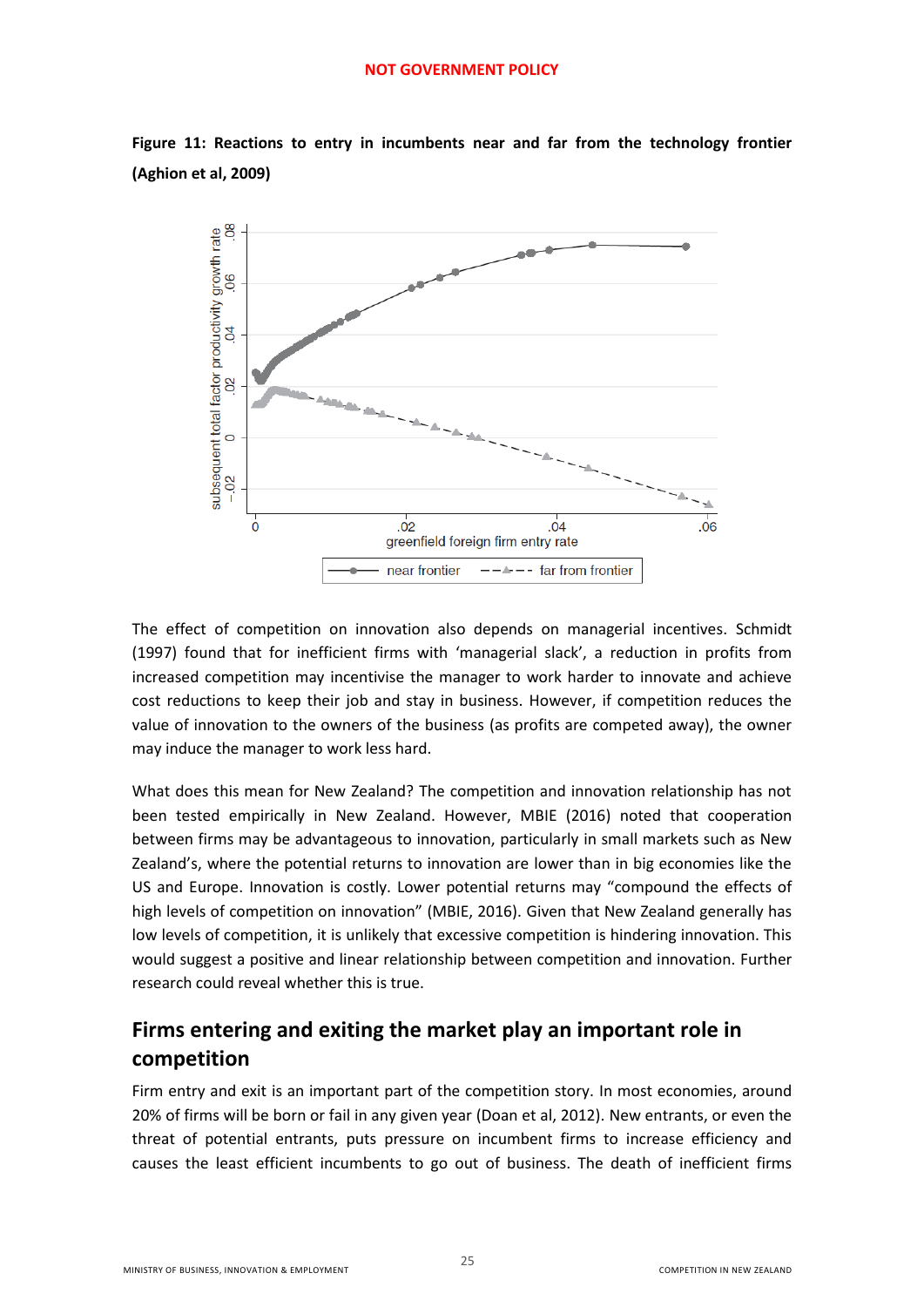releases resources for more productive use and creates space for more productive firms. This leads to a virtuous cycle of Darwinian selection, or "creative destruction" that ensures only the fittest, most productive firms survive, and increases aggregate productivity (Doan et al, 2012).

Empirical evidence indicates a correlation between firm entry and exit rates, and the business cycle. In other words, high numbers of new entrants may indicate a growing economy and high numbers of firms exiting the market may be indicative of a recession (Doan et al, 2012). Theory suggests that a high rate of firm churn is a hallmark of a healthy business environment and a well-functioning, competitive market economy.

However, theory posits that other factors can also influence entry and exit rates, such as barriers to entry and the regulatory environment. Barriers to entry depend on the start-up costs of the particular industry; e.g. the fixed costs of aircraft manufacturing are higher than takeaway food retailing. Low regulatory barriers to entry can encourage entry into an industry – for example, New Zealand's permissive approach to new developments in financial technology (FinTech), which is New Zealand's fastest growing technology sector (Technology Investment Network, 2016).

The firm churn rate in New Zealand falls in the middle of the range of OECD countries surveyed by Conway, 2016, as shown in Figure 12.a. However, the regional data (Figure 12.b.) paints a more differentiated picture, with a difference of 5% between the most and least dynamic markets. Churn is higher in urban centres than smaller provincial towns, which reflects the more dynamic markets and higher competition in larger cities.



<span id="page-25-0"></span>**Figure 12: Firm churn rates – an international and regional comparison (Conway, 2016)**

However, it should be noted that New Zealand has one of the highest rates of enterprise birth in the world and has been rated as the easiest place in the world to start a business (Doan et al, 2012; World Bank, 2017).

High firm churn is a likely indicator of competition. However, high competition in a market doesn't necessarily result in high firm churn. A monopolistically competitive or oligopolistic market may have several strong competitors competing intensely for market share, but low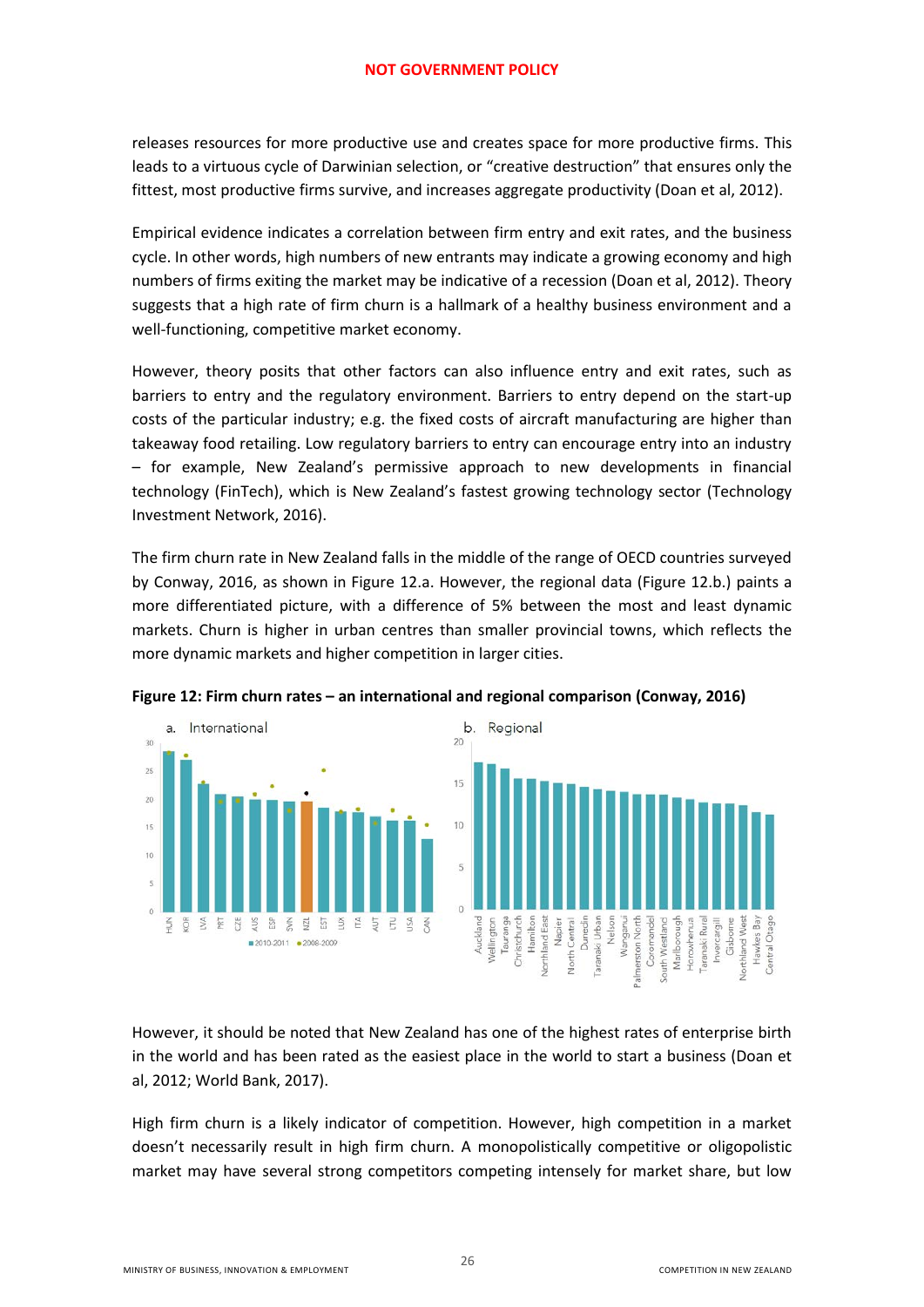churn due to high barriers to entry and exit. The intuitive relationship between firm churn and competition is supported by some empirical New Zealand-specific evidence, which indicates a weak positive correlation between the rate of firm churn in an industry and the level of competition as measured by profit elasticity, as shown in Figure 13 (Doan et al, 2012).<sup>2</sup> The high dispersion of results among industries is the likely reason for the relationship being weak.

<span id="page-26-1"></span>



Note: some extreme outliers are removed.

# <span id="page-26-0"></span>**The New Zealand economy has high numbers of small firms which drag down aggregate productivity**

The New Zealand economy features a high number of very small firms in comparison to other countries, as shown in Figure 14. Almost 90% of New Zealand firms have fewer than nine employees, second only to Italy in an OECD study (Criscuolo et al, 2014, as cited in Conway, 2016). These 'micro' firms constitute more than 30% of total employment in New Zealand. At the other end of the size distribution, firms employing over 250 people account for 25% of New Zealand employment compared with 55% in the United States (Criscuolo et al, 2014, as cited in Conway, 2016).

1

<sup>&</sup>lt;sup>2</sup> Note, more negative profit elasticity indicates higher competition. Therefore, the relationship between profit elasticity and firm churn appears as a downward sloping line, although this is a positive relationship.

 $3$  These results should be treated with caution, as the figure includes positive profit elasticity, which is not theoretically possible.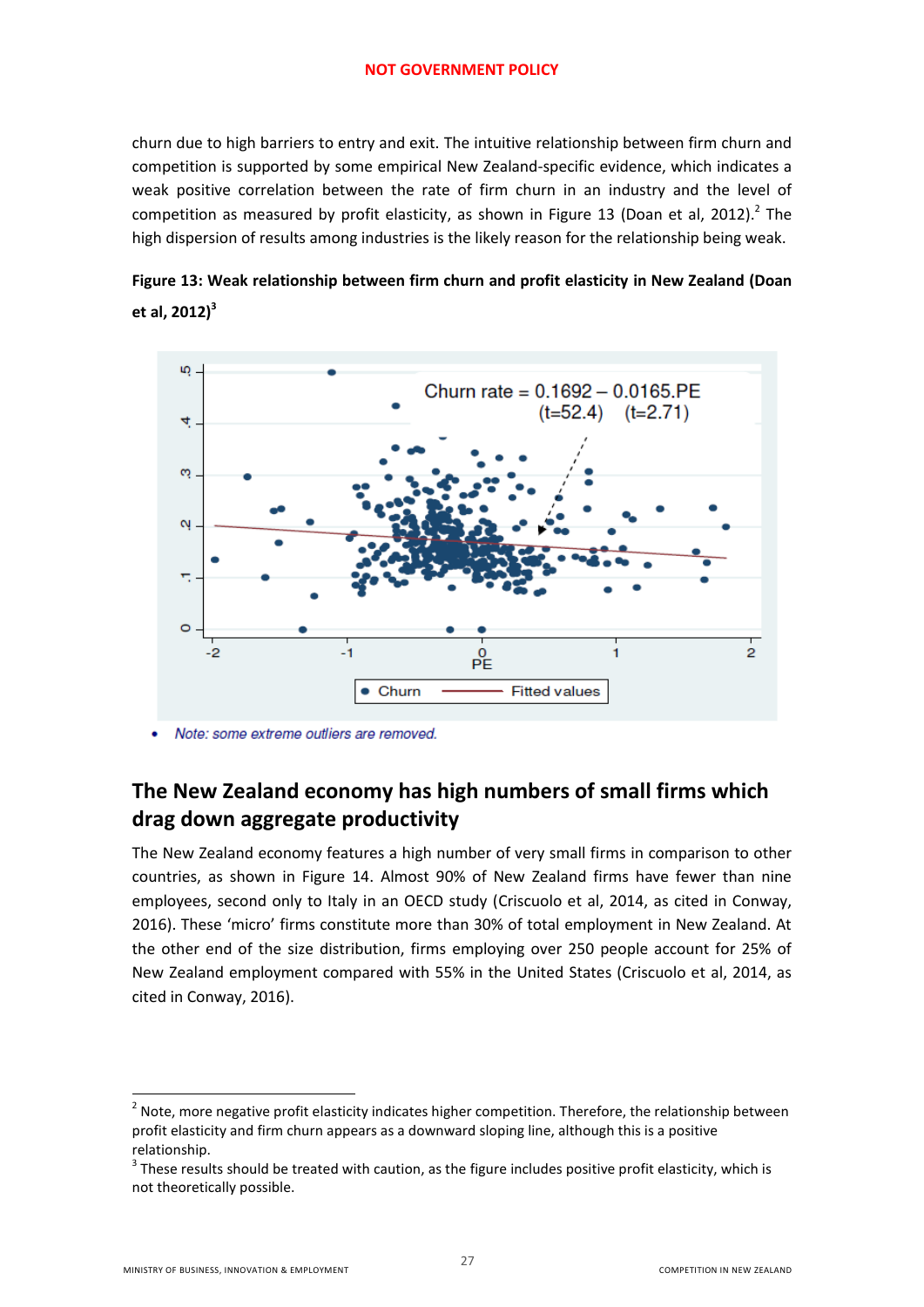#### <span id="page-27-1"></span>**Figure 14: Firm size in New Zealand (Conway, 2016)**





Source: Criscuolo, Gal and Menon (2014)

Note: Sectors covered are manufacturing, construction and non-financial business services.

### <span id="page-27-0"></span>**Small firms are often found in localised, low-competition markets**

These small firms are especially concentrated in the services industry, for example, in hospitality, tourism or hairdressing, where, in theory, competition is often impaired due to localised markets. The low tradability and high spatial transaction costs of these types of services means that the size of the market is often constrained to the local geographic area. For example, while a processed food manufacturer can ship food nationally and even internationally, a hairdresser's clients are confined to those in the immediate vicinity. Of course, some services are highly tradable and have low spatial transaction costs, particularly knowledge-intensive industries, such as finance and ICT. Figure 15 shows the degree of domestic tradability of each industry, ranked from low to high, from left to right.



28

<span id="page-27-2"></span>**Figure 15: Domestic tradability index by industry in New Zealand (Conway, 2016)**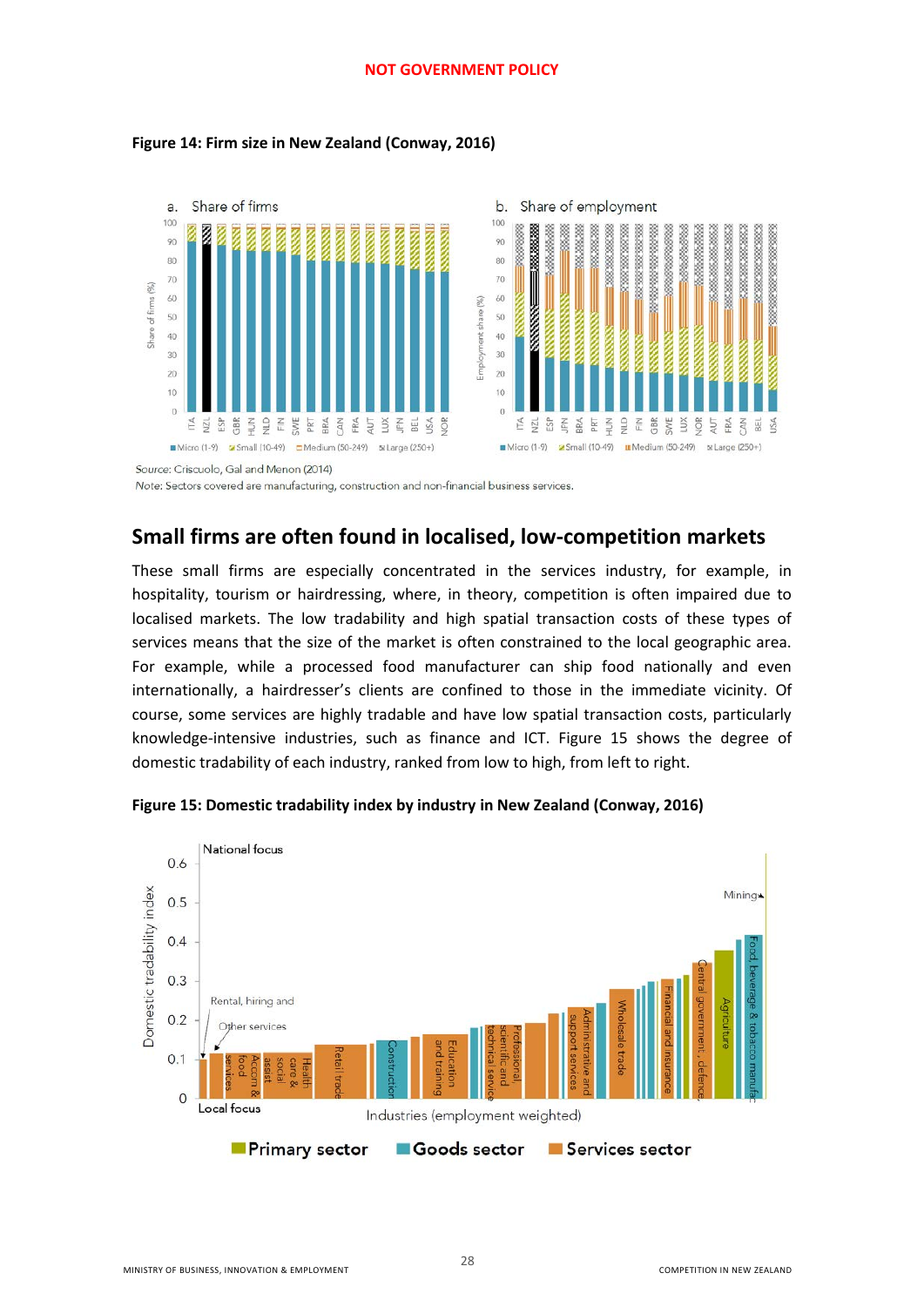The proliferation of small firms and low tradability leads to reduced productivity in the services sector and may drag down New Zealand's productivity overall (Conway, 2016). In some of these markets, there is no easy way to stimulate greater competition due to insufficient demand (for example roofing services in a small town). However, the Productivity Commission suggests that in some service sectors, reducing barriers to foreign investment, harmonising regulatory regimes and adopting international standards could improve competition (New Zealand Productivity Commission, 2014).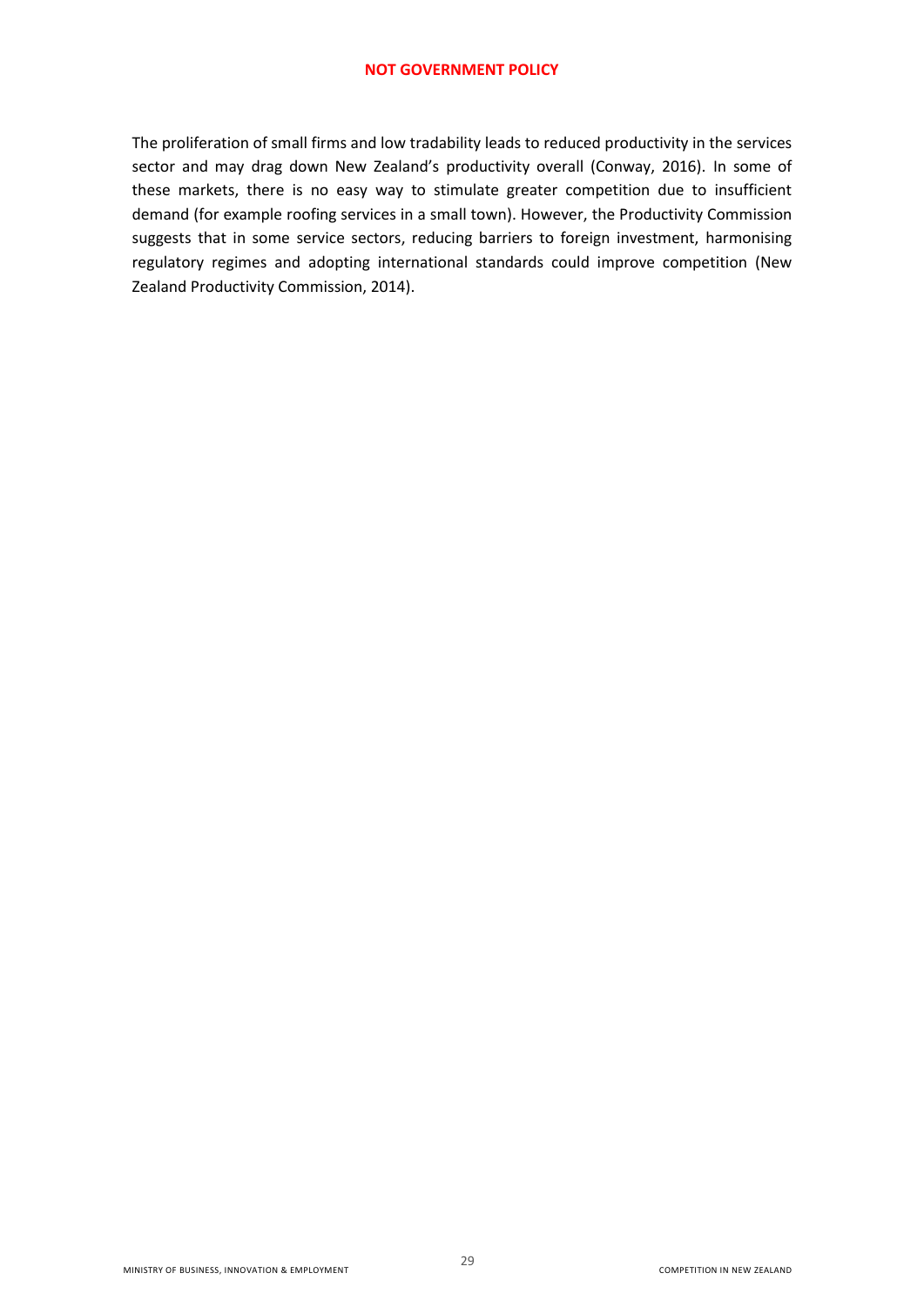# <span id="page-29-0"></span>**6. Conclusions and further research**

This literature review has summarised the key empirical findings on competition in New Zealand, as well as theoretical explanations of the state of competition in New Zealand. As discussed in this report, there are many areas where more evidence or research would be useful in determining an appropriate policy response.

New Zealand faces unique challenges as a small economy, which impacts on the performance of firms and markets. The tension between the objectives of scale-driven efficiency and competition-driven efficiency is particularly acute for a small nation such as New Zealand. Further research could endeavour to identify industries in which more or less competition is desirable, to achieve the appropriate trade-off between these objectives. In some industries, more collaboration between firms might be desirable to achieve minimum efficient scale and drive innovation; in others high degrees of competition are paramount to improve outcomes for consumers.

While New Zealand has a middling rate of firm churn, there is high regional variation. In contrast to theory, New Zealand empirical evidence indicates a weak relationship between firm churn in an industry and competition. This suggests that factors other than competition are more important in influencing firm dynamics.

While competition across the New Zealand economy varies, the manufacturing sector appears to be the most competitive sector and the finance and insurance sector is the least competitive sector. Caution should be applied to comparing competition measures across radically different industries – for instance, industries with high fixed costs (such as mining) tend to be more concentrated. Most industries had no change in competition intensity between 2000 and 2010, but more industries had an increase than a decrease.

There are some limitations with existing data which prevent us from assessing the full picture of competition across the New Zealand economy, for example, the confidentiality requirements of Statistics New Zealand which exclude some industries from reporting. Also, data is reported on an industry basis, whereas competition occurs in markets. This means that geographic constraints on competition in regional markets are often ignored. Currently, there is very limited evidence on regional markets, which is a significant gap in our knowledge base. More evidence here would be useful in determining whether low competition in a sector is widespread or a problem confined to specific localised markets.

Some theory suggests a U-shaped relationship between competition and productivity, and also between competition and innovation. One study using New Zealand empirical evidence indicates that the U-shaped relationship between competition and productivity holds in the New Zealand manufacturing sector. However this has yet to be tested in other sectors, and further research would be desirable. This would help policy makers assess the implications of policies to increase competition on productivity and innovation.

Potential areas for future research coming out of this literature review are listed below.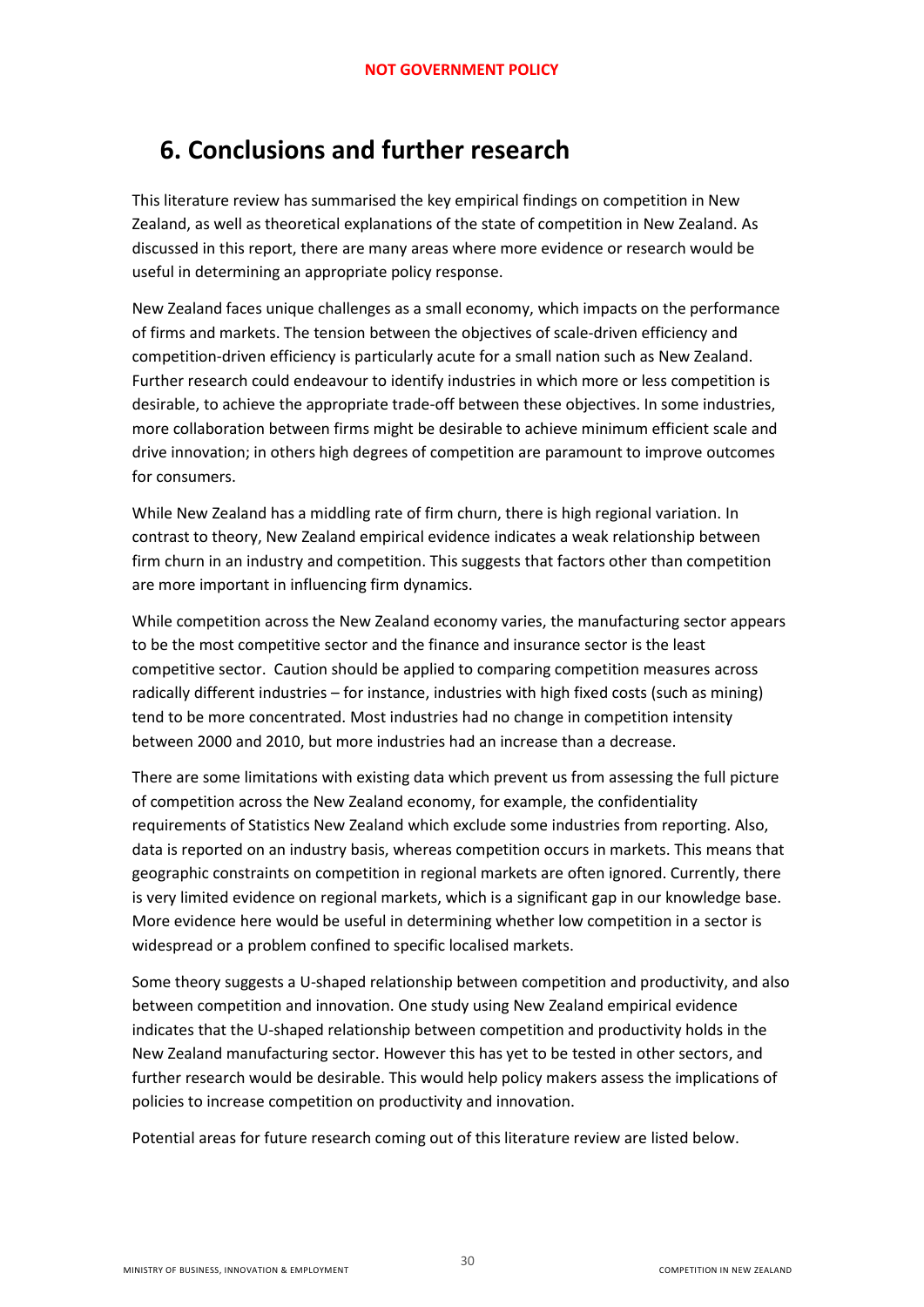### <span id="page-30-0"></span>**Possible areas for future research**

### <span id="page-30-1"></span>**Consumer policy and labour markets**

 How do labour mobility, skills, and geographic constraints affect labour market competition across different occupations?

### <span id="page-30-2"></span>**Firm dynamics**

- Is low competition the reason that New Zealand industries often show low "up-or-out" dynamics?
- Understand the reasons behind the weak relationship between firm churn in an industry and competition, as reported in Doan et al, 2012.
- In which industries would there be benefits to removing barriers to exit?

### <span id="page-30-3"></span>**Factors affecting competition**

- Some factors that affect competition are not commonly analysed. These include geography, policy change, foreign exchange, tariffs, transport or global supply and demand shocks. What is the effect of these factors on competition?
- Natural experiments may provide useful case studies e.g. the China Free Trade Agreement, regulatory change in an industry, or a large player entering or exiting a market.
- What is the effect of changes in technology on competition?

### <span id="page-30-4"></span>**Industries/sectors**

- In which industries is more or less competition desirable, to achieve the appropriate trade-off between scale-driven efficiency and competition-driven efficiency?
- What is the minimum efficient scale in different industries? How does being below or above this impact on productivity, price, quality and innovation in a market?
- What is the welfare cost to consumers of a lack of competition?
- How competitive is the finance and insurance sector? MBIE (2016) reported that the finance and insurance sector experienced the biggest reduction in competition between 2000 and 2010. What caused this, and have new entrants since 2010 (particularly in banking) increased competition in the sector?

#### <span id="page-30-5"></span>**International comparisons**

 How does New Zealand's level of competition stack up in comparison to other small, distant economies?

#### <span id="page-30-6"></span>**Measuring competition**

- Update PE, HHI, and concentration ratios in New Zealand with the most recent data. What is the trend in these measures across time?
- What is the empirical relationship between competition and innovation in New Zealand?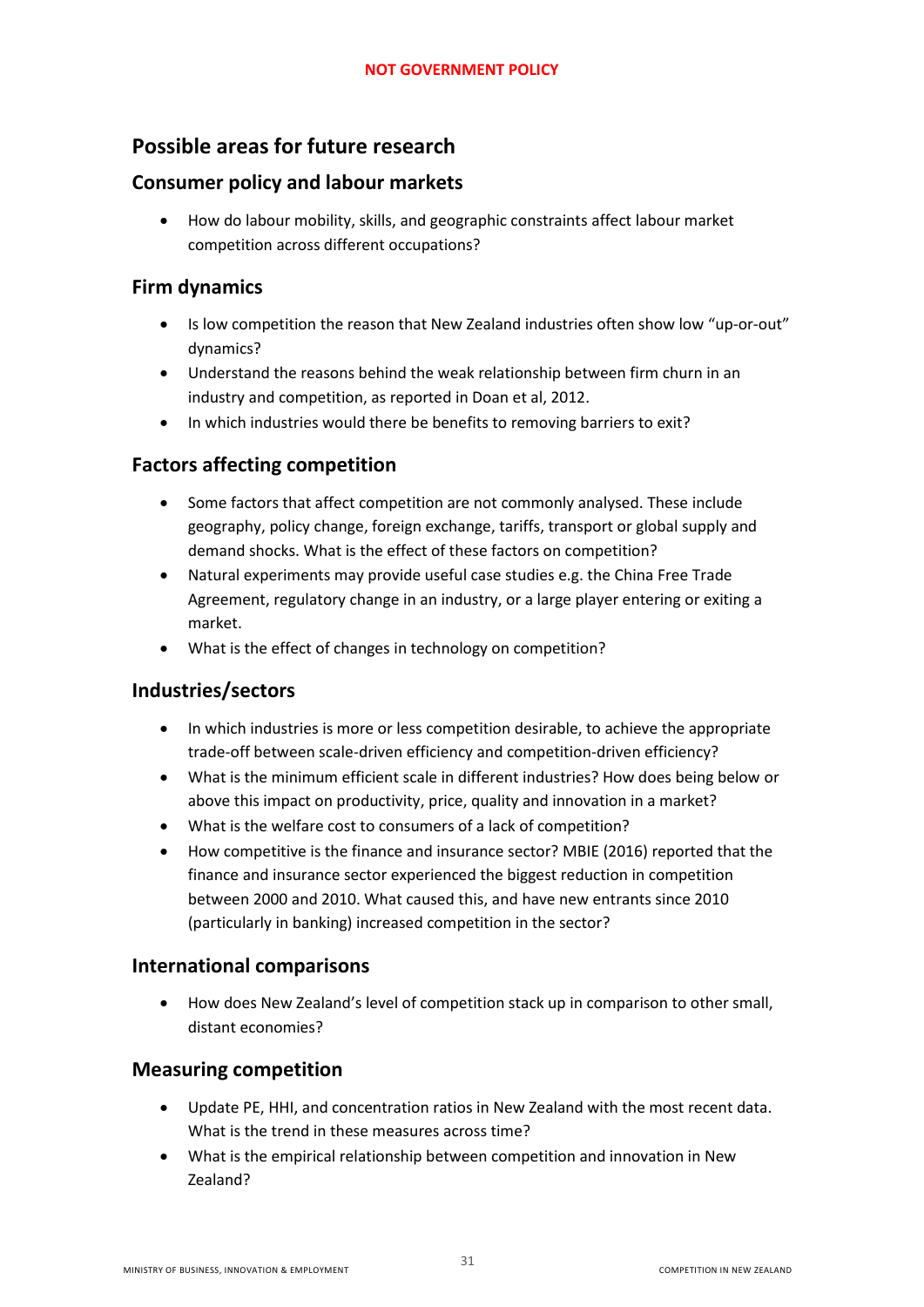- Can we confirm and explain the counterintuitive results that were found when comparing productivity versus profit elasticity, with productivity versus the Lerner index? Is this due in part to the measure of productivity that is being used?
- Do firms within an industry agree about how competitive that industry is? If not, why not? (e.g. they may have differing opinions on market scope)

### <span id="page-31-0"></span>**Regional markets**

 How does competition vary across regions and over time? There is currently a limited evidence base on competition in regional markets (as opposed to industries on a national level).

#### <span id="page-31-1"></span>**Regulation**

- How has regulatory change or government intervention impacted on competition previously in New Zealand's recent history? (e.g. Fonterra, KiwiBank)
- In which markets would regulatory reform be most valuable, and in which is it lower priority?
- Is there a point where too much competition is inefficient (would New Zealand ever reach the downward-sloping portion of the curve in Figures 8 and 10)?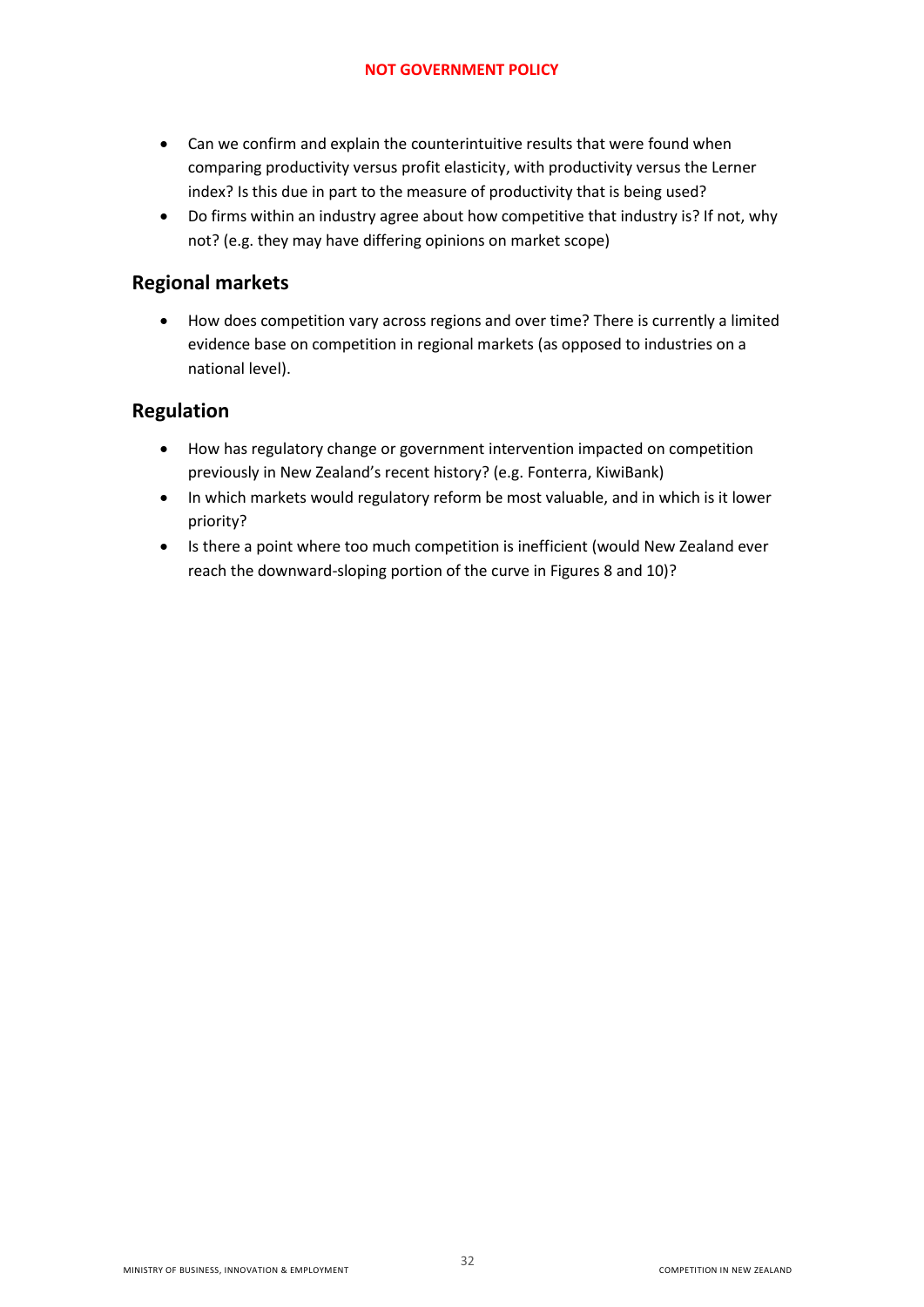# <span id="page-32-0"></span>**References**

Abramovsky, L., Griffith, R. and Miller, H. (2010, unpublished). *Public policy and growth in New Zealand*.

Aghion, P., Bloom, N., Blundell, R., Griffith, R., and Howitt, P. (2005). Competition and innovation: An inverted U relationship. *The Quarterly Journal of Economics*, 120(2), 701-728, https://doi.org/10.1093/qje/120.2.701

Aghion, P., Blundell, R., Griffith, R., Howitt, P., and Prantl, S. (2009). The effects of entry on incumbent innovation and productivity. *Review of Economics and Statistics,* 91(1), 20-32, doi:10.1162/rest.91.1.20

Amador, J. and Soares, A. (2012). *Competition in the Portuguese economy: Insights from a profit elasticity approach* (Working Paper No. 1603). Brussels: European Central Bank. doi: 10.1007/s10663-016-9363-1

Boone, J. (2000). *Competition* (Centre for Economic Research Discussion Paper, No. 2000-104). Tilburg: Tilburg University. Retrieved from [http://EconPapers.repec.org/RePEc:cpr:ceprdp:2636](http://econpapers.repec.org/RePEc:cpr:ceprdp:2636) 

Chappell and Jaffe (2016). *Intangible investment and firm performance* (Working paper 16-14). Wellington: MOTU Economic and Public Policy Research. Retrieved from [http://motu](http://motu-www.motu.org.nz/wpapers/16_14.pdf)[www.motu.org.nz/wpapers/16\\_14.pdf](http://motu-www.motu.org.nz/wpapers/16_14.pdf) 

Crawford, R. (2006, unpublished). *Competition policy and innovation issues for New Zealand.*  Wellington: Ministry of Economic Development.

Conway, P. (2016). *Achieving New Zealand's productivity potential* (Research paper 2016/1). Wellington: New Zealand Productivity Commission. Retrieved from [http://www.productivity.govt.nz/sites/default/files/Achieving%20NZ%27s%20productivity%20](http://www.productivity.govt.nz/sites/default/files/Achieving%20NZ%27s%20productivity%20potential%20November%202016_0.pdf) [potential%20November%202016\\_0.pdf](http://www.productivity.govt.nz/sites/default/files/Achieving%20NZ%27s%20productivity%20potential%20November%202016_0.pdf) 

Criscuolo, C., Gal, P., & Menon, C. (2014). *The dynamics of employment growth: New evidence from 18 countries* (OECD Science, Technology and Industry Policy Papers, No. 14). Paris: Organisation for Economic Cooperation and Development. <http://dx.doi.org/10.1787/5jz417hj6hg6-en>

Devine, H., Doan, T., Iyer, K., Mok, P., Iyer, K., and Stevens, P. (2010). *The dynamics of competition in New Zealand.* Wellington: Ministry of Economic Development. Retrieved from www.nzae.org.nz/wp-content/.../11Mok The Dynamics of Competition in NZ.pdf

Devine, H., Doan, T., Iyer, K., Mok, P., and Stevens, P. (2011). *The productivity and competition nexus in New Zealand.* Wellington: Ministry of Economic Development. Retrieved from [http://nzae.org.nz/wp-content/uploads/2011/Session1/Iyer\\_A\\_Firm-](http://nzae.org.nz/wp-content/uploads/2011/Session1/Iyer_A_Firm-Level_Analysis_of_Competition_Innovation_and_Productivity_in_NZ.pdf)Level Analysis of Competition Innovation and Productivity in NZ.pdf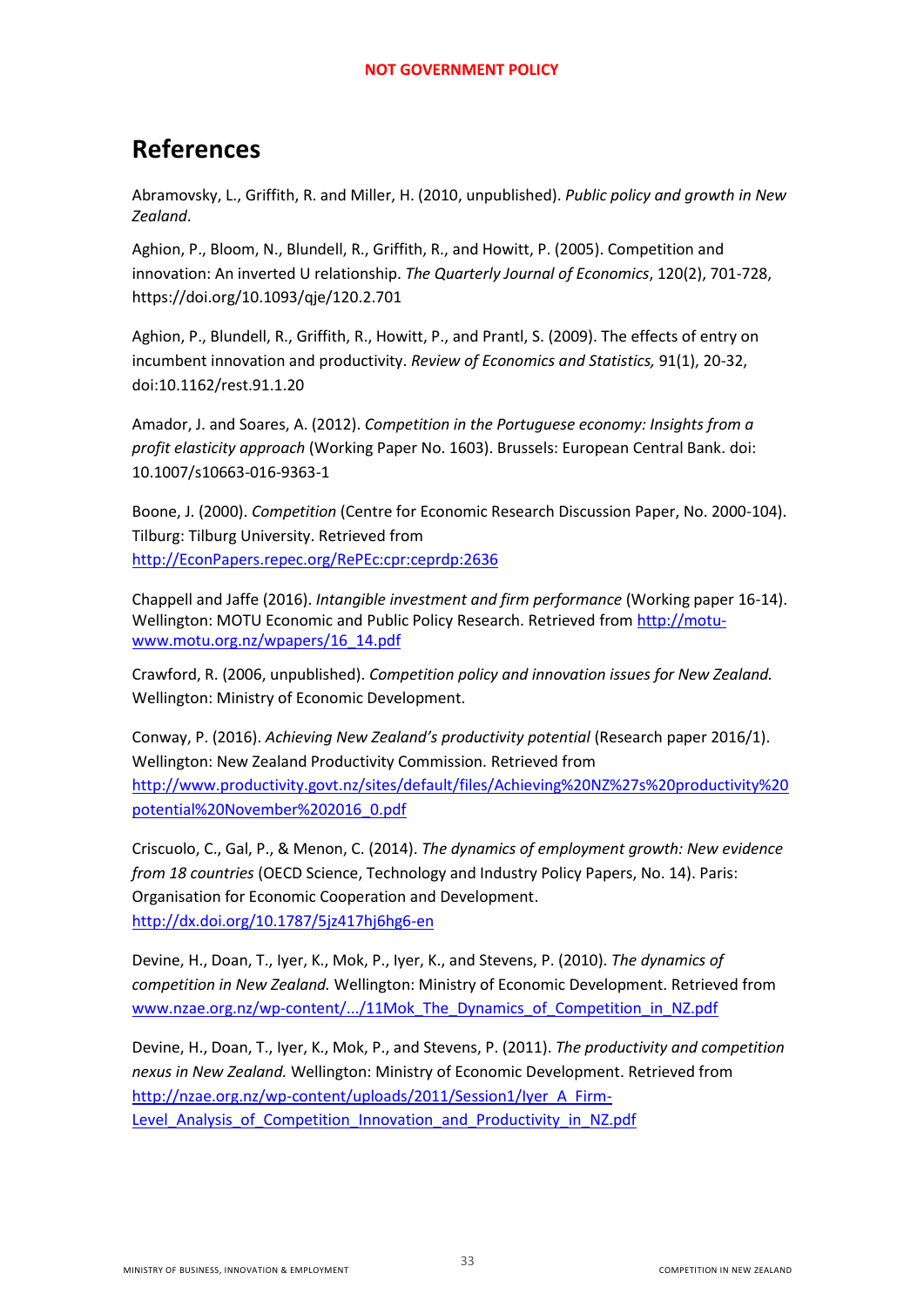Devine, H., Doan, T., Iyer, K., Mok, P., and Stevens, P. (2012). *Decomposition of New Zealand firm productivity, 2001-2008.* Wellington: Ministry of Economic Development. Retrieved from [www.nzae.org.nz/wp-content/.../07/Doan\\_NZAE-2012-submission\\_Tinh-Doan.pdf](http://www.nzae.org.nz/wp-content/.../07/Doan_NZAE-2012-submission_Tinh-Doan.pdf) 

Dillon, O. (2017, unpublished). *Competition across New Zealand industries.* Wellington: Ministry of Business, Innovation and Employment.

Doan, T., Devine, H., Nunns, P. and Stevens, P. (2012). *Firm entry and exit in New Zealand industries.* Wellington: Ministry of Economic Development. Retrieved from [www.nzae.org.nz/wp-content/.../06/Stevens-et-al-NZAE-2012-Firm-Entry-Exit.pdf](http://www.nzae.org.nz/wp-content/.../06/Stevens-et-al-NZAE-2012-Firm-Entry-Exit.pdf) 

Evans, L., and Hughes, P. (2003). *Competition policy in small distant open economies: some lessons from the economics literature* (Treasury Working Paper 3/31). Wellington: The Treasury. Retrieved from [www.treasury.govt.nz/publications/research-policy/wp/2003/03-](http://www.treasury.govt.nz/publications/research-policy/wp/2003/03-31/twp03-31.pdf) [31/twp03-31.pdf](http://www.treasury.govt.nz/publications/research-policy/wp/2003/03-31/twp03-31.pdf) 

Evans, L., Quigley, N., Mellsop, J., Burgess, M., and Curry, E. (2002). *Innovation and competition policy – recent economic literature*. Wellington: Charles River Associates.

Gal, M. S. (2001). Size does matter: the effects of market size on optimal competition policy. *University of Southern California Law Review*, 74, 1437-1478. doi: 10.2139/ssrn.267070

Gal, M.S. (2003). *Competition policy for small market economies.* Cambridge, MA: Harvard University Press.

Griffith, R., Boone, J. & Harrison, R. (2005). *Measuring competition* (Advanced Institute of Management Research Paper No. 22). http://dx.doi.org/10.2139/ssrn.1307004

Griffith, R. (2010, unpublished). *Competition, innovation and growth for policy-makers*. Institute for Fiscal Studies and University of Manchester.

Lewis, G. (2008). *Innovation and productivity: using bright ideas to work smarter* (Treasury Productivity Paper 08/05). Wellington: The Treasury. Retrieved from <http://www.treasury.govt.nz/publications/research-policy/tprp/08-05>

McCann, P. (2009). Economic geography, globalisation and New Zealand's productivity paradox. *New Zealand Economic Papers*, 43(3), 279-314. doi[: 10.1080/00779950903308794](http://dx.doi.org/10.1080/00779950903308794) 

McLeod, R. (n.d., unpublished) *Competition Policy in Small Economies: Issues Arising for New Zealand.*

Ministry of Business, Innovation and Employment (2016). *Competition in New Zealand Industries: Measurement and Evidence* (Occasional Paper 16/1). Wellington: Ministry of Business, Innovation and Employment.

New Zealand Productivity Commission (2014). *Boosting productivity in the services sector.*  Retrieved from [http://www.productivity.govt.nz/sites/default/files/services-inquiry-final](http://www.productivity.govt.nz/sites/default/files/services-inquiry-final-report.pdf)[report.pdf](http://www.productivity.govt.nz/sites/default/files/services-inquiry-final-report.pdf)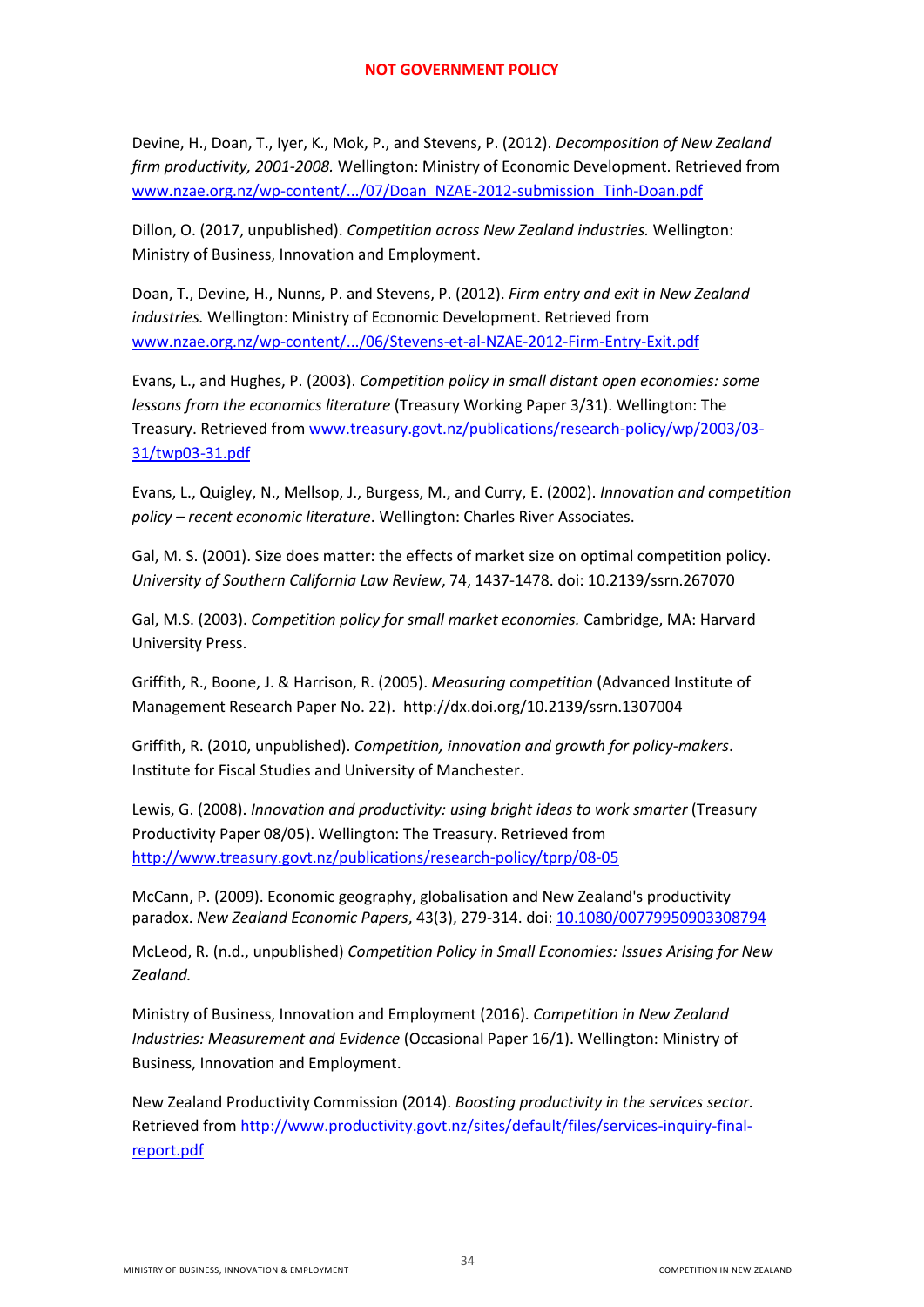Nickell, S. (1996). Competition and Corporate Performance. *The Journal of Political Economy*, 104(4), 724-746. Retrieved from<http://www.jstor.org/stable/2138883>

Schilling, M. (2003). Technological leapfrogging: lessons from the U.S. video game console industry. *California Management Review*, 45(3), 6-32. Retrieved from cmr.berkeley.edu/search/articleDetail.aspx?article=4482

Schmidt, K. (1997). Managerial incentives and product market competition. *Review of Economic Studies*, 64(2), 191-213. Retrieved from<https://www.jstor.org/stable/2971709>

Statistics New Zealand (2015). *Annual Enterprise Survey.* Retrieved from [http://www.stats.govt.nz/browse\\_for\\_stats/businesses/business\\_finance/annual-enterprise](http://www.stats.govt.nz/browse_for_stats/businesses/business_finance/annual-enterprise-survey-info-releases.aspx)[survey-info-releases.aspx](http://www.stats.govt.nz/browse_for_stats/businesses/business_finance/annual-enterprise-survey-info-releases.aspx) 

Stevens, P. (2009, unpublished). *Competition in New Zealand: An analysis using micro data*. Wellington: Ministry of Economic Development.

Stevens, P. (2010, unpublished) *A Brief Literature Review for the Competition in New Zealand Project* (Ministry of Economic Development Occasional Paper, incomplete).

Stigler, G.J. (1987). Competition. In J. Eatwell, M. Milgate, & P. Newman (eds.), *New Palgrave dictionary of economics,* London: Macmillan.

Technology Investment Network (2016). *TIN 100 Report.* Available from [https://tin100.com](https://tin100.com/) 

Vickers, J.S. (1995). Concepts of competition. *Oxford Economic Papers,* 47(1), 1-23. Retrieved from<https://www.jstor.org/stable/2663661>

The World Bank. (2017). *Ease of doing business index*. Retrieved from [www.doingbusiness.org/rankings](http://www.doingbusiness.org/rankings)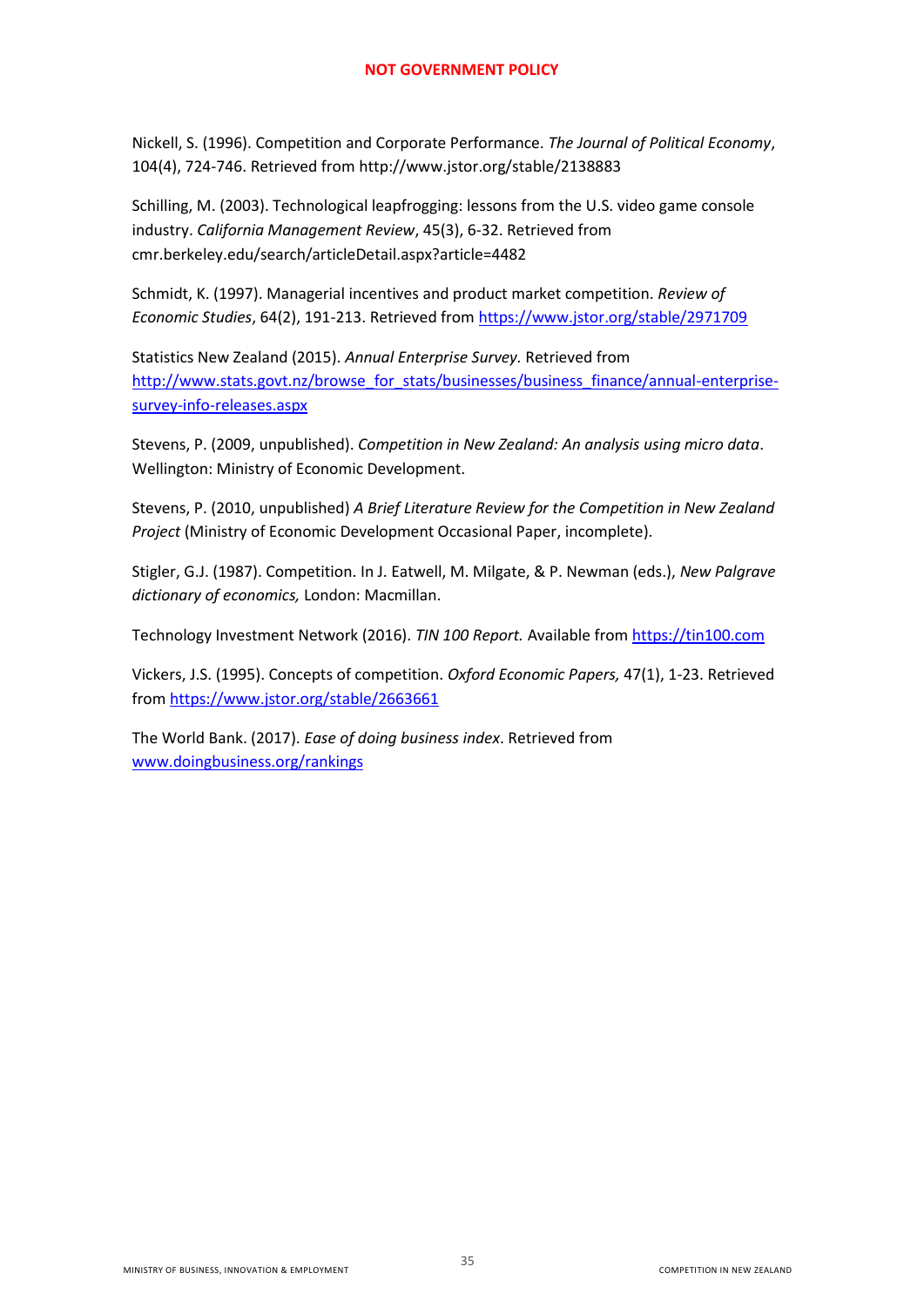# **Appendix 1: Comparison of least competitive industries, according to different measures and studies<sup>4</sup>**

| $(2016)$ :<br>MBIE<br>Profit | Dillon (2017): market                       | $(2017)$ :<br>Dillon                              | $(2017)$ :<br>Dillon                                           | Dillon<br>$(2017)$ :<br>profit         |
|------------------------------|---------------------------------------------|---------------------------------------------------|----------------------------------------------------------------|----------------------------------------|
| 1-digit<br>elasticity<br>by  | share                                       | concentration ratio                               | Herfindahl index                                               | elasticity                             |
| sector (unweighted)          |                                             |                                                   |                                                                |                                        |
| Manufacturing                | Dairy cattle farming                        | Basic iron and steel<br>manufacturing             | Commercial space<br>heat/cooling<br>equipment<br>manufacturing | Machine tool and part<br>manufacturing |
| Construction                 | Commercial property<br>operators/developers | Soft drink, cordial<br>and syrup<br>manufacturing | Confectionery<br>manufacturing                                 | Photographic<br>equipment wholesaling  |
| Hospitality                  | Dairy product<br>manufacturing              | Beer and malt<br>manufacturing                    | Postal services                                                | Sound recording<br>studios             |
| Transport and storage        | Supermarket and<br>grocery stores           | Fertiliser<br>manufacturing                       | Basic iron and steel<br>manufacturing                          | Structural steel<br>erection services  |
| Communication<br>services    | Grocery wholesaling                         | Petroleum product<br>wholesaling                  | Inorganic industrial<br>chemical<br>manufacturing              | Scientific research                    |

<span id="page-35-0"></span> 4 Note: this paper has not received technical peer review so results should be treated with caution.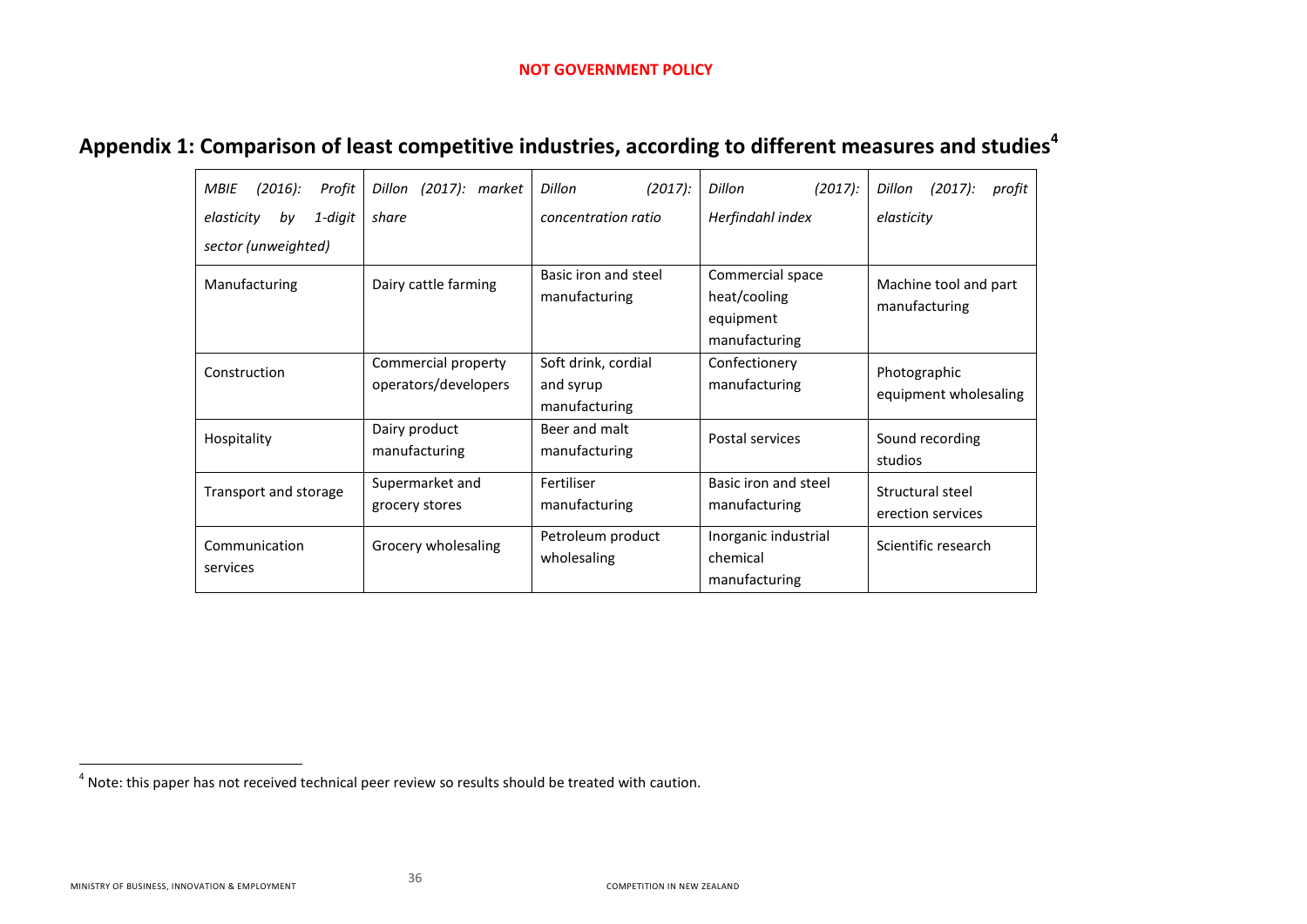# **Appendix 2: Summary of New Zealand competition literature and key themes**

Papers are colour-coded based on whether they are primarily empirical or theoretical. Empirical findings in red; theoretical in blue.

<span id="page-36-0"></span>

| <b>Source</b>                                                                                                             | <b>Theme</b>                                                       | <b>Conclusions</b>                                                                                                                                                                                                                                                                                                                                                                                                                                                                                                                                                                                                                                                                                                                                               |
|---------------------------------------------------------------------------------------------------------------------------|--------------------------------------------------------------------|------------------------------------------------------------------------------------------------------------------------------------------------------------------------------------------------------------------------------------------------------------------------------------------------------------------------------------------------------------------------------------------------------------------------------------------------------------------------------------------------------------------------------------------------------------------------------------------------------------------------------------------------------------------------------------------------------------------------------------------------------------------|
| Abramovsky, L., Griffith, R. and Miller, H.<br>(2010). Public Policy and Growth in New<br>Zealand.                        | Competition and intangible investment<br>International competition | Both too little and too much competition are negatively associated<br>with intangible investment (consistent with Chappell and Jaffe, 2016).<br>International competition can drive the Darwinian selection process<br>of firms, driving poor performers out of business and increasing<br>aggregate efficiency; but may also reduce incentives for domestic<br>investment in innovation (in technologically laggard industries).                                                                                                                                                                                                                                                                                                                                |
| Chappell and Jaffe (2016). Intangible<br>investment and firm performance.<br>Wellington: MOTU Public Policy research.     | Intangible investment                                              | Larger and newer firms have more intangible investment.<br>Both too little and too much competition are detrimental to<br>intangible investment.<br>Investment appears unrelated to a firm's past growth.                                                                                                                                                                                                                                                                                                                                                                                                                                                                                                                                                        |
| Conway, P. (2016). Achieving New Zealand's<br>productivity potential. Wellington: New<br>Zealand Productivity Commission. | Barriers to competition in NZ<br><b>Competition policy</b>         | Theoretical discussion of why NZ is underperforming in productivity and<br>recommendations to improve this. Some comments on competition too.<br>Importance of international connections: even more important for<br>small economies to be internationally connected to overcome scale<br>disadvantages and reap benefits of larger, more competitive markets.<br>Scale disadvantages accentuated: While the importance of distance<br>for low value-added activities has decreased due to a reduction in<br>transport costs, the rewards to proximity for high value-added<br>activities has increased given the importance of face-to-face contact<br>and tacit knowledge. As a result, these activities are increasingly<br>taking place within large cities. |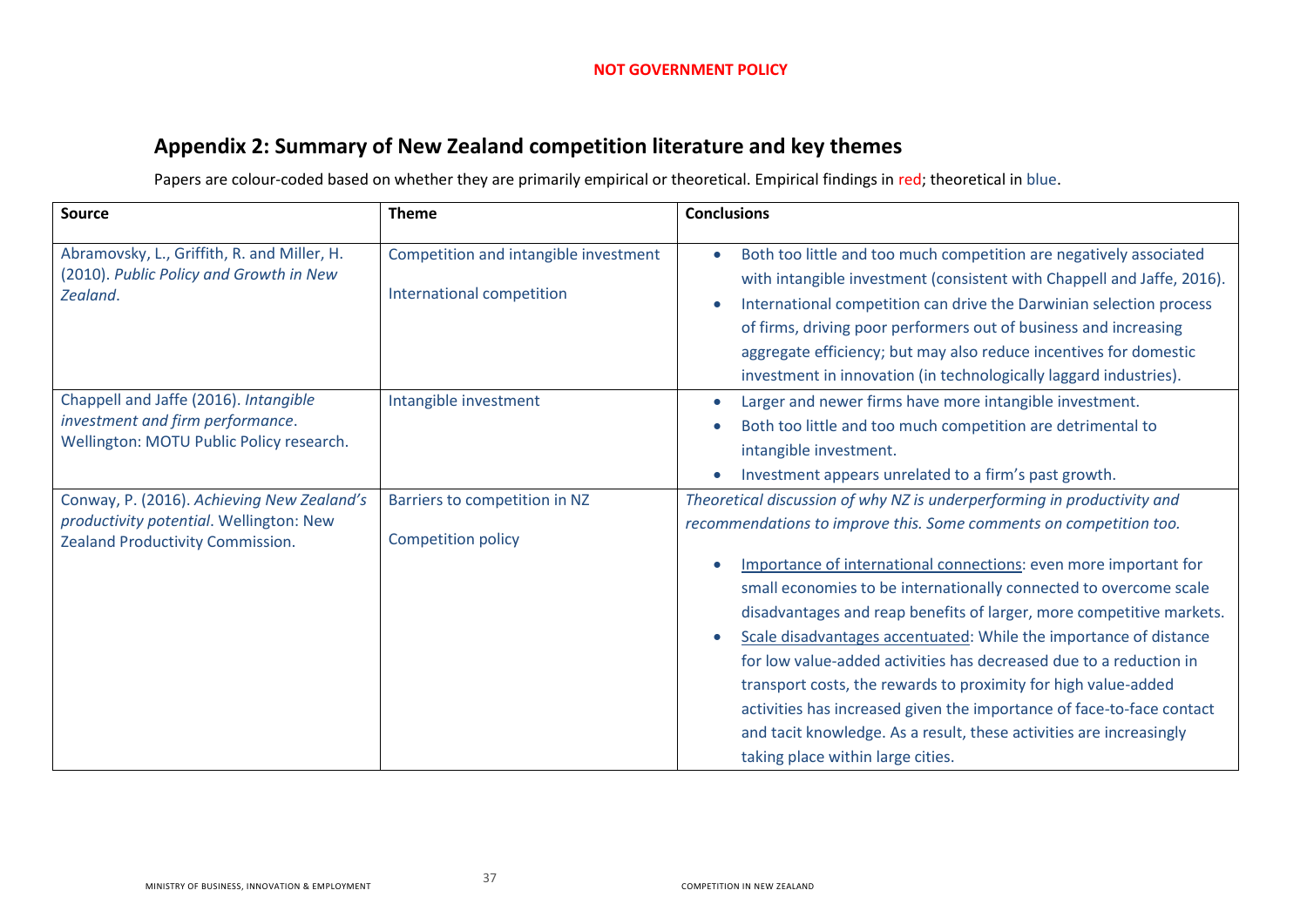| Policy prescriptions for improving competition in the service sector:<br>$\bullet$                                                                                                                                                                                                                                   |
|----------------------------------------------------------------------------------------------------------------------------------------------------------------------------------------------------------------------------------------------------------------------------------------------------------------------|
| <b>Reform Commerce Act s 36</b><br>$\circ$<br>Review occupation regulation with the aim of removing anti-<br>$\circ$<br>competitive entry barriers and conduct regulation<br>Reduce switching costs<br>$\circ$<br>Remove the shipping exemption from the Commerce Act and<br>$\circ$<br>improve the logistics chain. |
| Why NZ is underperforming in productivity:                                                                                                                                                                                                                                                                           |
| Low technology diffusion. Technology diffusion is important<br>$\circ$<br>for productivity growth. NZ evidence indicates that<br>technology diffusion/productivity spillover from high<br>productivity foreign firms to low productivity domestic firms<br>is low.                                                   |
| Distance from major markets reduces NZ's participation in<br>$\circ$<br>GVCs, which are important for technology diffusion. Negative<br>impact of distance may have increased due to the growth of<br>knowledge based industries and the importance of face to<br>face contact and tacit knowledge in this sector.   |
| Capital-shallow economy. Weak business investment due to<br>$\circ$                                                                                                                                                                                                                                                  |
| high long-term real interest rates and small markets.                                                                                                                                                                                                                                                                |
| High real exchange rate a disincentive to export.<br>$\circ$                                                                                                                                                                                                                                                         |
| Small markets and low competition. High number of small<br>$\circ$<br>unproductive firms, especially in service sector. Often low<br>competition in these small local markets (accommodation,                                                                                                                        |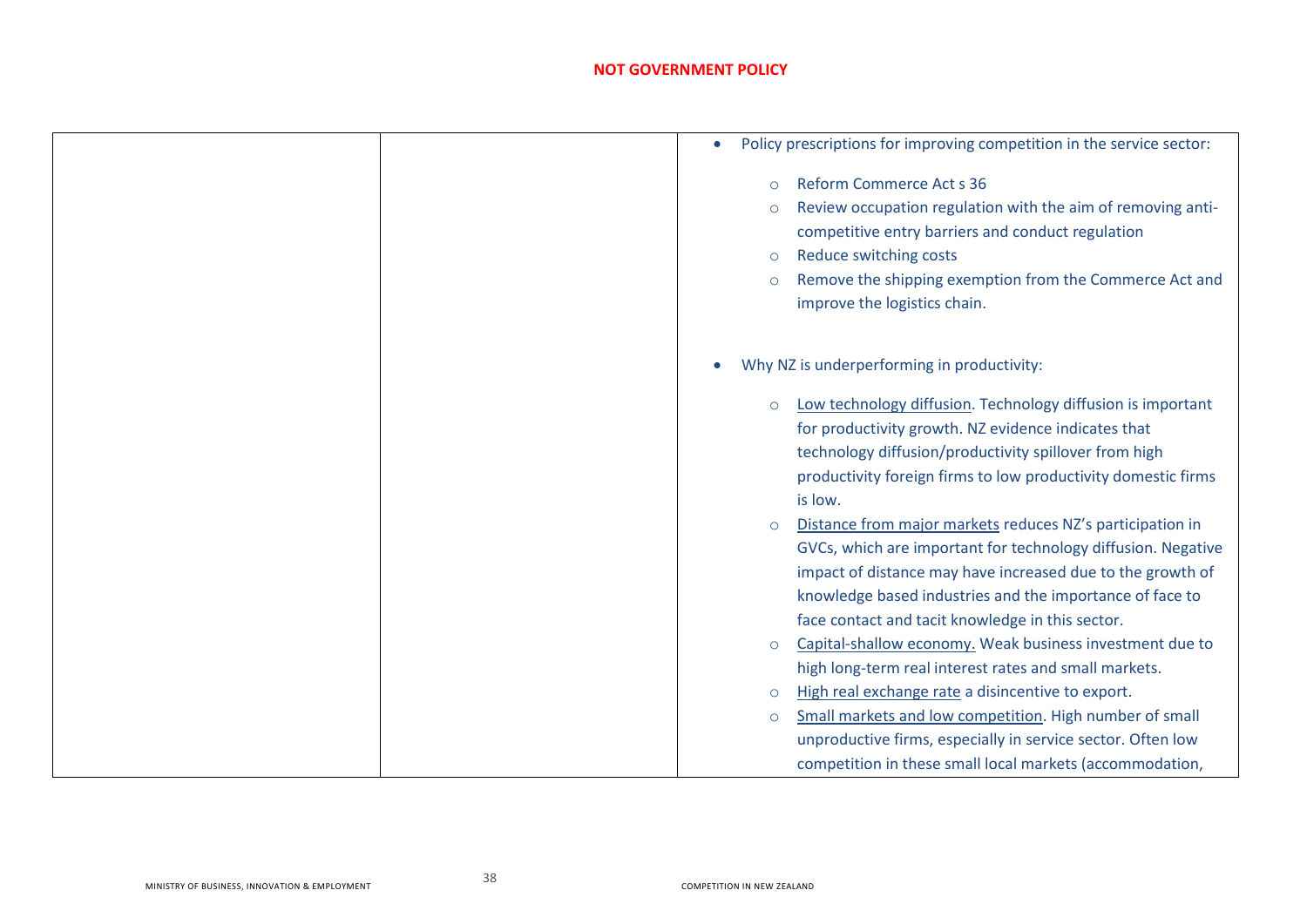|                                                                                                                              |                            | restaurants); low churn rates.                                                                                                                                                                                                                                                                                                                                                                                                                                                                                                                                |
|------------------------------------------------------------------------------------------------------------------------------|----------------------------|---------------------------------------------------------------------------------------------------------------------------------------------------------------------------------------------------------------------------------------------------------------------------------------------------------------------------------------------------------------------------------------------------------------------------------------------------------------------------------------------------------------------------------------------------------------|
|                                                                                                                              |                            |                                                                                                                                                                                                                                                                                                                                                                                                                                                                                                                                                               |
|                                                                                                                              |                            | Foreign direct investment trade off:                                                                                                                                                                                                                                                                                                                                                                                                                                                                                                                          |
|                                                                                                                              |                            | Positives: exposes domestic industries to competition,<br>$\circ$<br>technology diffusion/learning opportunities, market access<br>and funding.<br>Negatives: multinationals imposing monopoly power is bad<br>$\circ$<br>for consumers. While international evidence shows that<br>foreign-owned firms improve aggregate productivity through<br>competition and technology spillover effects, NZ evidence<br>indicates that the technology diffusion/productivity spillover<br>from high productivity foreign to low productivity domestic<br>firms is low. |
| Crawford, R. (2006). Competition Policy and<br>Innovation Issues for New Zealand.<br><b>Wellington: Ministry of Economic</b> | Competition and innovation | Meta-analysis/literature review on recent competition literature. Theoretical<br>and most of these papers are based on overseas evidence, even the NZ<br>literature reviews.                                                                                                                                                                                                                                                                                                                                                                                  |
| Development.                                                                                                                 |                            | Economic literature on competition in NZ falls into 3 categories:                                                                                                                                                                                                                                                                                                                                                                                                                                                                                             |
|                                                                                                                              |                            | Expert commentary on application of competition policy in<br>$\circ$<br>specific cases<br>Descriptive statistics on characteristics of NZ industry relative<br>to competition policy (e.g. Stevens, 2009)<br>Econometric studies.<br>$\Omega$                                                                                                                                                                                                                                                                                                                 |
|                                                                                                                              |                            | Literature points to a positive relationship in developed countries<br>between effective competition policy (especially low regulatory                                                                                                                                                                                                                                                                                                                                                                                                                        |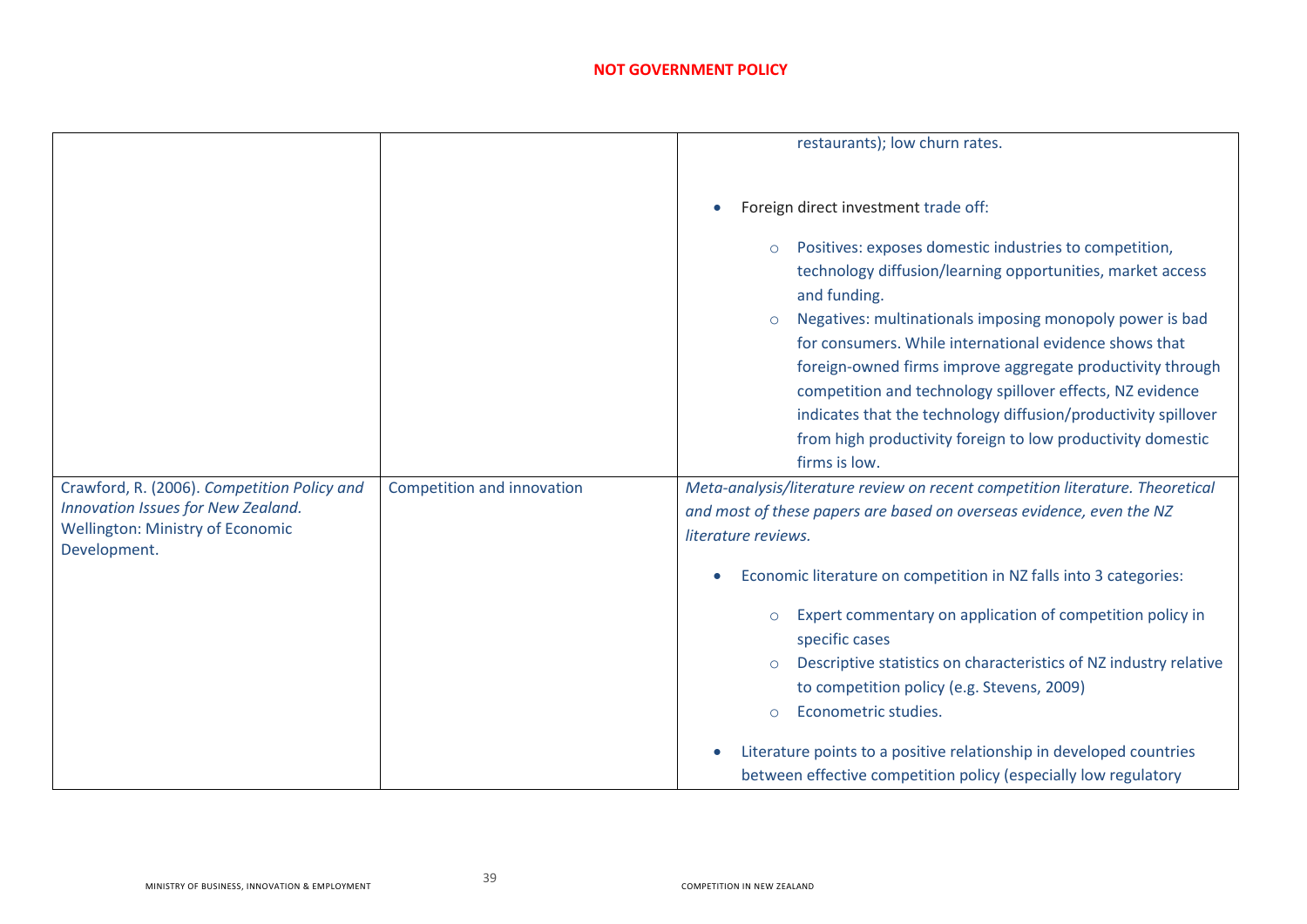|                                                                                                                                                                                                 |                                                                                                                            | barriers to entrepreneurship, effective competition law, and openness<br>to trade), innovation, productivity growth and economic growth.<br>Benefits of dynamic competition through innovation outweigh<br>benefits of allocative and productive efficiency in medium/long-term.<br>Implications: depends on country, but may justify relaxed approach to<br>post-innovation market power to incentivise investment.                                                                                                                                                                                                                                  |
|-------------------------------------------------------------------------------------------------------------------------------------------------------------------------------------------------|----------------------------------------------------------------------------------------------------------------------------|-------------------------------------------------------------------------------------------------------------------------------------------------------------------------------------------------------------------------------------------------------------------------------------------------------------------------------------------------------------------------------------------------------------------------------------------------------------------------------------------------------------------------------------------------------------------------------------------------------------------------------------------------------|
| Devine, H., Doan, T., Iyer, K., Mok, P., Iyer,<br>K., and Stevens, P. (2010). The Dynamics of<br>Competition in New Zealand. Wellington:<br>Ministry of Economic Development.                   | Labour productivity                                                                                                        | Empirical evidence from this paper:<br>High output growth is associated with high labour productivity and<br>productivity growth. This is consistent with the reallocation effect<br>(competitive pressure reallocates resources to more productive<br>firms).<br>Both entrants and exiters have below industry average labour<br>productivity. The latter is consistent with the selection effect (least<br>efficient firms are driven out of market).<br>High PE industries have high entering and exiting rates compared to<br>low PE industries.<br>Efficient firms are able to appropriate market share from the<br>relatively inefficient ones. |
| Devine, H., Doan, T., Iyer, K., Mok, P., and<br>Stevens, P. (2011). The Productivity and<br><b>Competition Nexus in New Zealand.</b><br><b>Wellington: Ministry of Economic</b><br>Development. | <b>Competition and productivity</b><br>relationship<br><b>Competition and innovation</b><br><b>Measures of competition</b> | Testing the "inverted U" relationship between competition and<br>productivity in NZ gives different results depending on the<br>competition measure used.<br>Empirical evidence from NZ manufacturing industry confirms an<br>inverted U relationship between competition and productivity based<br>on the Lerner index (a Lerner value above 0 implies the firm has some                                                                                                                                                                                                                                                                             |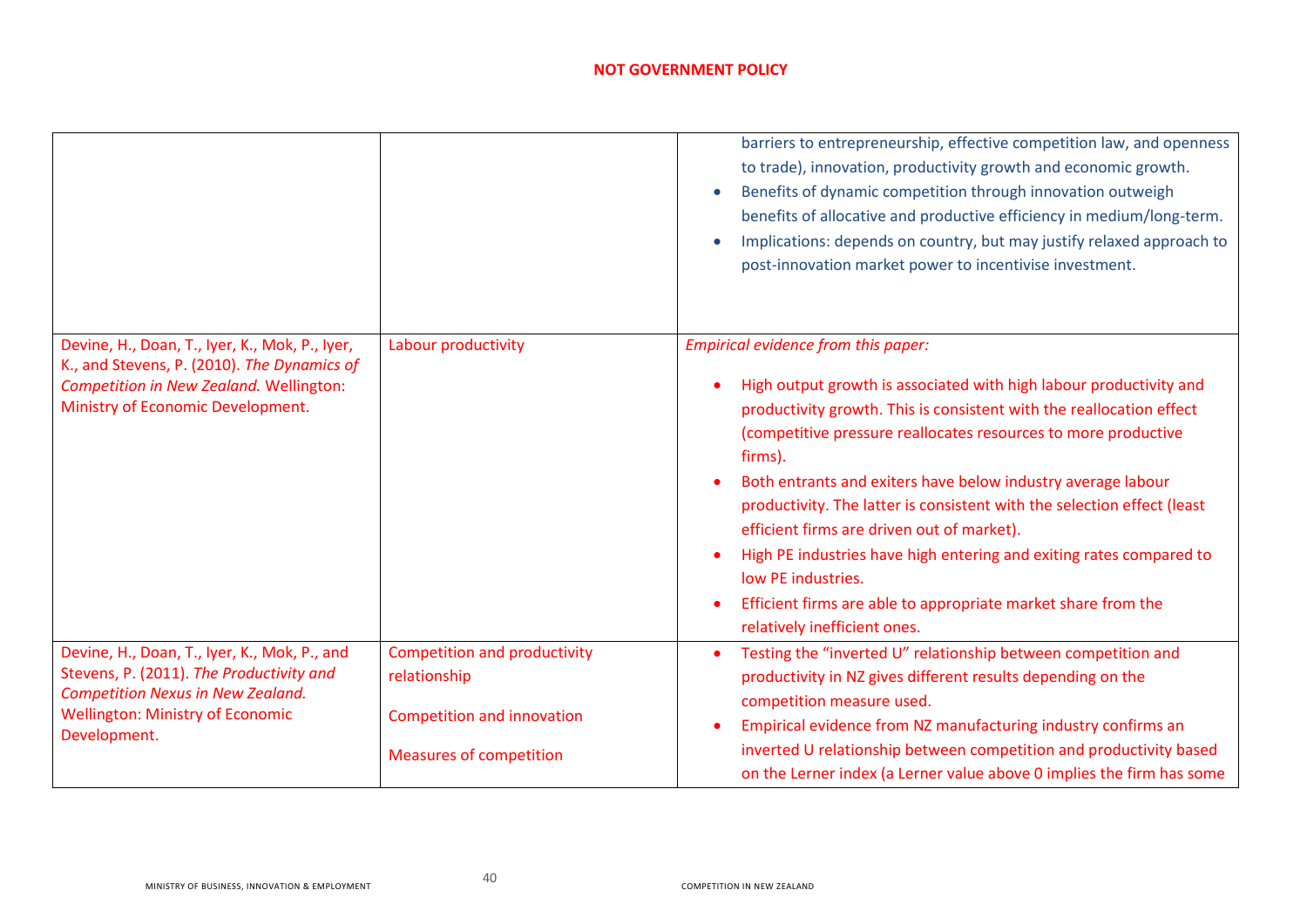|                                                                                                                                                                                              |                                                                                                               | market power, i.e. can set Price above marginal cost and is subject to<br>less competition).<br>I.e. at very low levels of competition, higher mark-up is associated<br>with higher productivity. (Magnitude: 1% ↑ markup -> 0.43% ↑ firm<br>productivity) However, as competition intensifies, beyond the<br>inflection point of 15% mark-up, higher competition will result in<br>reduced productivity. This can be attributed to reduced managerial                                                                                                                                                                                                                                                                                                                                                                                                                                                                                  |
|----------------------------------------------------------------------------------------------------------------------------------------------------------------------------------------------|---------------------------------------------------------------------------------------------------------------|-----------------------------------------------------------------------------------------------------------------------------------------------------------------------------------------------------------------------------------------------------------------------------------------------------------------------------------------------------------------------------------------------------------------------------------------------------------------------------------------------------------------------------------------------------------------------------------------------------------------------------------------------------------------------------------------------------------------------------------------------------------------------------------------------------------------------------------------------------------------------------------------------------------------------------------------|
|                                                                                                                                                                                              |                                                                                                               | effort (Schmidt, 1997) and/or the Schumpeterian effect (Aghion et al,<br>$2005$ ).                                                                                                                                                                                                                                                                                                                                                                                                                                                                                                                                                                                                                                                                                                                                                                                                                                                      |
|                                                                                                                                                                                              |                                                                                                               | Also: Theoretical discussion of effect of competition on productivity<br>and innovation.                                                                                                                                                                                                                                                                                                                                                                                                                                                                                                                                                                                                                                                                                                                                                                                                                                                |
| Devine, H., Doan, T., Iyer, K., Mok, P., and<br>Stevens, P. (2012). Decomposition of New<br>Zealand firm productivity, 2001-2008.<br><b>Wellington: Ministry of Economic</b><br>Development. | <b>Competition and productivity</b><br>relationship<br>Labour productivity; effect of entrants<br>and exiters | <b>Empirical evidence for NZ:</b><br>Contribution of entering firms to aggregate productivity index is<br>negative and contribution of exiting firms is positive, implying that<br>entering and exiting firms are less efficient than surviving firms.<br>However, the positive effect of exiters > negative effect of entrants.<br>Entrants are less efficient because they haven't had much experience<br>i.e. they are 'learning-by-doing'. Exiters are generally less efficient by<br>definition (their inefficiency has led to their exit from the market).<br>NZ evidence indicates that policies aimed at job creation should pay<br>attention to entering and exiting firms as they are important<br>contributors in job creation and destruction. This compares to<br>continuing (often larger) entities, which play crucial roles in growing<br>outputs.<br>International evidence indicates countries with business-friendly |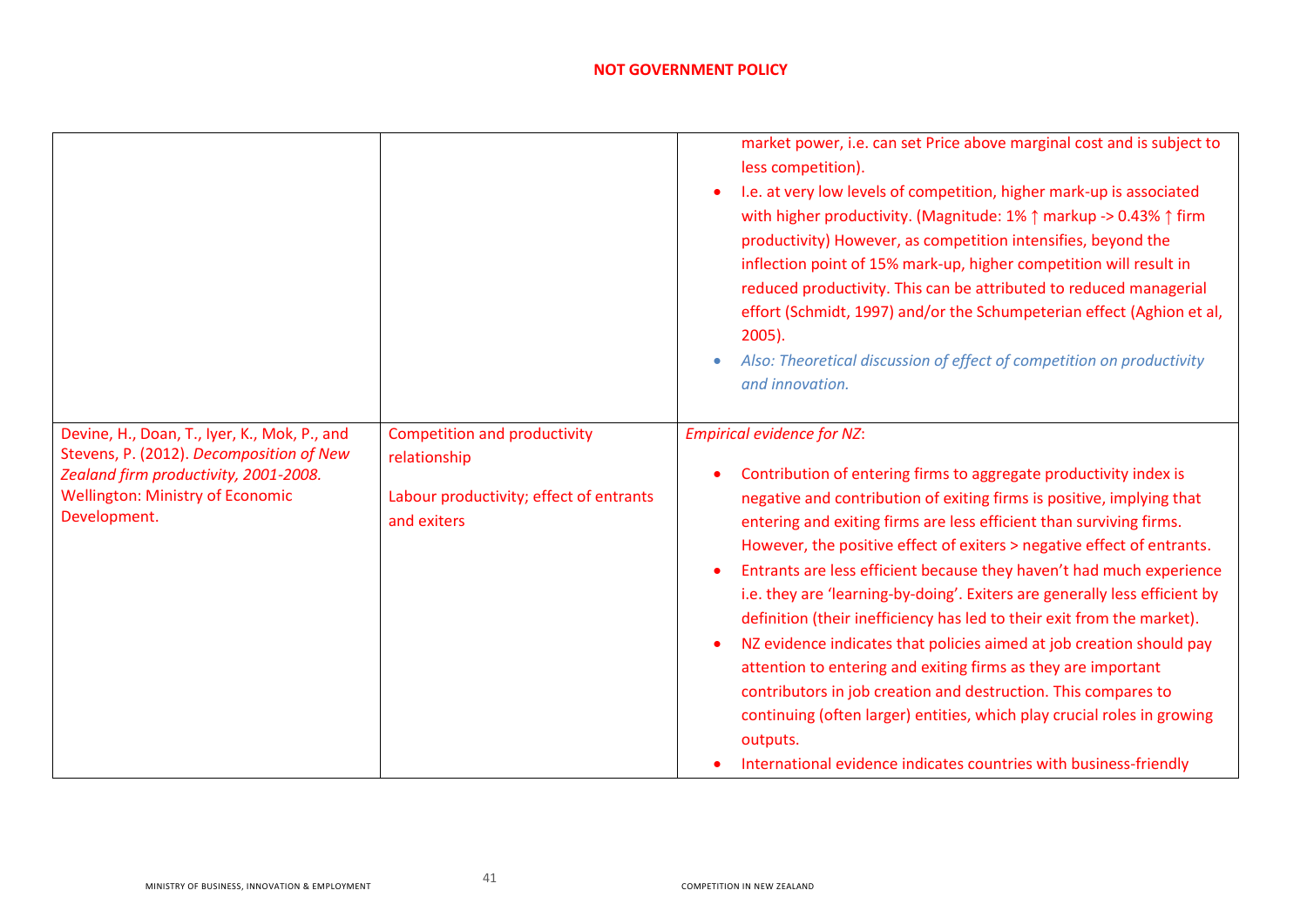| regulatory environment (e.g. NZ) have entrants with lower                    |
|------------------------------------------------------------------------------|
| productivity growth than those with higher barriers to entry.                |
| A greater proportion of aggregate productivity determined by                 |
| entrants and exiters due to high churn rate and higher proportion of         |
| small firms relative to other OECD countries.                                |
| The key drivers of the aggregate productivity index in the short term        |
| and long term are different. In the short term, an increase in firm          |
| productivity (x-efficiency) is the main driver; in the long term             |
| reallocation and selection effects/firm churn is more important.             |
| Theoretical discussion on relationship between competition and productivity. |
| Overseas evidence has shown that competition contributes significantly to    |
| productivity growth. This occurs through:                                    |
| Within-firm effects (x-efficiency). Pressure to lower costs through:         |
| <b>Managerial efficiency</b><br>$\circ$                                      |
| Increased assimilation of technology                                         |
| Organizational restructuring/downsizing.                                     |
| Between-firm effects (market sorting)                                        |
| Reallocation effect (market share reallocated from inefficient<br>$\circ$    |
| to efficient firms)                                                          |
| Selection effect (inefficient firms forced out of market).<br>$\circ$        |
| Studies on the UK manufacturing industry have shown that:                    |
| For firms remaining in the market, there is limited mobility within the      |
| productivity distribution - i.e. 45% of efficient firms stay efficient and   |
| 70% of inefficient firms had exited; the remainder staying inefficient.      |
| However, 50% of most productive firms had also exited.                       |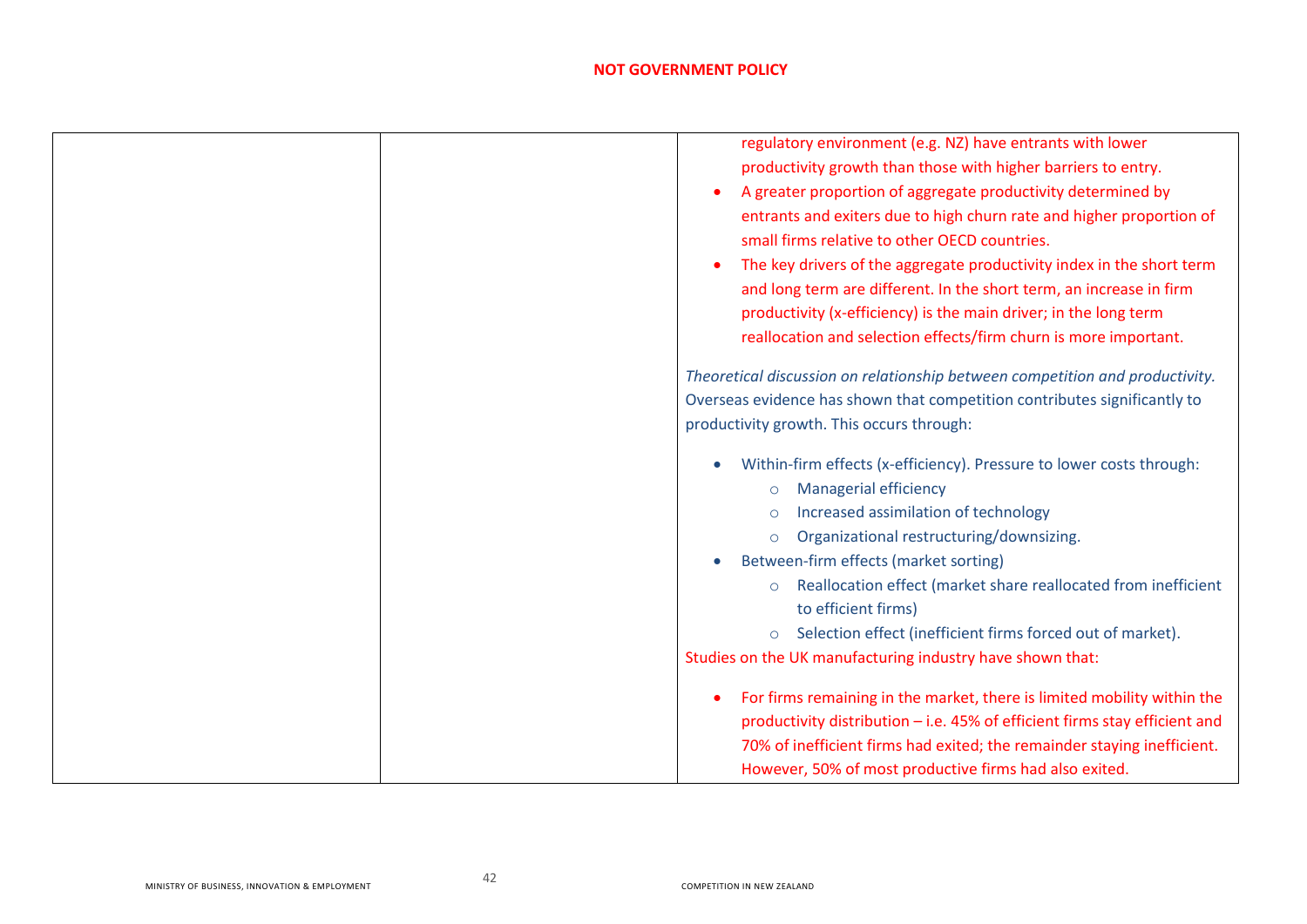|                                                                                                                                                                                           |                            | The considerable churn is evidence of the reallocation effect in action.                                                                                                                                                                                                                                                                                                                                                                                                                                                                                                                                                                                                                                                                                                                                                              |
|-------------------------------------------------------------------------------------------------------------------------------------------------------------------------------------------|----------------------------|---------------------------------------------------------------------------------------------------------------------------------------------------------------------------------------------------------------------------------------------------------------------------------------------------------------------------------------------------------------------------------------------------------------------------------------------------------------------------------------------------------------------------------------------------------------------------------------------------------------------------------------------------------------------------------------------------------------------------------------------------------------------------------------------------------------------------------------|
| Doan, T., Devine, H., Nunns, P. and Stevens,<br>P. (2012). Firm Entry and Exit in New<br>Zealand Industries. Wellington: Ministry of<br>Economic Development.                             | Firm entry and exit        | Entry and exit is a function of the business cycle. Entrants increase<br>competition and competition causes least efficient firms to fail. NZ<br>has one of the highest rates of enterprise birth (even the threat of<br>potential entry puts pressure on incumbent firms to increase<br>efficiency).<br>International evidence shows that entrants are smaller and less<br>productive than incumbents and less likely to survive. Surviving<br>entrants experience improvement in labour productivity. Exiters are<br>less productive than incumbents prior to exit; although increase in<br>productivity in final years. This could be because they employ fewer<br>people in their final and penultimate years (laying off as they prepare<br>to shut).<br>Weak relationship between firm churn in an industry and<br>competition. |
| Evans, L., Quigley, N., Mellsop, J., Burgess,<br>M., and Curry, E. (2002). Innovation and<br>competition policy - recent economic<br>literature. Wellington: Charles River<br>Associates. | Innovation and competition | Meta-analysis based on international literature<br>Competition is essential for long-run sustainable growth $-$ it ensures<br>firms strive to perform well relative to other firms in their industries.<br>Cooperation can be socially beneficial particularly where it is<br>disciplined by competition. Most businesses engage in both<br>competition and cooperation with other firms.<br>Cooperation may encourage innovation, but is often restricted by<br>competition law. Competition provides incentives and discipline to<br>allow firms to innovate. Cooperation is also useful for innovation, for<br>example in sharing the fixed costs of R&D and taking advantage of<br>knowledge externalities.                                                                                                                       |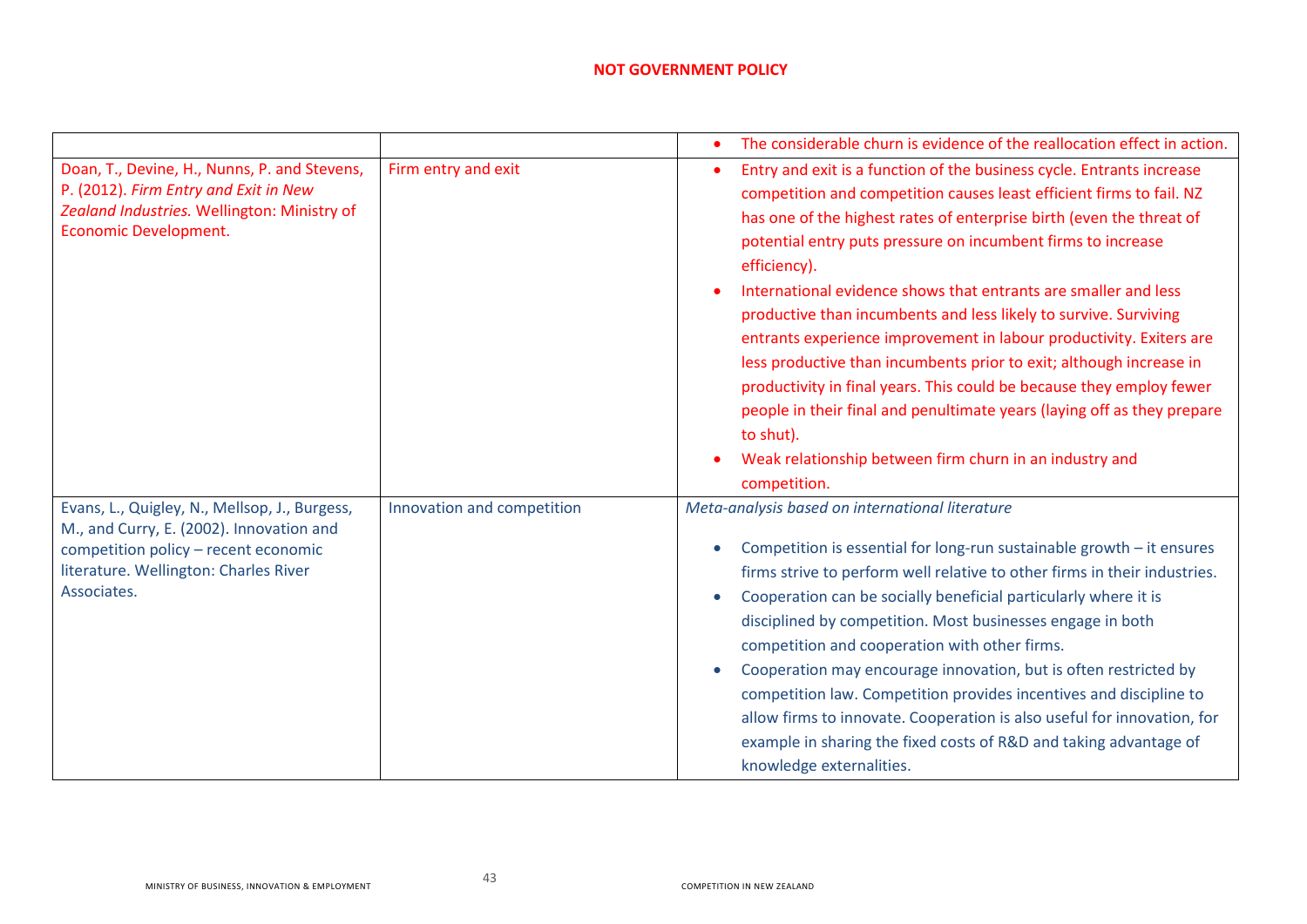| Other efficiencies that may arise from cooperation include standard       |
|---------------------------------------------------------------------------|
| setting, reduced transaction costs and diversification of risk.           |
| The market structure most supportive of innovation is oligopoly (i.e.     |
| moderate competition). This aligns with the U-shape relationship          |
| between competition and innovation discussed elsewhere.                   |
| Dynamic efficiency gains (through innovation) are significantly more      |
| important for social welfare than static (allocative and productive)      |
| efficiency gains.                                                         |
| Where there is a trade-off, competition policy should favour dynamic      |
| efficiency gains.                                                         |
| A more concentrated market is not necessarily less competitive. Firms     |
| may compete heavily in concentrated markets, and anticompetitive          |
| behaviour is harder to sustain in dynamically competitive markets.        |
| To promote innovation, competition policy should:                         |
| Eliminate barriers to entry - this will increase incentives to<br>$\circ$ |
| innovate and reduce returns to anti-competitive practices.                |
| Relax restrictions on cooperation - must be introduced<br>$\circ$         |
| concurrently with the above as the threat of entry will                   |
| discipline cooperation so that it is socially beneficial.                 |
| Competition is multidimensional, and may involve factors other than       |
| price such as quality, product differentiation, brand recognition etc.    |
| UK evidence indicates that:                                               |
| Firms facing greater competition in the product market had<br>$\circ$     |
| significantly higher growth rates of total factor productivity.           |
| Less competitive industries have lower innovation, but within<br>$\circ$  |
| industries, firms with higher market share innovate most                  |
| frequently.                                                               |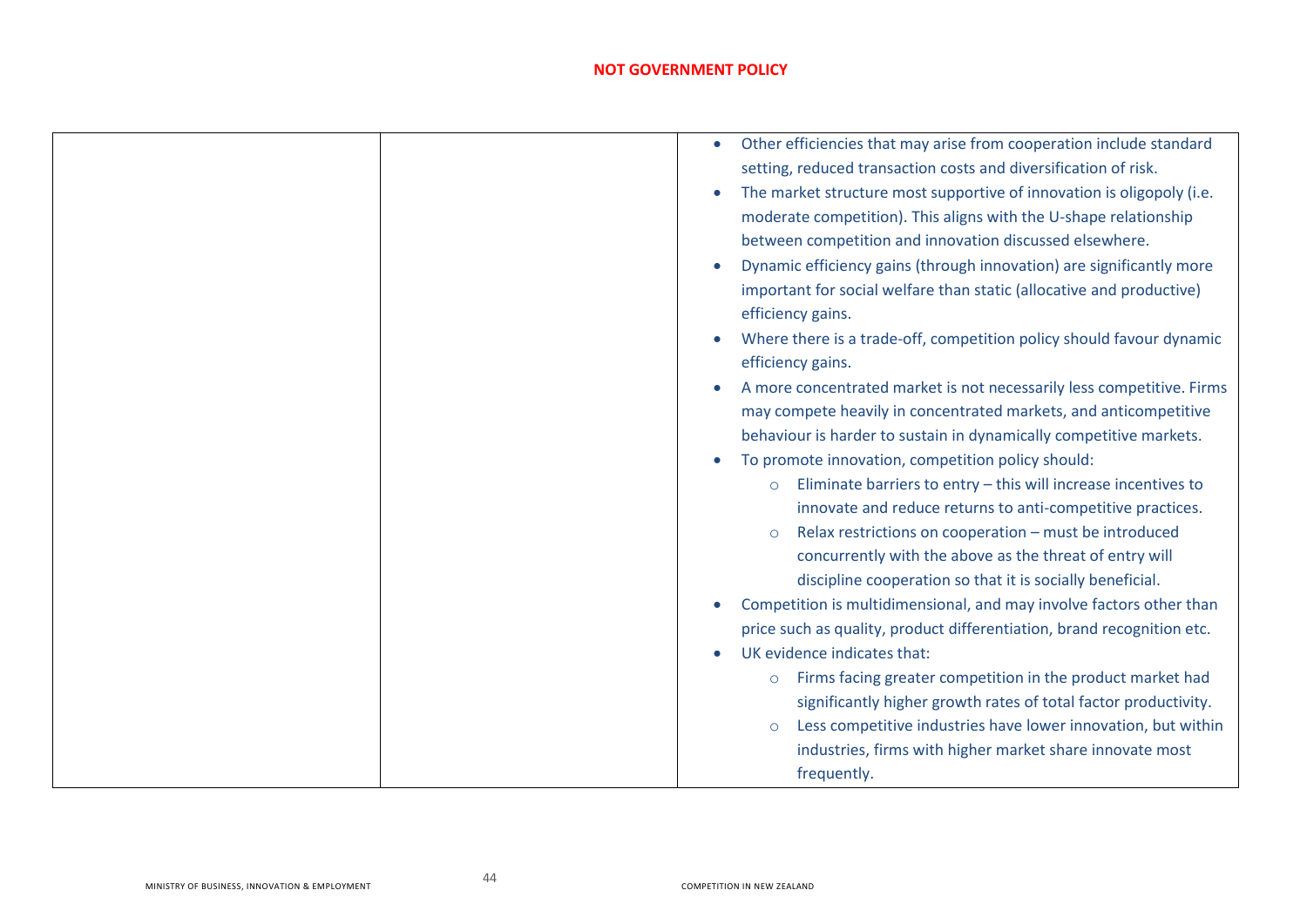|                                                                                                                                                                                                                                 |                                                         | Network effects make entry into a market more difficult but do not<br>necessarily lead to market failure or reduce incentives to innovate.                                                                                                                                                                                                                                                                                                                                                                                                                                                                                                                                                                                                                                                                              |
|---------------------------------------------------------------------------------------------------------------------------------------------------------------------------------------------------------------------------------|---------------------------------------------------------|-------------------------------------------------------------------------------------------------------------------------------------------------------------------------------------------------------------------------------------------------------------------------------------------------------------------------------------------------------------------------------------------------------------------------------------------------------------------------------------------------------------------------------------------------------------------------------------------------------------------------------------------------------------------------------------------------------------------------------------------------------------------------------------------------------------------------|
|                                                                                                                                                                                                                                 |                                                         |                                                                                                                                                                                                                                                                                                                                                                                                                                                                                                                                                                                                                                                                                                                                                                                                                         |
| Evans, L., and Hughes, P. (2003).<br><b>Competition Policy in Small Distant Open</b><br>Economies: Some Lessons from the<br>Economics Literature. New Zealand Treasury<br>Working Paper 3/31.                                   | Competition policy in small distant<br>economies        | Low barriers to trade are the most important aspect of competition<br>law for small economies, by facilitating competition through imports.<br>Small countries should use case-by-case efficiency criteria to judge<br>mergers and trade practices rather than rote application of overseas<br>rules.<br>Cooperation can be efficient in small economies by helping firms<br>achieve scale and export performance. Trade-off between allowing<br>firms to achieve minimum efficient scale vs maximising consumer<br>welfare.                                                                                                                                                                                                                                                                                            |
| Green, R., Agarwal, R., Brown, P., Tan, H.,<br>and Randhawa, K. (2011). Management<br><b>Matters in New Zealand: How does</b><br>Manufacturing Measure Up? Ministry of<br><b>Economic Development Occasional Paper</b><br>11/03 | Relationship between firm performance<br>and management | Firm size is an important determinant of management performance;<br>larger New Zealand firms significantly outperform smaller firms.<br>Ownership is also a factor; multinational corporations adopt and<br>spread better management practices as compared to domestic firms.<br>New Zealand publicly listed companies also exhibit superior<br>management performance compared to other types of companies<br>including privately-owned firms, family-owned firms and co-<br>operatives.<br>Family run firms tend to underperform other firm types in their<br>management practices.<br>Higher levels of education and skills among both managers and non-<br>managers positively impacts management performance.<br>The degree of manager autonomy is a crucial factor leading to<br>superior management performance. |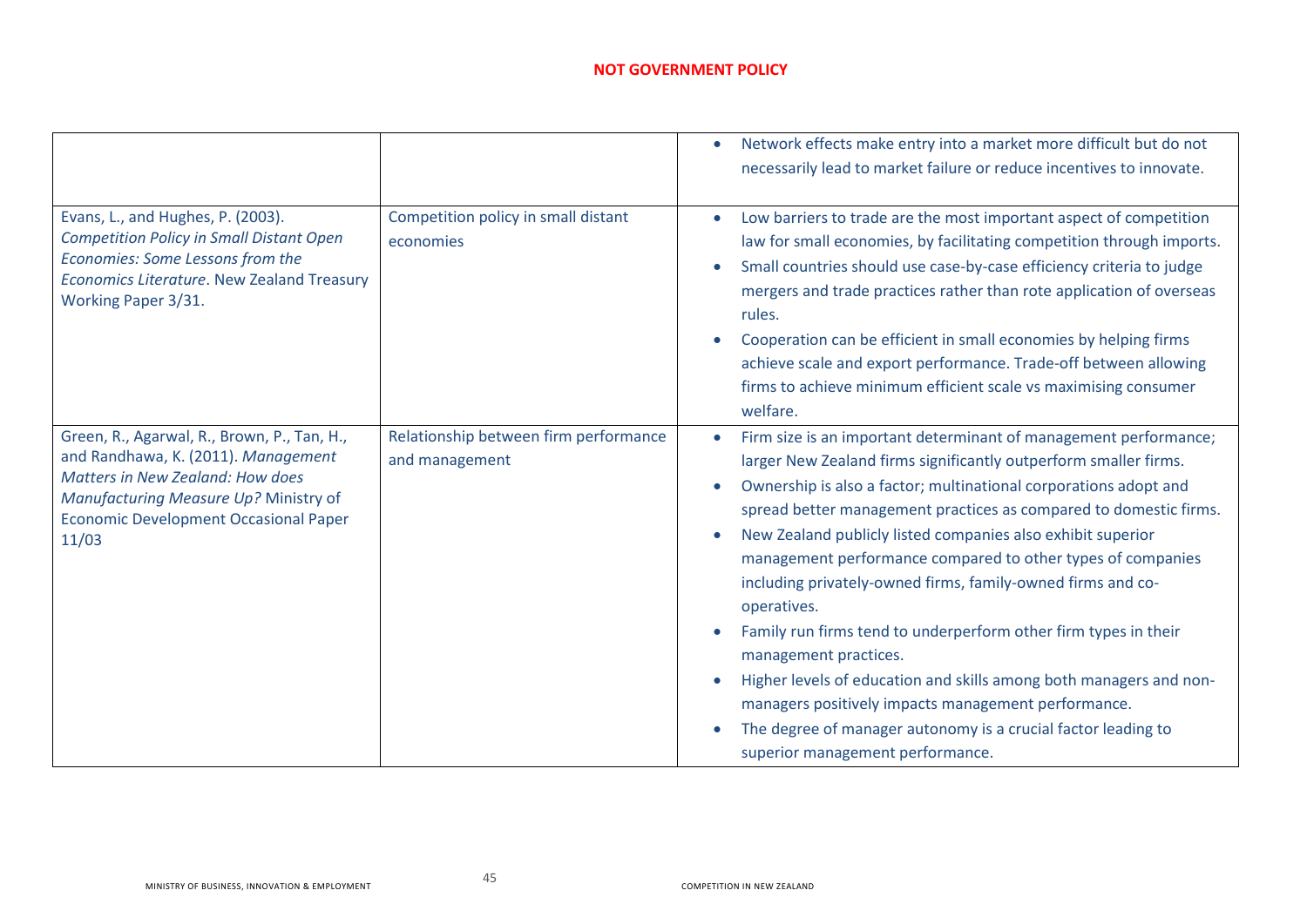|                                                                                     |                                                                                                     | Organisational hierarchy is also significantly related to management<br>scores, indicating that optimally balancing organisational structure<br>and managerial autonomy is crucial.<br>While the international study found increased labour market flexibility<br>correlated with a superior people management score in a number of<br>countries, the New Zealand findings do not support this. New Zealand<br>has over the years developed a relatively flexible labour market, but<br>does not score well in people management practices.<br>The nature and characteristics of people management, including<br>collaborative workplace relations and an open organisational culture,<br>are primarily determined by firms themselves rather than by the<br>structure of the labour market.<br>New Zealand managers tend to over-rate their firms' management<br>performance. Their self-assessed scores of how they see their firm<br>performing do not align with the firm's management score as<br>assessed through the interview scoring grid. |
|-------------------------------------------------------------------------------------|-----------------------------------------------------------------------------------------------------|-----------------------------------------------------------------------------------------------------------------------------------------------------------------------------------------------------------------------------------------------------------------------------------------------------------------------------------------------------------------------------------------------------------------------------------------------------------------------------------------------------------------------------------------------------------------------------------------------------------------------------------------------------------------------------------------------------------------------------------------------------------------------------------------------------------------------------------------------------------------------------------------------------------------------------------------------------------------------------------------------------------------------------------------------------|
| Griffith, R. (n.d.). Competition in New<br><b>Zealand in International Context.</b> | Average profitability                                                                               | Average profitability higher in NZ higher than most other OECD<br>countries in most industries.<br>Small capital market impediment to R&D activity.                                                                                                                                                                                                                                                                                                                                                                                                                                                                                                                                                                                                                                                                                                                                                                                                                                                                                                 |
| Griffith, R. (2010). Competition, Innovation<br>and Growth.                         | Competition and growth; competition<br>and productivity; Competition and<br>innovation relationship | <b>Based on international literature</b><br>Reconciling the conflicting views on the competition and growth<br>relationship.<br>Competition exerts downward pressure on costs -> 1 growth;<br>competition reduces scope to earn monopoly profits and incentive to<br>innovate -> ↓ growth.                                                                                                                                                                                                                                                                                                                                                                                                                                                                                                                                                                                                                                                                                                                                                          |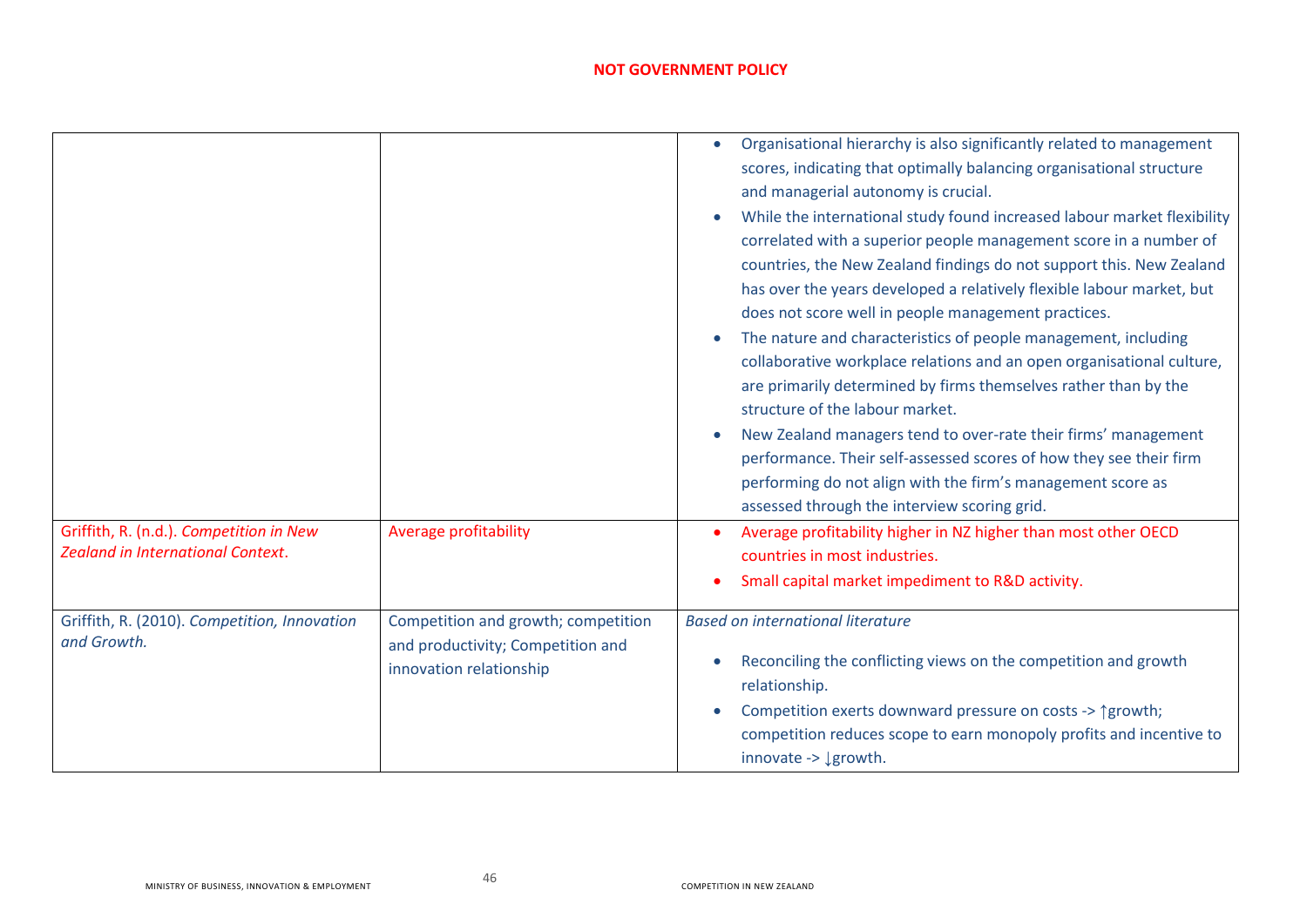|                                               |                                     | Empirical evidence suggests firms are more innovative and<br>productivity growth higher in more competitive industries, other<br>things equal.                                                                                                                                                                                                                                                                                                                                                                                                                                                                                                                                                                                                                                                                                                                                                                                                                                                                                                                                                                                                    |
|-----------------------------------------------|-------------------------------------|---------------------------------------------------------------------------------------------------------------------------------------------------------------------------------------------------------------------------------------------------------------------------------------------------------------------------------------------------------------------------------------------------------------------------------------------------------------------------------------------------------------------------------------------------------------------------------------------------------------------------------------------------------------------------------------------------------------------------------------------------------------------------------------------------------------------------------------------------------------------------------------------------------------------------------------------------------------------------------------------------------------------------------------------------------------------------------------------------------------------------------------------------|
| McLeod, R. (n.d.) Competition Policy in Small | Competition policy in small distant | Theoretical discussion of why competition policy for small countries should be                                                                                                                                                                                                                                                                                                                                                                                                                                                                                                                                                                                                                                                                                                                                                                                                                                                                                                                                                                                                                                                                    |
| Economies: Issues Arising for New Zealand.    | economies                           | tailored to their unique circumstances.                                                                                                                                                                                                                                                                                                                                                                                                                                                                                                                                                                                                                                                                                                                                                                                                                                                                                                                                                                                                                                                                                                           |
|                                               |                                     | Small economies have more concentrated markets.<br>Tension/trade-off between encouraging competition and reducing<br>market power of firms, and efficiency advantages of larger firms<br>(minimum efficient scale). In other words, conflict between the small<br>number of firms in many industries and the fact that these firms are<br>often of sub-optimal size (See Gal, 2001) "There may be a trade-off<br>between achieving allocative efficiency through vigorous application<br>of competition law, and productive efficiency through economies of<br>scope and scale".<br>Open trade and investment policies can mitigate the disadvantages of<br>small size, and access to export markets can boost the productive<br>efficiency of domestic producers.<br>Characteristics of a small economy:<br>Approaching the minimum size necessary to operate a full set<br>$\circ$<br>of regulatory and competition policies and institutions.<br>Can support only a small number of competing firms in many<br>$\circ$<br>industries.<br>Many firms will struggle to achieve minimum efficient scale<br>when catering to domestic demand only. |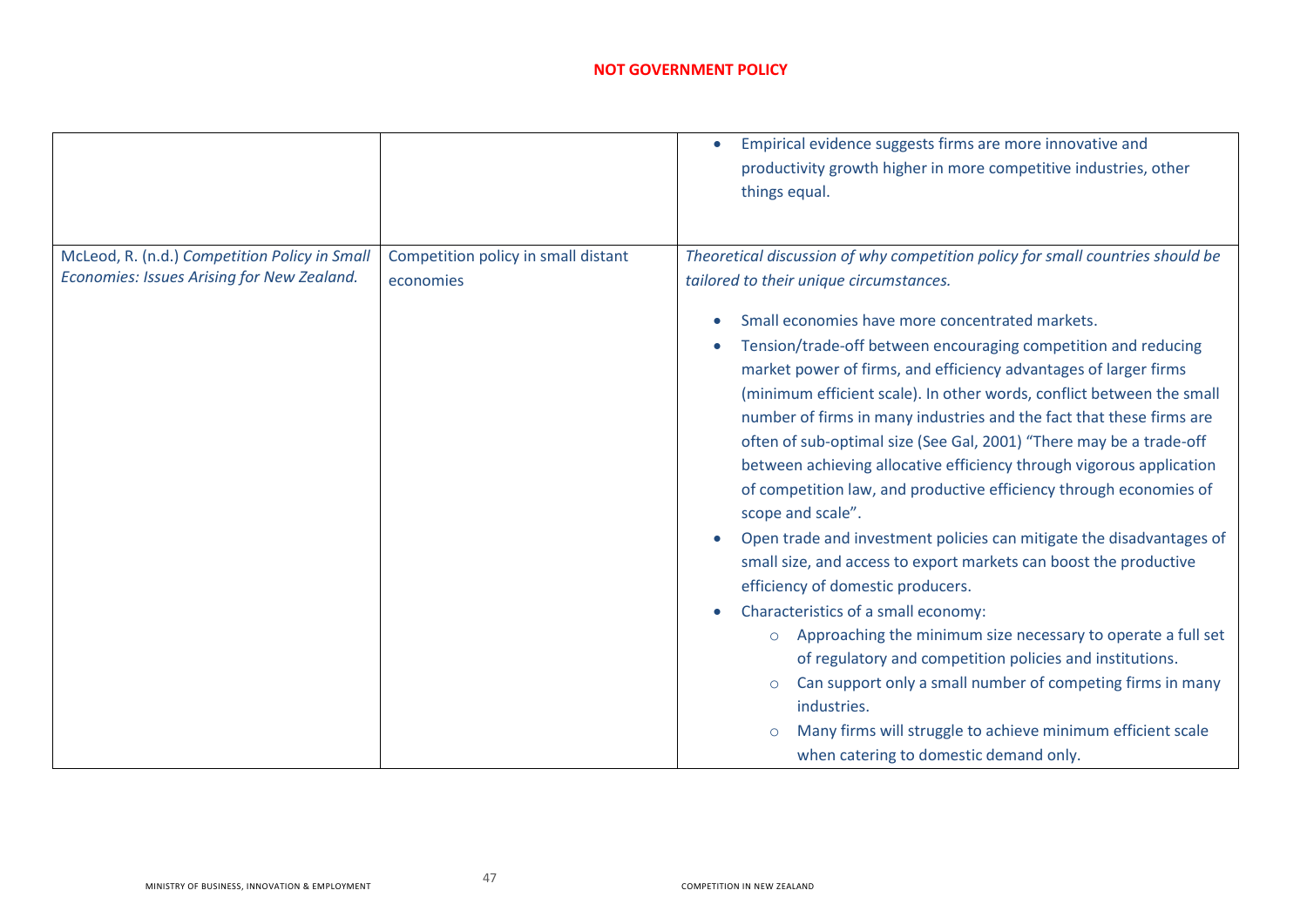|                                                                                                                                                                  |                                                                                                                                                             | Smallness of NZ exacerbated by geographic isolation and internal<br>$\bullet$<br>dispersal.<br>Small economies have high levels of industrial concentration, and<br>presence of monopoly and oligopoly. For economic costs of<br>monopoly, see Evans et al (2002).                                                                                                                                                                                                                                                                                                                                                                                                                                                               |
|------------------------------------------------------------------------------------------------------------------------------------------------------------------|-------------------------------------------------------------------------------------------------------------------------------------------------------------|----------------------------------------------------------------------------------------------------------------------------------------------------------------------------------------------------------------------------------------------------------------------------------------------------------------------------------------------------------------------------------------------------------------------------------------------------------------------------------------------------------------------------------------------------------------------------------------------------------------------------------------------------------------------------------------------------------------------------------|
| Ministry of Business, Innovation and<br>Employment (2016). Competition in New<br><b>Zealand Industries: Measurement and</b><br>Evidence. Occasional Paper, 16/1. | Empirical analysis of competition in NZ<br>industries, trends and international<br>comparison<br><b>Measuring competition</b><br>Competition and innovation | [First major study on general levels of competition in NZ economy<br>(rather than market studies)]<br><b>Empirics:</b><br>Most industries in NZ did not experience a change in competition<br>intensity between 2000-2010.<br>Competition levels in NZ industries range from -0.33 to -10.17.<br>Unweighted mean is -2.72.<br>Theory:<br>McCann, 2009: NZ paradox of good business environment and open<br>economy yet low labour productivity.<br>Potential returns to innovation are lower in small country like NZ.<br>Therefore, decreasing returns to innovation is not a good reason to<br>limit competition in NZ.<br>More competition likely to stimulate innovation rather than curtail it,<br>in NZ (based on theory). |
| Ministry of Business, Innovation and<br>Employment (2016). What we know (and<br>don't know) about economic growth in New                                         | Factors influencing competition                                                                                                                             | High firm churn and low growth in entrants may reflect low barriers to<br>entry but lack of competition.                                                                                                                                                                                                                                                                                                                                                                                                                                                                                                                                                                                                                         |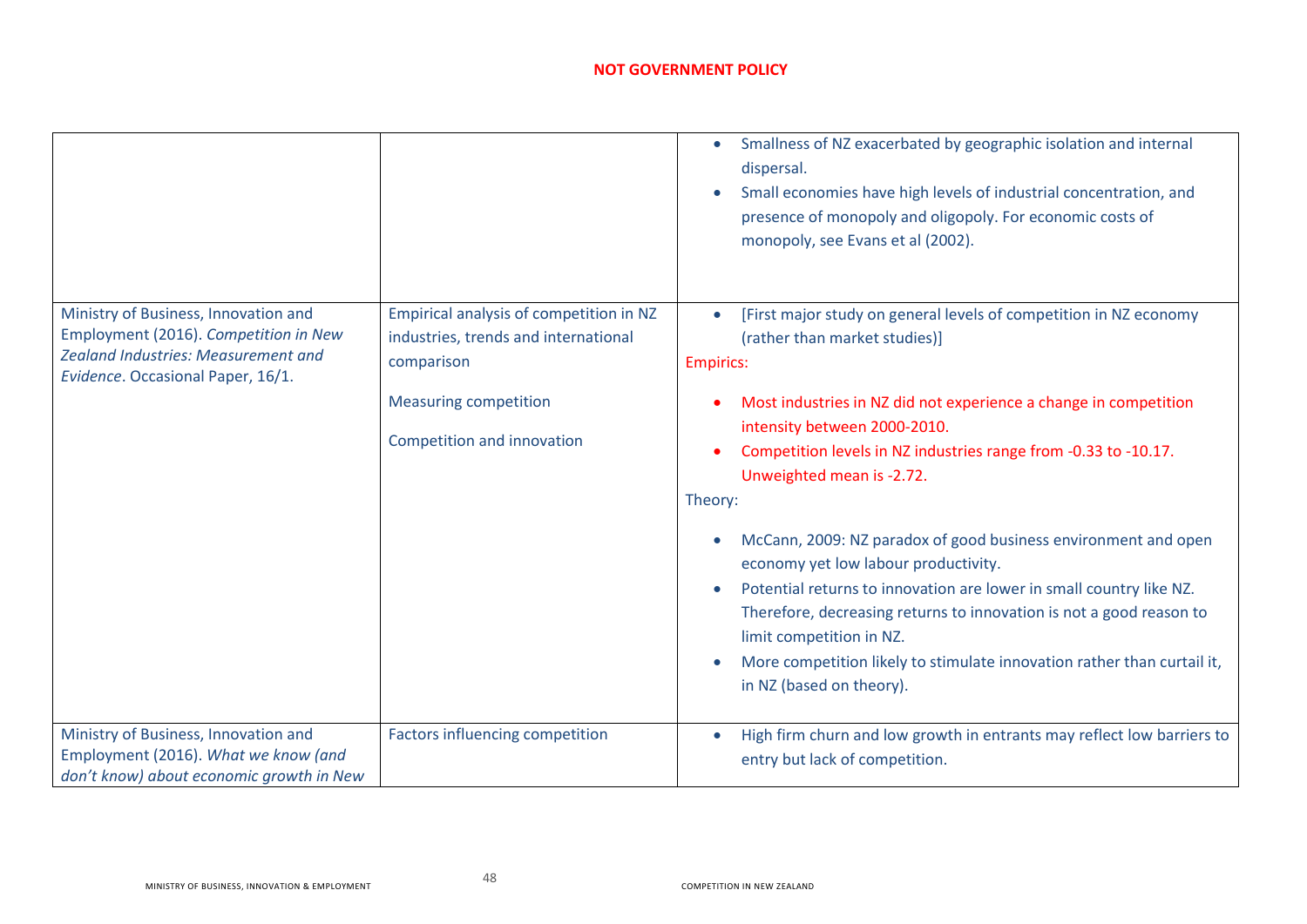| Zealand. 16/01.                                                                                  |                                                                                  | NZ has low competition compared to similar countries based on profit<br>elasticity (Devine et al, 2013b).<br>Higher quality management practices positively correlated with firm<br>performance (labour productivity, total factor productivity, return on<br>capital, firm size and probability of survival).<br>NZ ranked 5 <sup>th</sup> equal in OECD product market regulation (PMR) index<br>which measures competition-friendliness of regulatory settings.<br>Some inconsistency in the extent to which policy settings are<br>supportive of competition                                                                                                                                                                                                                                                    |
|--------------------------------------------------------------------------------------------------|----------------------------------------------------------------------------------|---------------------------------------------------------------------------------------------------------------------------------------------------------------------------------------------------------------------------------------------------------------------------------------------------------------------------------------------------------------------------------------------------------------------------------------------------------------------------------------------------------------------------------------------------------------------------------------------------------------------------------------------------------------------------------------------------------------------------------------------------------------------------------------------------------------------|
| New Zealand Productivity Commission.<br>(2014). Boosting Productivity in the Services<br>Sector. | <b>Measuring competition</b><br>Policies that affect the level of<br>competition | Pressure from actual or prospective competition increases<br>productivity growth.<br>No single measure of the intensity of competition.<br>Intensity of competition varies between industries in the services<br>sector. But generally NZ service industries experience less competition<br>than the goods-producing and primary industries.<br>At the whole-of-industry level, services industries with less intense<br>competition are finance and insurance, rental, hiring and real estate,<br>retail, and professional, scientific and technical.<br>Many policies affect competition in service industries, including<br>barriers to foreign investors.<br>ICT is increasing competition by expanding consumers' access to info<br>about service providers, and opening up retail to overseas<br>competition. |
| Stevens, P. (2009). Competition in New<br>Zealand: An analysis using micro data.                 | <b>Competition measures in NZ</b>                                                | <b>Empirical evidence:</b><br>Considerable heterogeneity in degree of competition within and                                                                                                                                                                                                                                                                                                                                                                                                                                                                                                                                                                                                                                                                                                                        |